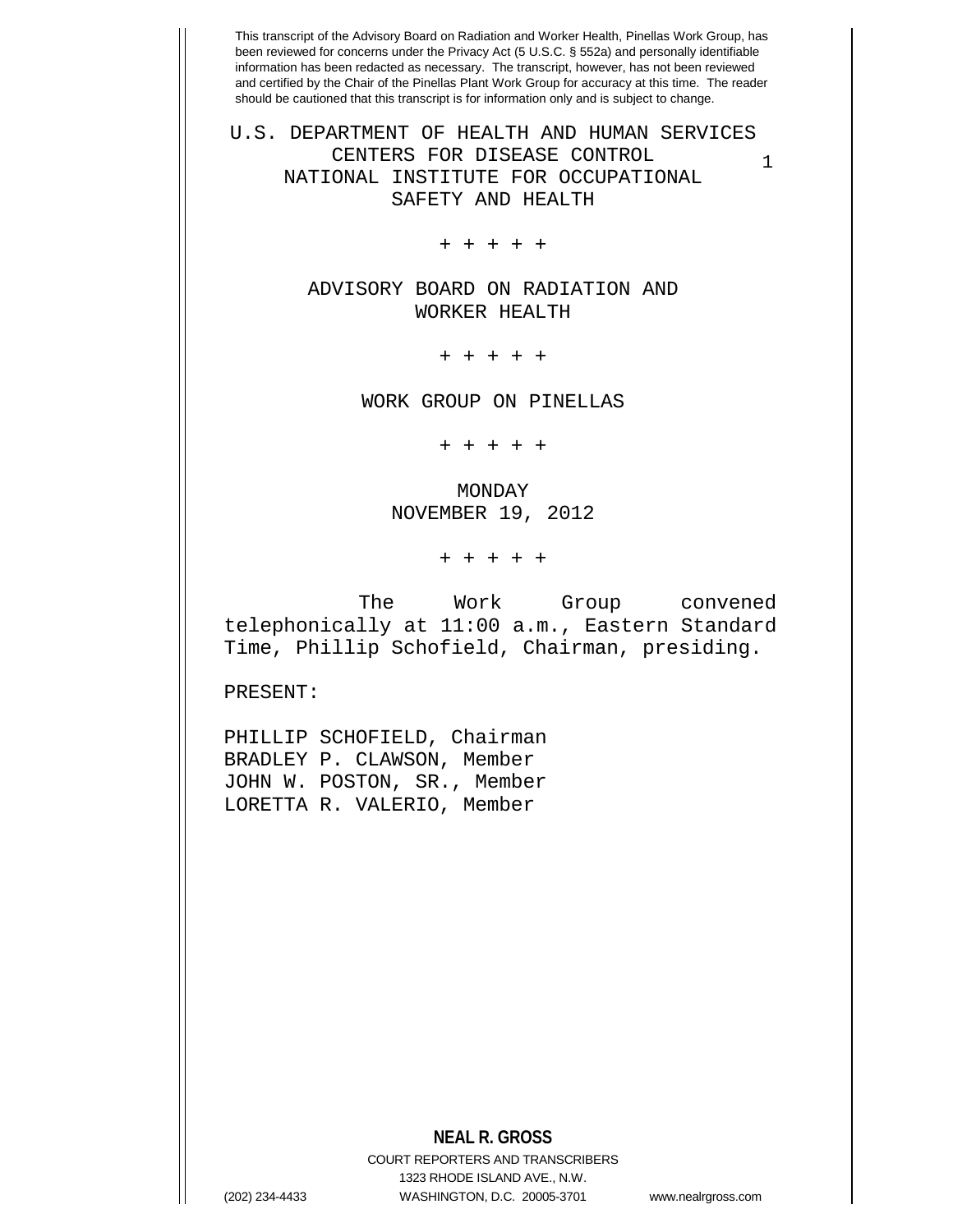ALSO PRESENT:

TED KATZ, Designated Federal Official BOB BARTON, SC&A MEL CHEW, ORAU Team PETE DARNELL, DCAS BRIAN GLECKLER, ORAU Team DONNA HAND KARIN JESSEN, ORAU Team JENNY LIN, HHS JOHN MAURO, SC&A ROBERT MORRIS, ORAU Team JIM NETON, DCAS JOHN STIVER, SC&A ABE ZEITOUN, SC&A

## **NEAL R. GROSS**

COURT REPORTERS AND TRANSCRIBERS 1323 RHODE ISLAND AVE., N.W. (202) 234-4433 WASHINGTON, D.C. 20005-3701 www.nealrgross.com

2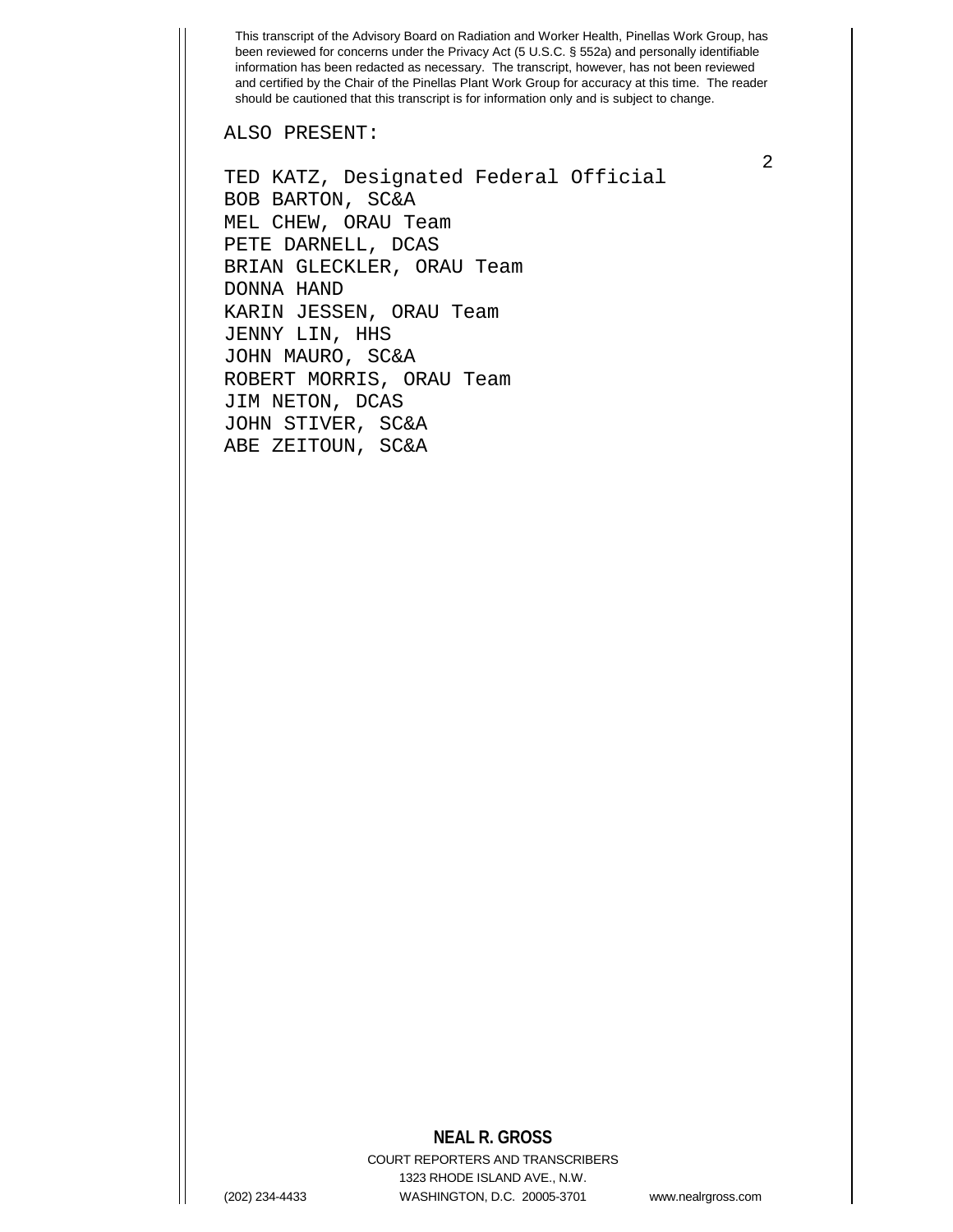T-A-B-L-E O-F C-O-N-T-E-N-T-S

| PAGE                                                                          |
|-------------------------------------------------------------------------------|
| Welcome and Roll-Call/Introductions 4                                         |
| Work Group Discussion<br>Status Update from WG Meeting<br>October 13, 2011  8 |
| Summary - Site Interviews<br>January 2012 ( $SC&A$ , $DCAS$ )  9              |
| Technical Issues Resolution 12                                                |
|                                                                               |

## **NEAL R. GROSS**

COURT REPORTERS AND TRANSCRIBERS 1323 RHODE ISLAND AVE., N.W. (202) 234-4433 WASHINGTON, D.C. 20005-3701 www.nealrgross.com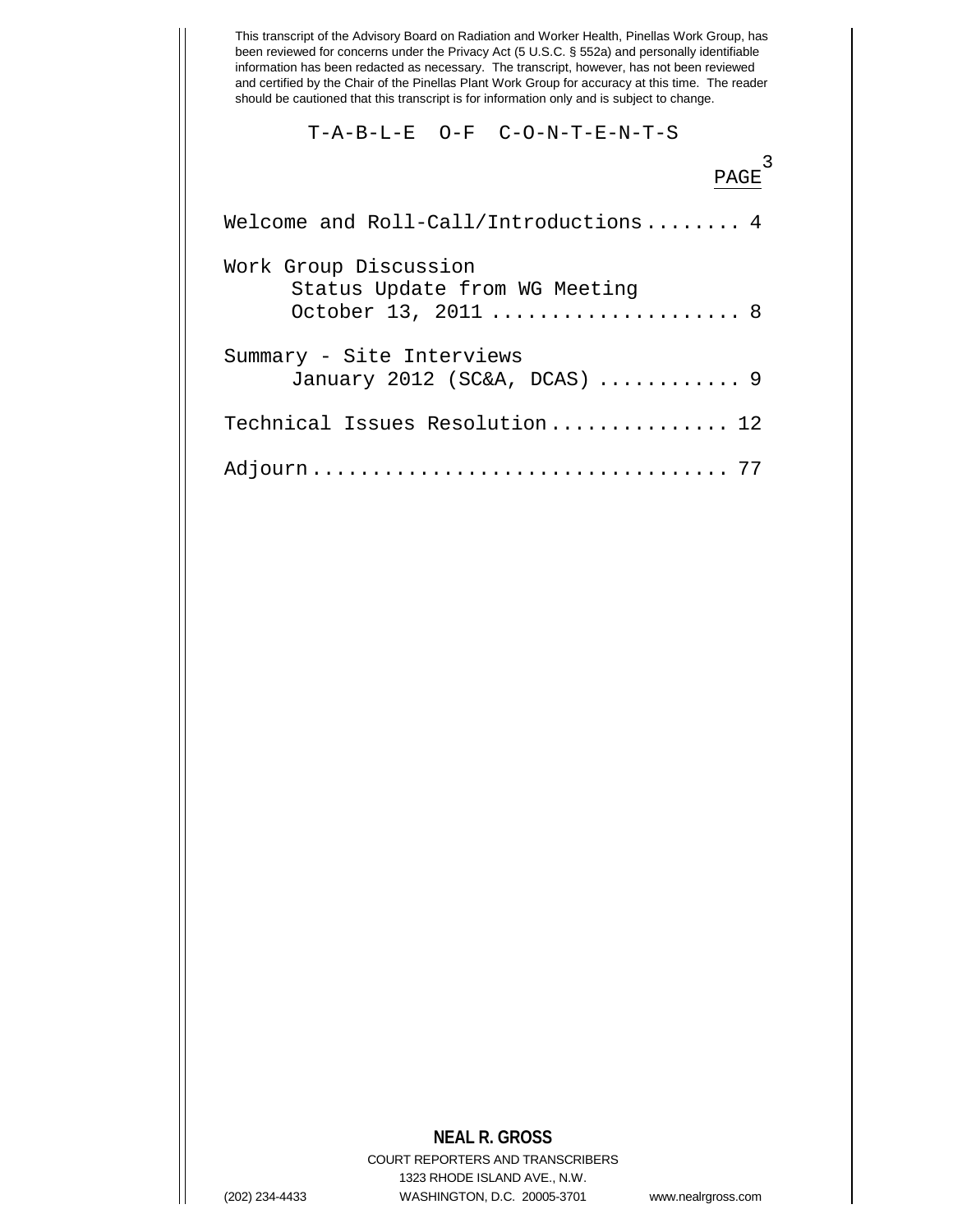**NEAL R. GROSS** COURT REPORTERS AND TRANSCRIBERS  $2 \parallel$  (11:00 a.m.) 3 MR. KATZ: Okay. Very good. It's  $4 \parallel 11:00$  a.m., it's start time. This is the 5 | Advisory Board on Radiation and Worker Health, 6 | Pinellas Work Group. And we will get started 7 with roll call. 8 We're speaking about a specific 9 Site, so for all Agency-related and Board-10 related officials, please speak to conflict of 11 interest as well. And we will get going. So 12 || roll call, starting with our Board Members, 13 | with the Chair. 14 (Roll call.) 15 MR. KATZ: Very good. That 16 completes roll call. Let me just remind 17 everyone on the lines to please mute your 18 || phone except when you're addressing the group. 19 Press \*6 is you don't have a mute 20 || button to mute your phone. Press \*6 again to 21 || take your phone off of mute. Please don't put  $22$  || the phone call on hold at any point. But hang

1323 RHODE ISLAND AVE., N.W.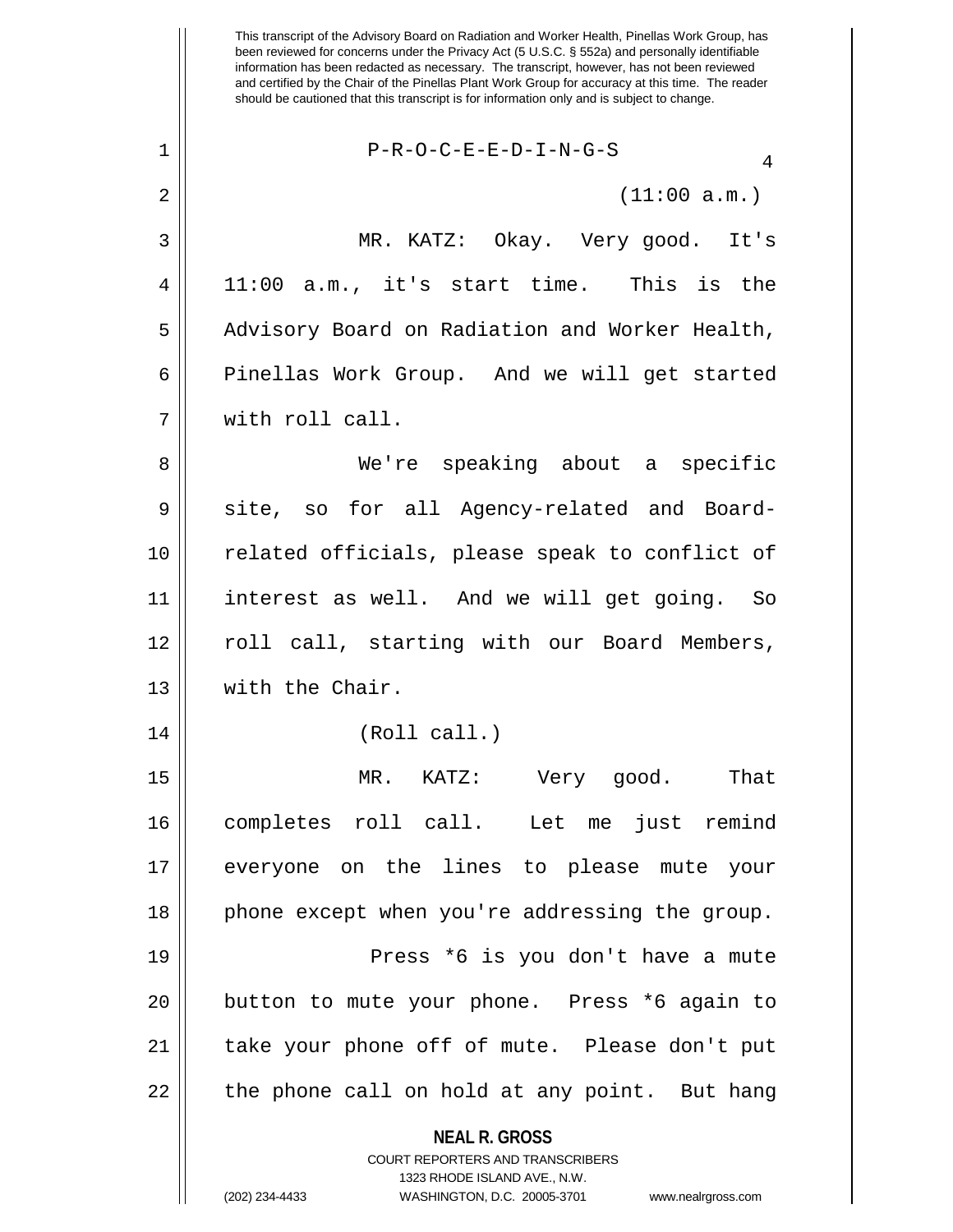1 wp and dial back in if you need to go for a<br> 2 | piece.

3 And let me also note for 4 everybody, the agenda for the meeting should 5 || be posted on the Advisory Board under the, on 6 the NIOSH website under the Advisory Board 7 | section, under meetings for today's date.

8 And there may now be a White Paper  $9 \parallel$  also posted there from SC&A. And it's also 10 been distributed by other means this morning. 11 And, Phil, it's your agenda. Phil, you might 12 be on mute.

13 CHAIRMAN SCHOFIELD: There's been, 14 NIOSH did a substantial re-write of a lot of 15 the Technical Basis Documents. And we had 16 || some on-site interviews with personnel earlier 17 || this spring, with site experts, to try and 18 || flesh out some of the questions we had.

19 And I do appreciate all the work 20 || that Abe and everybody, and John and Pete, and 21 have all put into this, and Brian. So I guess 22 we'll go ahead and start with the kind of

**NEAL R. GROSS**

COURT REPORTERS AND TRANSCRIBERS 1323 RHODE ISLAND AVE., N.W. (202) 234-4433 WASHINGTON, D.C. 20005-3701 www.nealrgross.com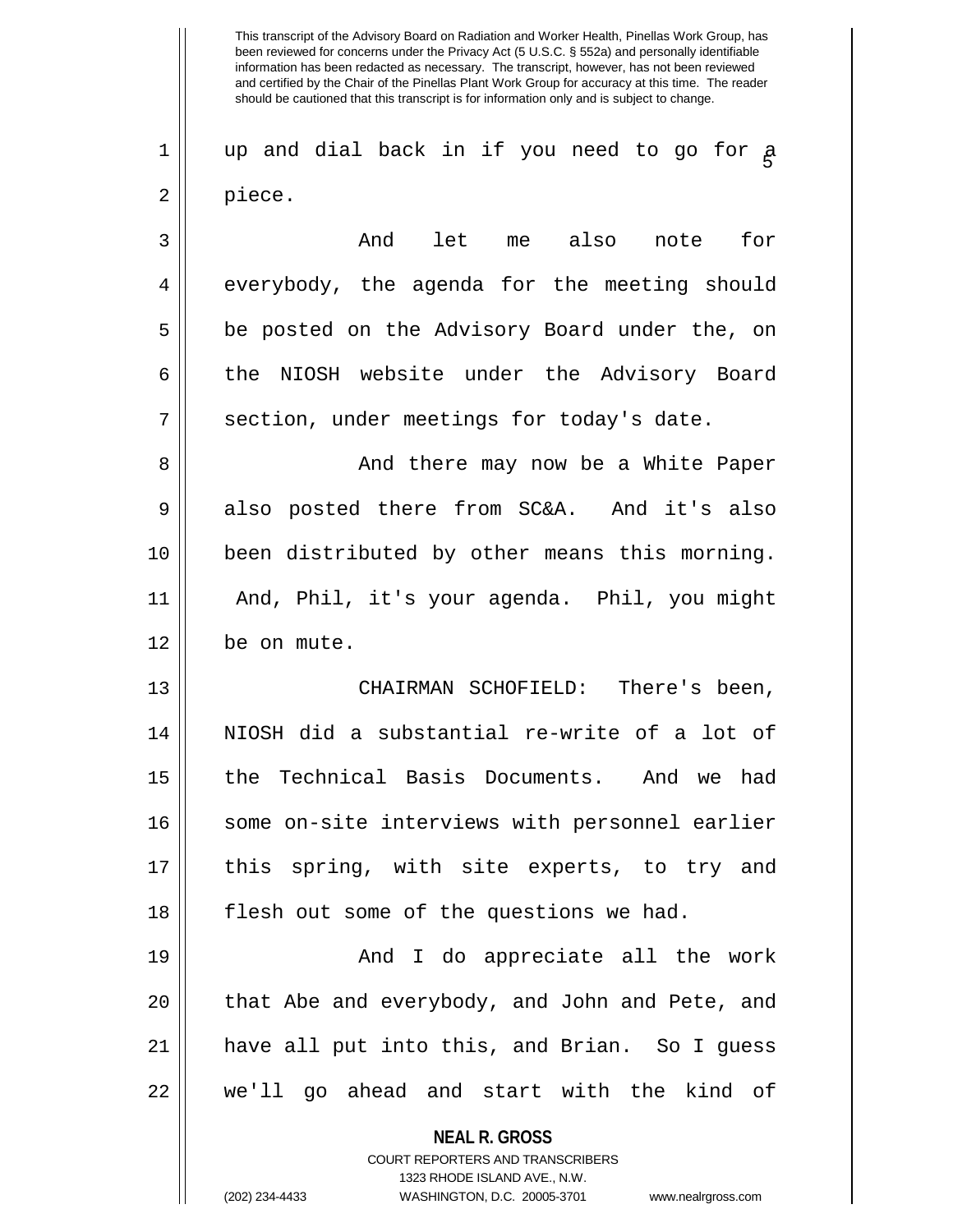| 1  | summary, since John did the summary there of                                                        |
|----|-----------------------------------------------------------------------------------------------------|
| 2  | the site interviews, if that's okay with John.                                                      |
| 3  | MR. STIVER: Okay. That's fine                                                                       |
| 4  | with me. My voice is almost shot here. I'm                                                          |
| 5  | going to try to parse my words very carefully.                                                      |
| 6  | We did the site interviews following the                                                            |
| 7  | meeting back in October, where NIOSH presented                                                      |
| 8  | the revisions to the TBD, very extensive                                                            |
| 9  | revisions.                                                                                          |
| 10 | And we had some ongoing issues                                                                      |
| 11 | from our 2006 review of the original TBDs,                                                          |
| 12 | which we were tasked to carry through. I                                                            |
| 13 | believe there's seven of them listed in the                                                         |
| 14 | paper I sent around to everybody.                                                                   |
| 15 | And to help resolve some of these                                                                   |
| 16 | we were also tasked to go do some site                                                              |
| 17 | interviews at, down in the Pinellas area,                                                           |
| 18 | which we did in late January of this year.<br>We                                                    |
| 19 | had originally planned to interview<br>13                                                           |
| 20 | individuals.                                                                                        |
| 21 | We were able to interview 12 of                                                                     |
| 22 | them. And that went very, very well. We were                                                        |
|    | <b>NEAL R. GROSS</b>                                                                                |
|    | <b>COURT REPORTERS AND TRANSCRIBERS</b>                                                             |
|    | 1323 RHODE ISLAND AVE., N.W.<br>(202) 234-4433<br>WASHINGTON, D.C. 20005-3701<br>www.nealrgross.com |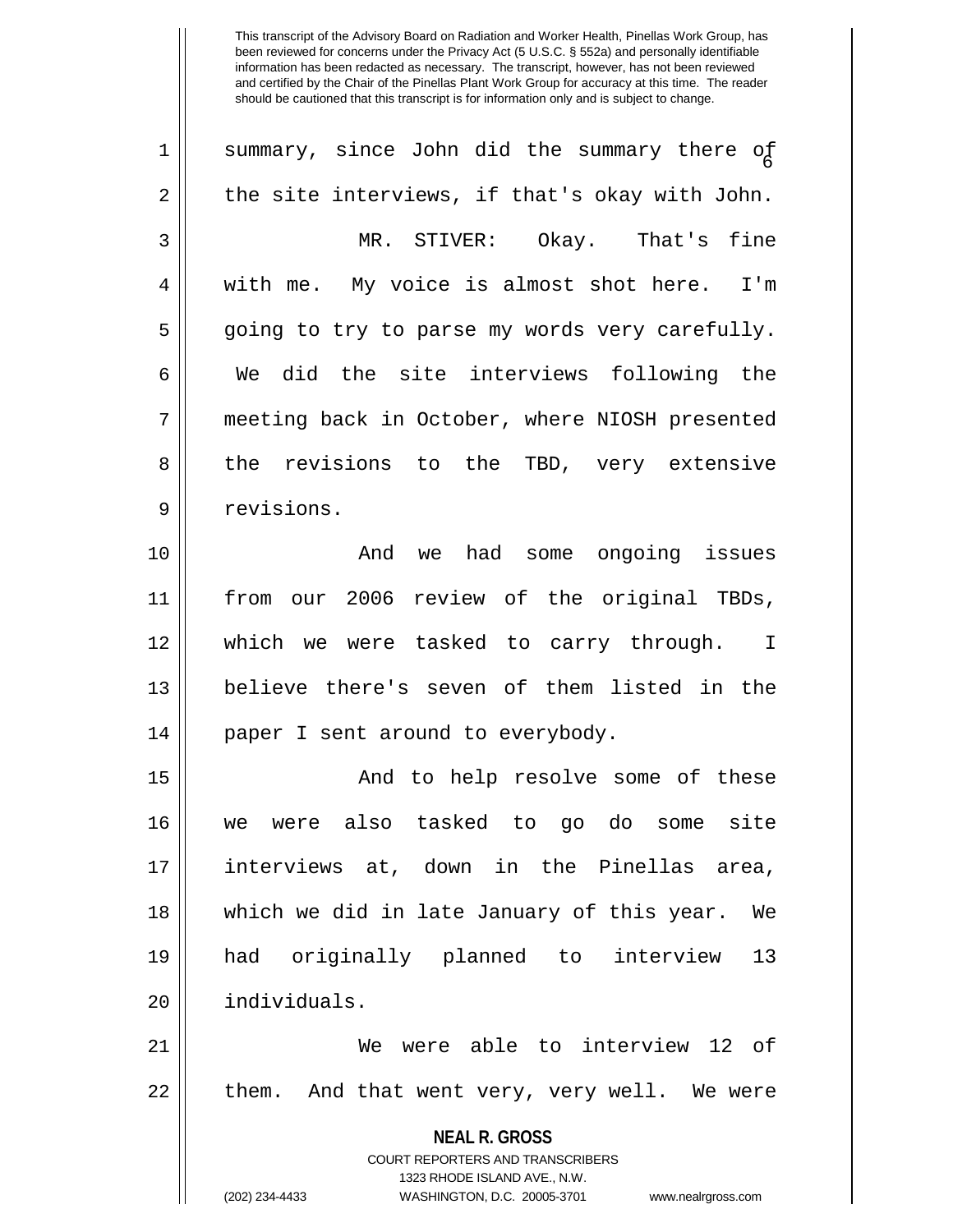$\overline{+}$  $1 \parallel$  able to get a lot of useful information. 2 || listed here, that was Phil, myself, Abe and 3 | Peter.

4 But I forgot to mention also 5 Dennis Vernon from DOE. And without him I 6|| don't think this whole thing could have  $7 \parallel$  happened. He was very instrumental in making, 8 || taking care of all the logistical aspects.

9 We are now in the place where we 10 received the comments, the interview 11 summaries, back from the respective 12 interviewees. They are now in the position, 13 || through one DOE review, almost finished.

14 I've got two more to go back  $15$  || through and make sure that all the details are 16 || correct. And after that they're going to go 17 back to Dennis, and then be distributed out to 18 l the various interviewees.

19 This process has taken a lot 20 || longer than we had originally anticipated. 21 Back when Kathy DeMers was kind of the force 22 || of nature behind all things related to

> **NEAL R. GROSS** COURT REPORTERS AND TRANSCRIBERS

1323 RHODE ISLAND AVE., N.W. (202) 234-4433 WASHINGTON, D.C. 20005-3701 www.nealrgross.com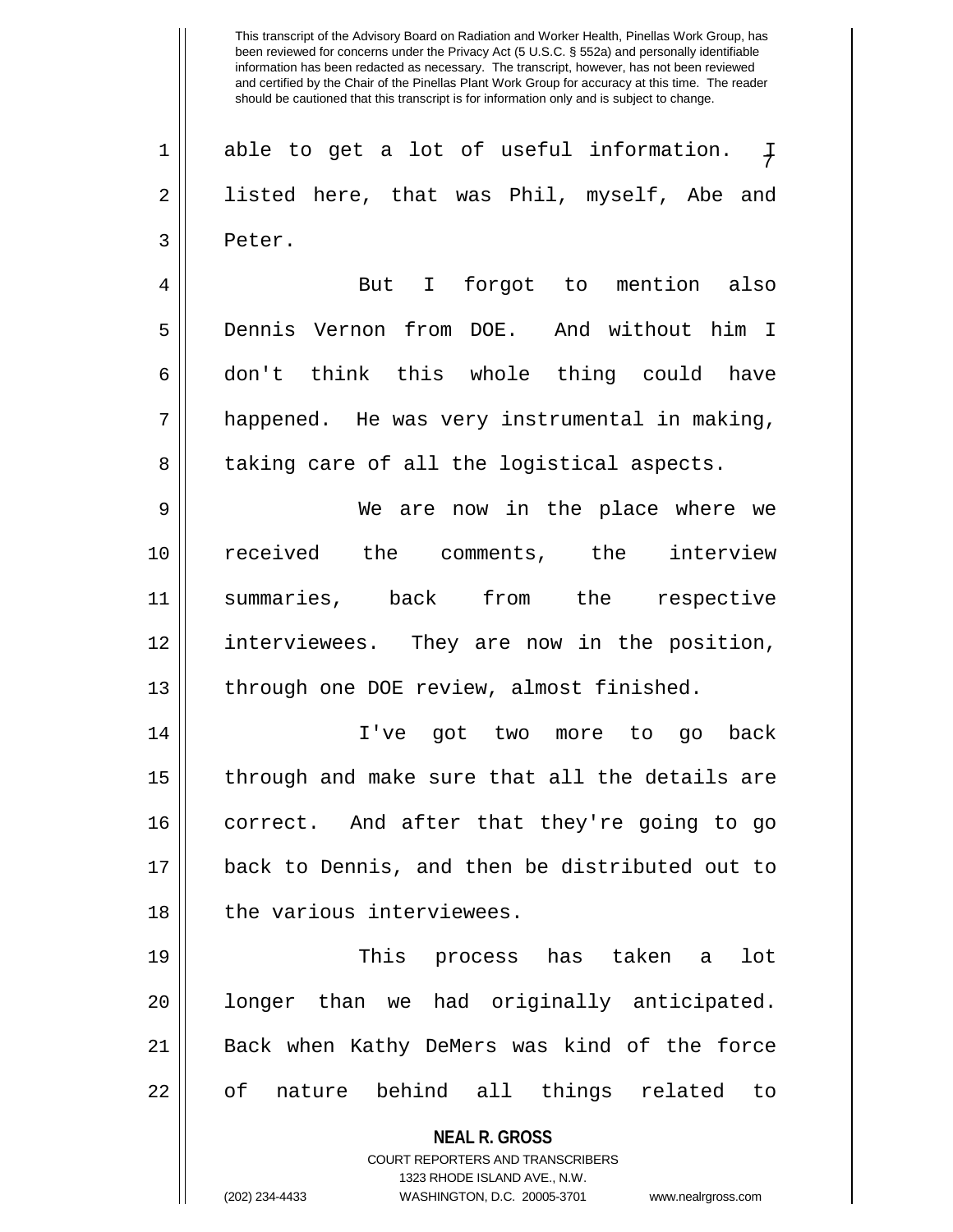| $\mathbf 1$ | outreach, she got around the whole show.<br>8                                                                                                                   |
|-------------|-----------------------------------------------------------------------------------------------------------------------------------------------------------------|
| 2           | And this system that we had worked                                                                                                                              |
| 3           | pretty well, that as a result of mainly                                                                                                                         |
| 4           | Pinellas and some other things, that we've                                                                                                                      |
| 5           | actually proposed some changes to the work                                                                                                                      |
| 6           | procedure tab that we hope will kind of                                                                                                                         |
| 7           | streamline the process.                                                                                                                                         |
| 8           | But anyway, I think we're in a                                                                                                                                  |
| 9           | place now that I think, probably by virtue of                                                                                                                   |
| 10          | the interviews and the information we                                                                                                                           |
| 11          | discovered, to where we can close out, or be                                                                                                                    |
| 12          | very close to resolving most of these seven                                                                                                                     |
| 13          | issues.                                                                                                                                                         |
| 14          | Now the first one, this is Issue                                                                                                                                |
| 15          | 1. And this is the review of the documents                                                                                                                      |
| 16          | that were in the summary of data capture                                                                                                                        |
| 17          | searches. This is in a whole compendium of                                                                                                                      |
| 18          | references that NIOSH had put together                                                                                                                          |
| 19          | originally for their, the first round of TBD                                                                                                                    |
| 20          | reviews.                                                                                                                                                        |
| 21          | And we had come up with a finding                                                                                                                               |
| 22          | back, you know, and remember this<br>is<br>a                                                                                                                    |
|             | <b>NEAL R. GROSS</b><br>COURT REPORTERS AND TRANSCRIBERS<br>1323 RHODE ISLAND AVE., N.W.<br>(202) 234-4433<br>WASHINGTON, D.C. 20005-3701<br>www.nealrgross.com |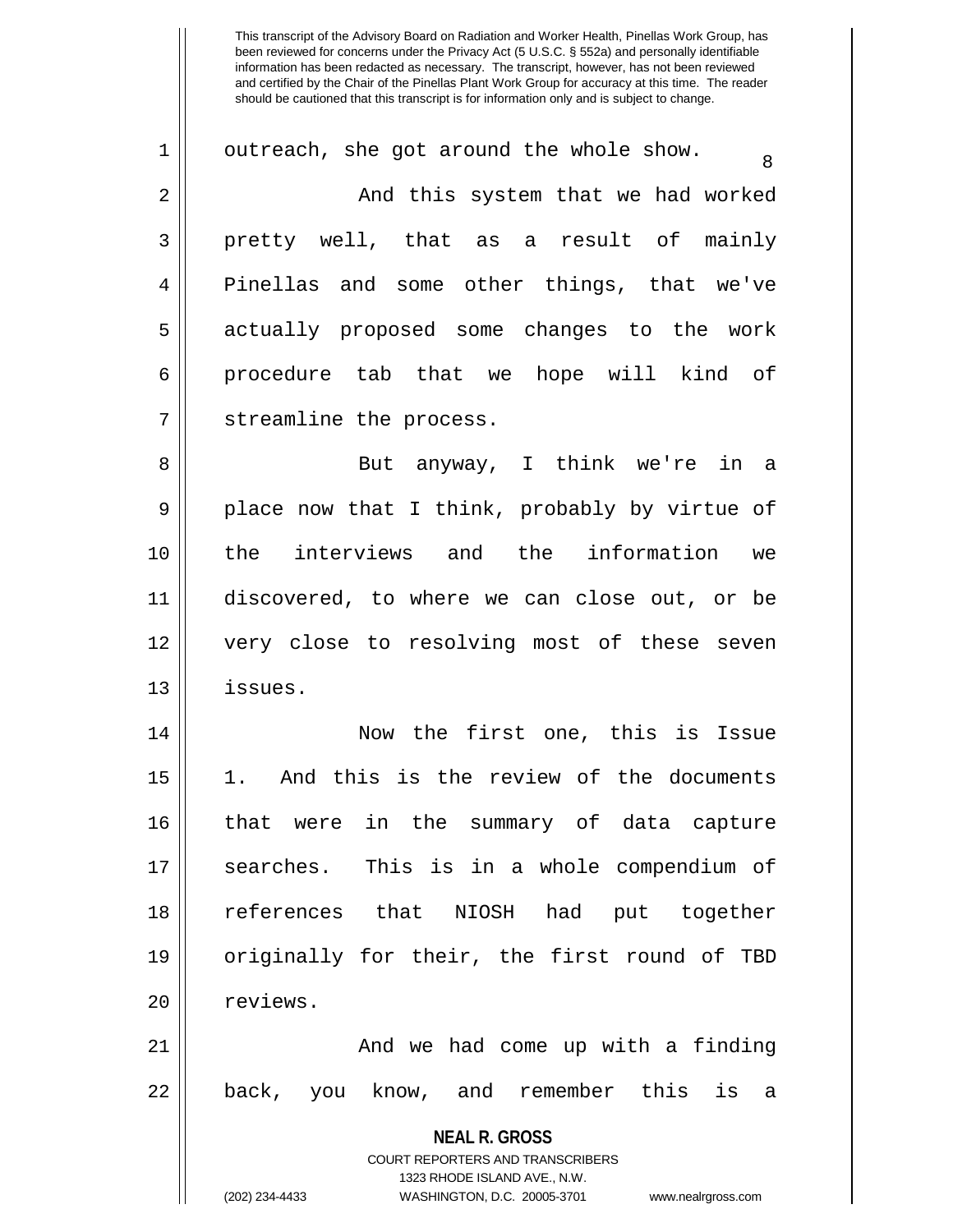$1 <sup>2</sup>$  snapshot in time from six years ago, when we 2 were kind of under the impression that there 3 was a lot of this data coming from 1980 and 4 beyond.

5 And we're going to be stuck with  $6 \parallel$  this, or we're going to have to deal with this  $7 \parallel$  situation we've had in the past, where you 8 have to back-extrapolate your earlier years  $9 \parallel$  because of the paucity of data in those years.

10 And so we're kind of concerned 11 that the coworker model might not adequately 12 represent exposures that might have taken  $13$  || place in that 1957 to 1979 time frame.

14 || But since the October meeting I 15 went back to TBD-6, Appendix B, which is the 16 NIOSH coworker model. And actually I believe  $17 \parallel$  it's on Page 54 of that model.

18 I don't know if anybody has that 19 up right now, from TBD-6, Table B-1. And this 20 || is a very nice summary presentation. This is 21 || the numbers of monitored personnel, and doses  $22 \parallel$  are binned by those greater than 100 and those

**NEAL R. GROSS**

COURT REPORTERS AND TRANSCRIBERS 1323 RHODE ISLAND AVE., N.W. (202) 234-4433 WASHINGTON, D.C. 20005-3701 www.nealrgross.com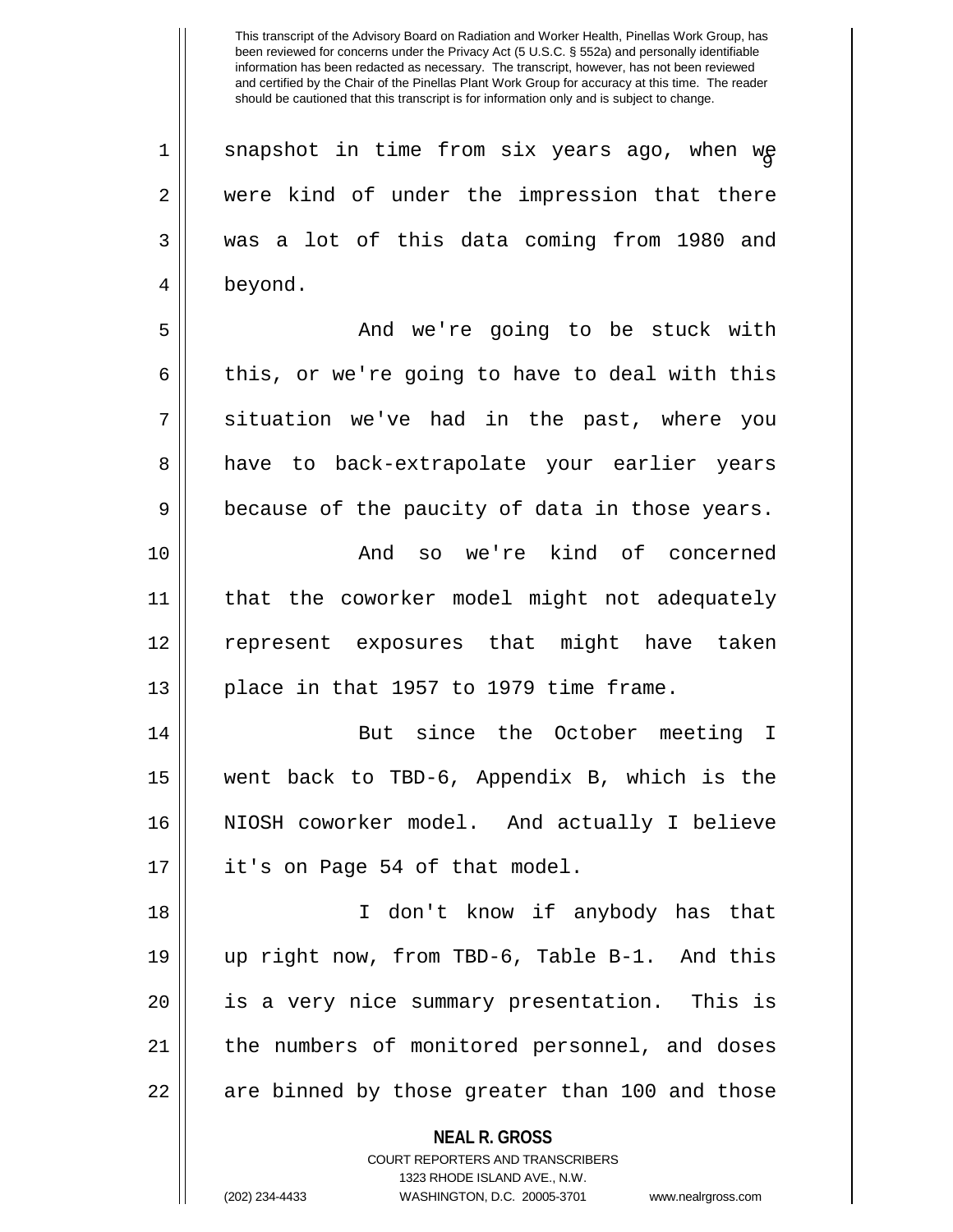| $\mathbf 1$ | greater than 20, from 1957 up through 1994. $_{10}$ |
|-------------|-----------------------------------------------------|
| 2           | And when you look at this data                      |
| 3           | set, it does not look like there is a paucity       |
| 4           | of data pre-1980 at all. If anything, I think       |
| 5           | in 1957 and 1958 for only 71 and 142.               |
| 6           | But beyond that it kind of                          |
| 7           | stabilizes at around 250, then about 350            |
| 8           | personnel, for a total of roughly around 1500.      |
| 9           | About a fifth of them were monitored. And           |
| 10          | the way this model is set up is kind of             |
| 11          | interesting.                                        |
| 12          | It's -- rather than as we would                     |
| 13          | have expected, you know, back in this historic      |
| 14          | time frame, we'd have thought that we'd try         |
| 15          | to, you know, have the granularity to assign        |
| 16          | doses by year, or whatever.                         |
| 17          | But due to the uncertainties and                    |
| 18          | involved in doing that, and, you know, the          |
| 19          | limitations in those earlier years -- like          |
| 20          | NIOSH, they just created a distribution for         |
| 21          | all the entire time period. And this is a           |
| 22          | distribution of whole body dose.                    |
|             |                                                     |

**NEAL R. GROSS** COURT REPORTERS AND TRANSCRIBERS 1323 RHODE ISLAND AVE., N.W.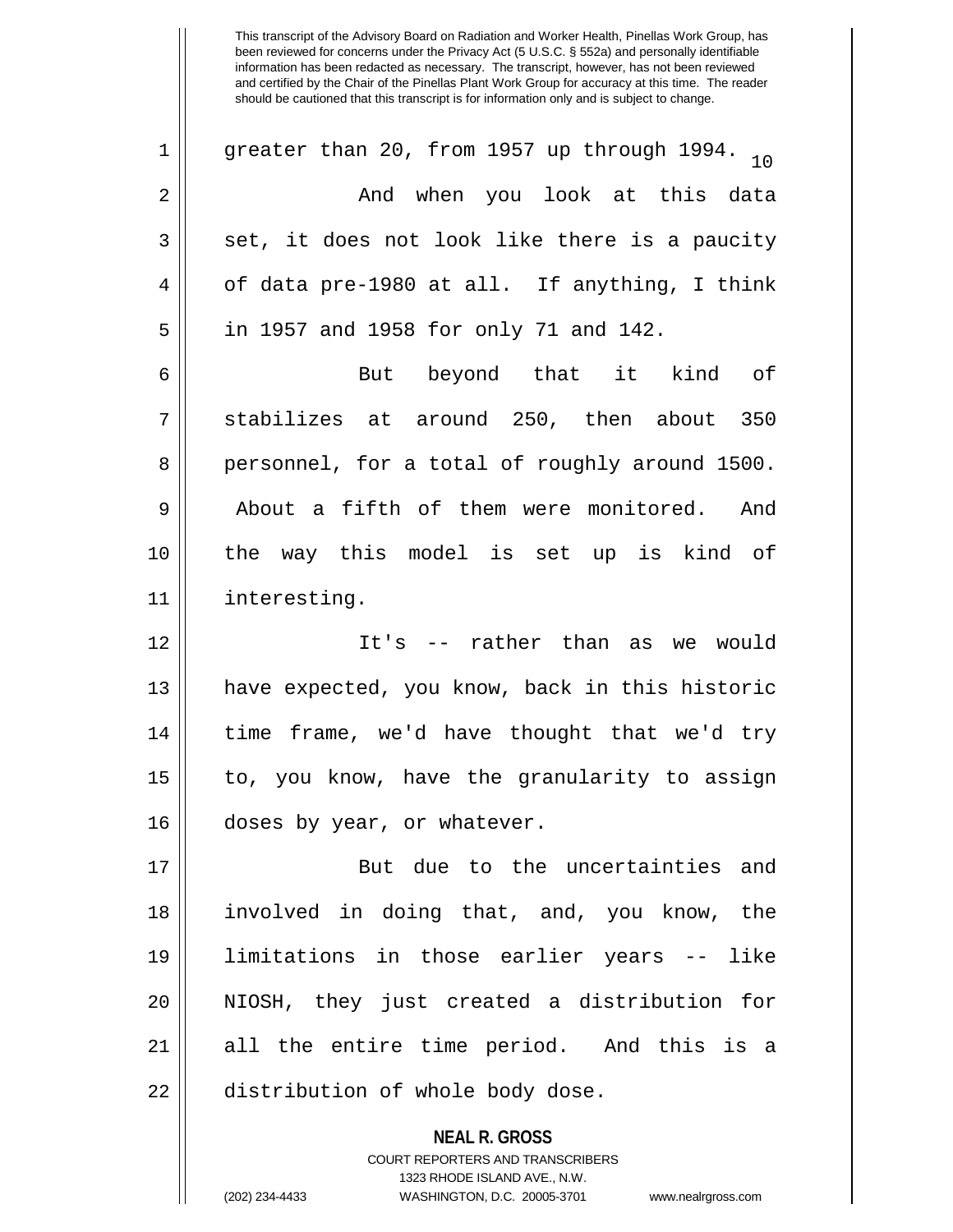| $\mathbf 1$    | It's actually a mixture<br>ρ£                 |
|----------------|-----------------------------------------------|
| 2              | external photon dose, neutron dose, and also  |
| 3              | tritium dose. I believe Brian can correct me  |
| $\overline{4}$ | if I'm wrong. But the interpretation I had    |
| 5              | was that it really was possible to tease out  |
| 6              | the various components.                       |
| 7              | MR. GLECKLER: That's correct.                 |
| 8              | MR. STIVER: And so this is a                  |
| 9              | distribution of whole body doses, and picked  |
| 10             | off the 95th percentile. And basically that's |
| 11             | going to get, all unmonitored workers are     |
| 12             | going to be assigned this 95th percentile     |
| 13             | coworker dose.                                |
| 14             | And when you look at the entire               |
| 15             | distribution you really would have to -- if   |
| 16             | you have uncertainty, it would be introduced  |
| 17             | by adding a few extra sets of data in         |
| 18             | particular years that are kind of washed out. |
| 19             | Because, to have an impact on the             |
| 20             | 95th percentile, you'd have to have a sea     |
| 21             | change in the exposure potential compared to  |
| 22             | what we know was actually existing at that    |
|                | <b>NEAL R. GROSS</b>                          |

COURT REPORTERS AND TRANSCRIBERS 1323 RHODE ISLAND AVE., N.W.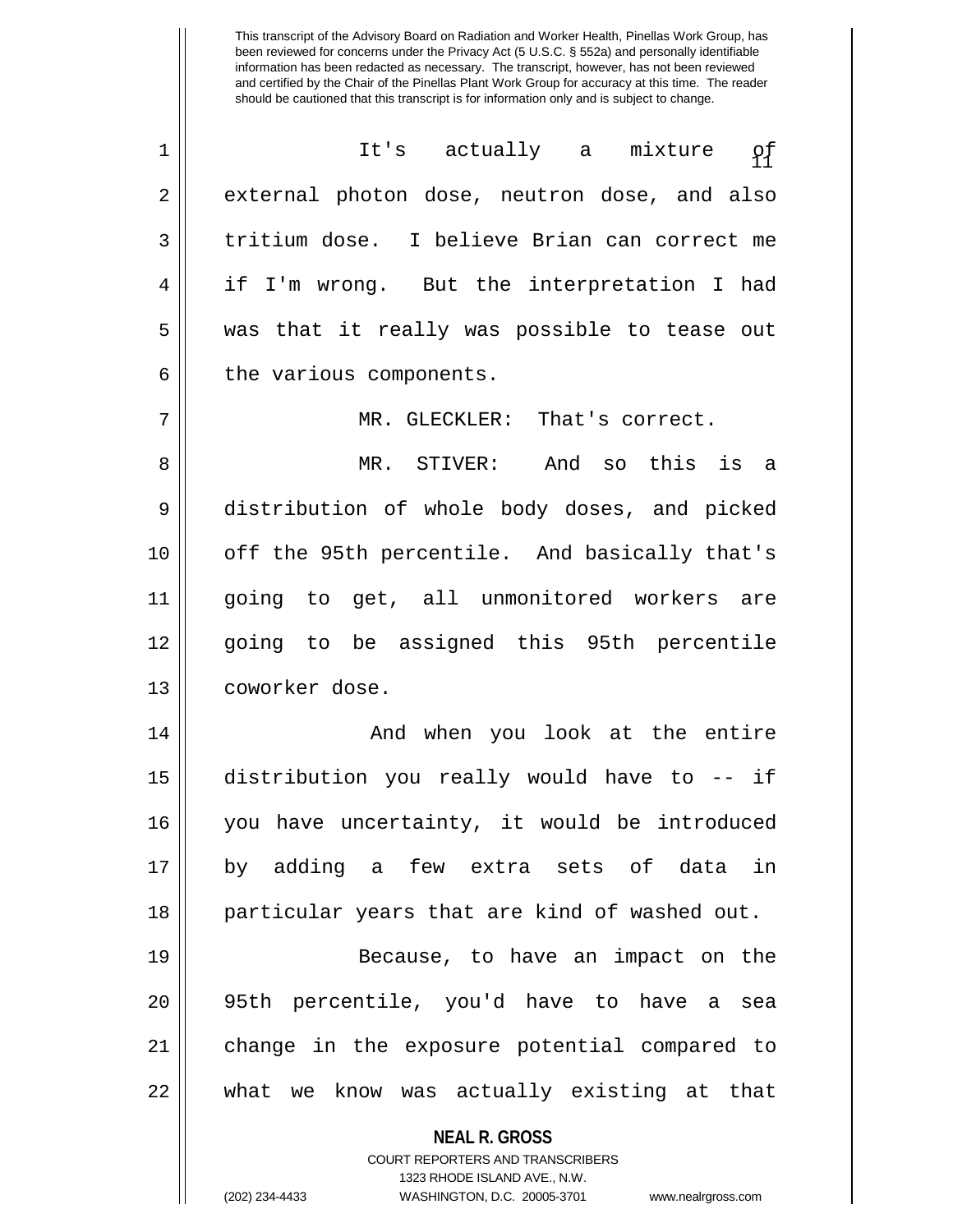**NEAL R. GROSS** COURT REPORTERS AND TRANSCRIBERS 1323 RHODE ISLAND AVE., N.W. (202) 234-4433 WASHINGTON, D.C. 20005-3701 www.nealrgross.com  $\begin{array}{|c|c|c|c|c|}\n1 & \text{point.} & \text{12}\n\end{array}$ 2 And so at this point, I don't  $3 \parallel$  think there's really a lot to be gained by 4 || running this thing to ground and checking 5 || every reference that was put in place. I  $6 \parallel$  think NIOSH has done a commendable job. 7 They've added a lot of new 8 || references for the descriptions we've seen. 9 They seem to be appropriate and adequate. And 10 based on the new approach for the coworker 11 model, I just don't see that this is really a 12 pertinent issue at this point in time. 13 || Anybody else would like to weigh in? 14 MR. DARNELL: Yes. This is Pete 15 Darnell. I agree. 16 MR. STIVER: Okay. Then if nobody 17 has any objections, I think we can close out 18 l that issue. 19 CHAIRMAN SCHOFIELD: Okay. So 20 | let's move on to Issue Number 2 there. 21 MR. STIVER: Give me a second to  $22$  | catch my breath.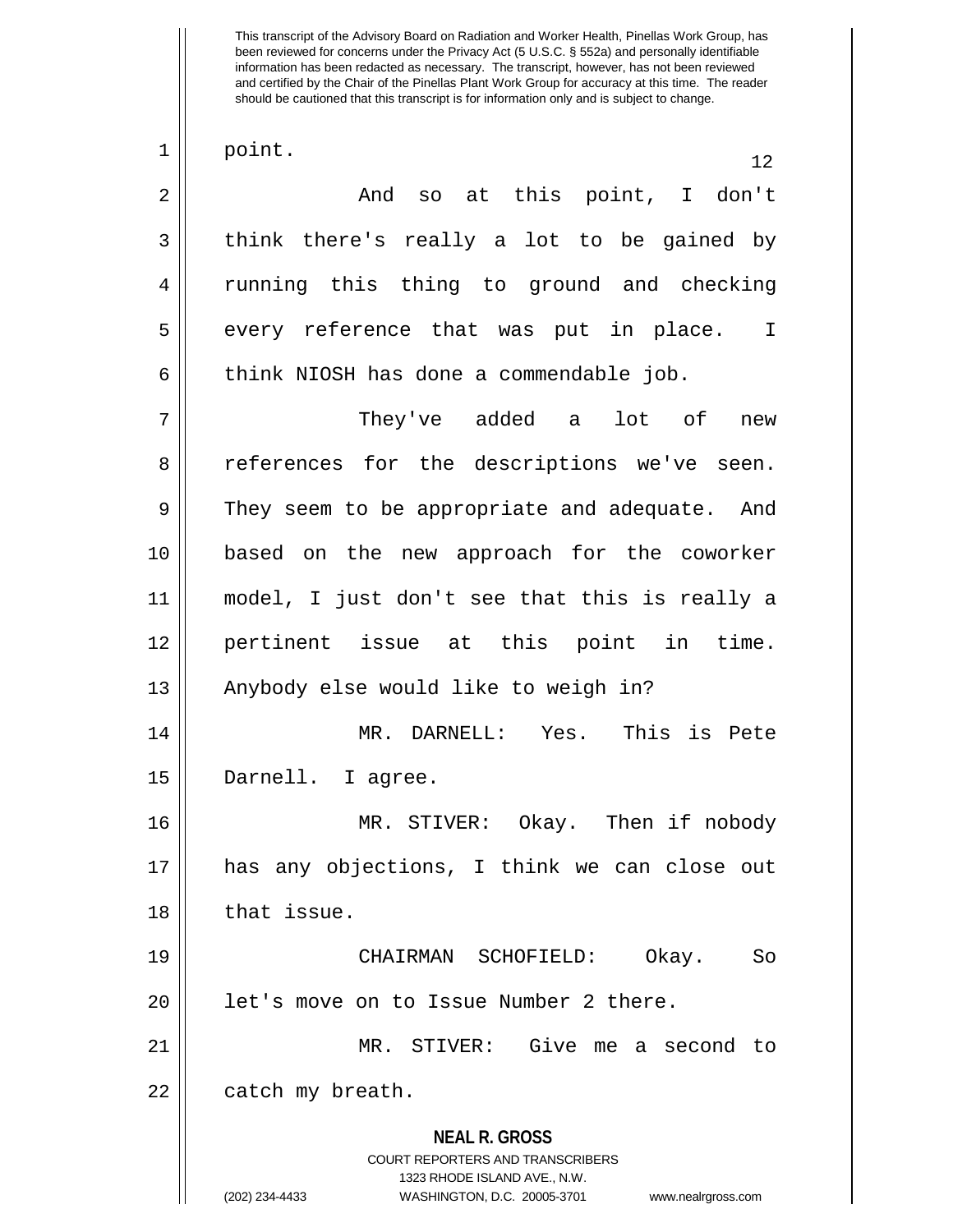This transcript of the Advisory Board on Radiation and Worker Health, Pinellas Work Group, has been reviewed for concerns under the Privacy Act (5 U.S.C. § 552a) and personally identifiable information has been redacted as necessary. The transcript, however, has not been reviewed and certified by the Chair of the Pinellas Plant Work Group for accuracy at this time. The reader should be cautioned that this transcript is for information only and is subject to change. <sup>13</sup> 1 CHAIRMAN SCHOFIELD: Sorry. 2 | Jumping the gun. 3 MR. STIVER: Okay, this is John. 4 || I'm back. The second issue is related to the 5 || Mound or the stable metal tritides intakes.  $6 \parallel$  And we know this is, you know, by virtue of  $7 \parallel$  the manufacturing processes that were going 8 on, basically building neutron tubes, where 9 you had these targets that would have a metal 10 film vapor deposited on to the targets. And  $11$  | then  $-$ 12 MR. DARNELL: John. This is Pete. 13 MR. STIVER: Yes. 14 MR. DARNELL: We don't need to 15 discuss the process. 16 MR. STIVER: Right, right. But 17 || the model that NIOSH had put forward was based 18 on the earliest iteration of the Mound 19 tritides model, which was, I believe, released 20 || shortly after our October 2011 meeting. 21 Since that time, that model has 22 || undergone, there have been many White Paper

**NEAL R. GROSS**

COURT REPORTERS AND TRANSCRIBERS 1323 RHODE ISLAND AVE., N.W.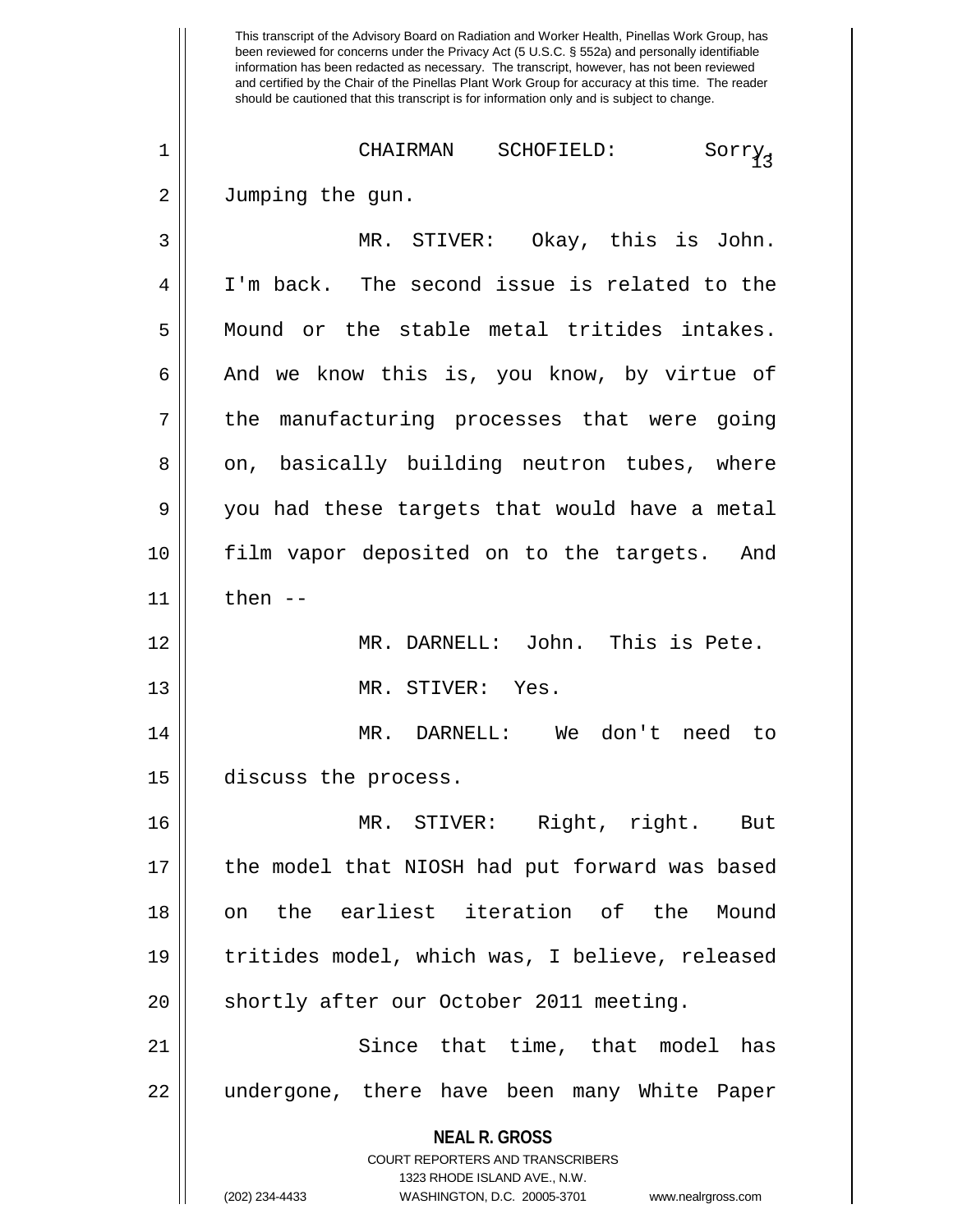$1$   $\parallel$  exchanges and Work Group meetings. And that 2 || basically resulted in the refined model that 3 is actually going to be used for dose 4 || reconstruction at Mound. And for which the 5 || Board found that it was scientifically sound 6 and claimant-favorable.

7 And so we have the situation again 8 where there is a snapshot in time. You know,  $9 \parallel$  the paradigm has kind of shifted since that 10 original review and since the meeting in 11 October.

12 SC&A, we believe that that is a 13 good model, that Mound model. Its 14 refinements, the parameter values that were  $15$  selected, such as the resuspension factor of 16 five times ten to the minus five per year from 17 NUREG/CR-5512. And some other aspects that 18 are covered in extreme detail in our review 19 || and the various exchanges.

20 The only fly in the ointment that 21 I see at this point is that we have not yet 22 || reviewed the data, the GE reports from 1967 to

> **NEAL R. GROSS** COURT REPORTERS AND TRANSCRIBERS 1323 RHODE ISLAND AVE., N.W. (202) 234-4433 WASHINGTON, D.C. 20005-3701 www.nealrgross.com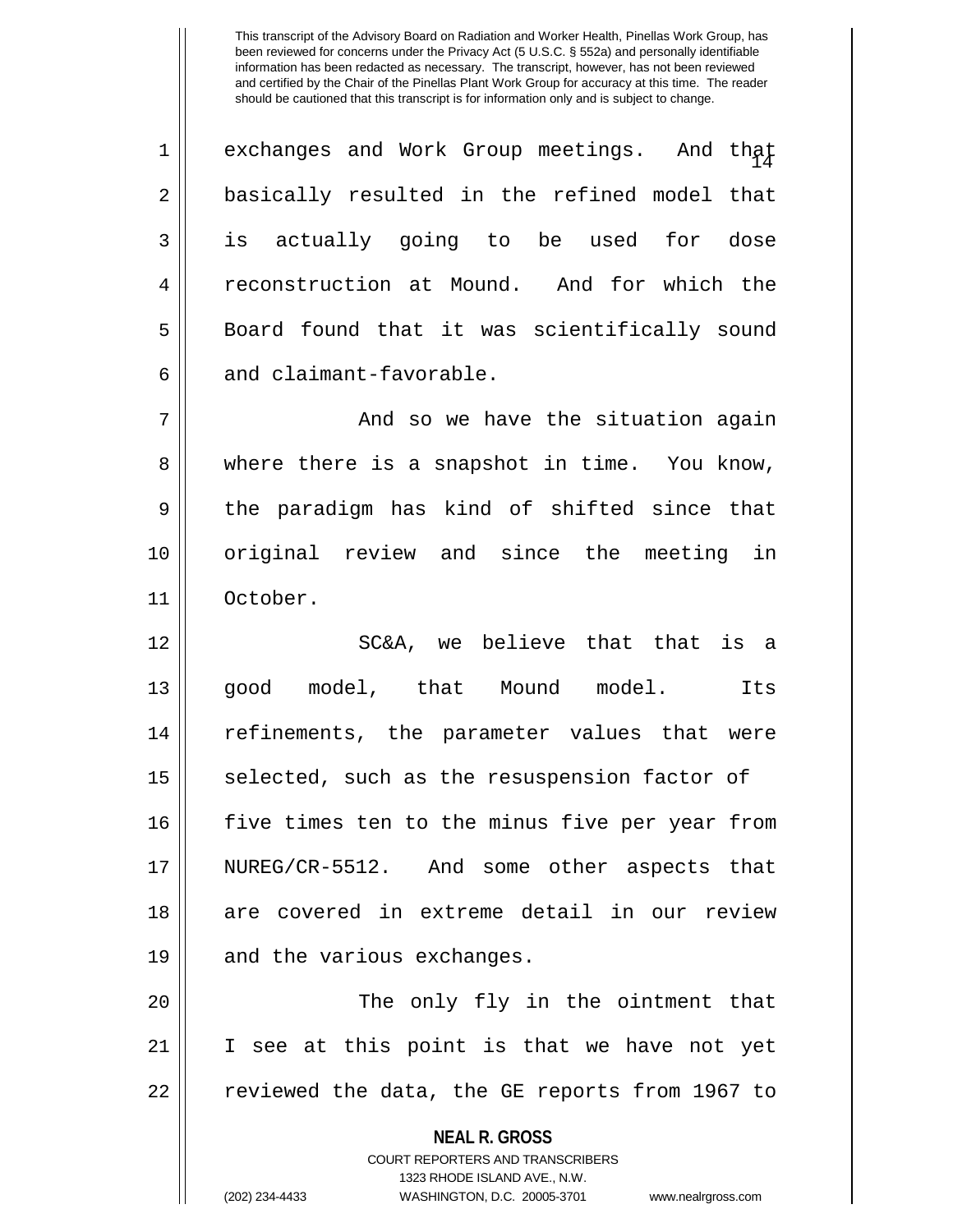| $\mathbf 1$    | 1973, the health physics reports. Basically,   |
|----------------|------------------------------------------------|
| $\overline{2}$ | these are the swipe data that were used to     |
| 3              | ascertain which were the -- and in this case I |
| 4              | believe NIOSH is planning to use the highest   |
| 5              | value that we found, which was, I believe, in  |
| 6              | 1970, whereas the Mound model used the 95th    |
| 7              | percentile on a yearly basis.                  |
| 8              | The Mound model had a huge amount              |
| 9              | of data. I believe it was like 50,000 or       |
| 10             | 60,000 individual data sets, data swipes,      |
|                |                                                |
| 11             | samples that were combined over a period of    |

13 And Bob Barton did a yeoman's job 14 of reviewing that data and analyzing it. I 15 would say that before I would be comfortable 16 || signing off on the use of this model, we would 17 like to look at that data set and do kind of a 18 || similar completeness evaluation, like we did 19 | for Mound.

20 I think the model is fine. But 21 || like with any model, you know, the quality of  $22 \parallel$  the data that's going into it is really going

> **NEAL R. GROSS** COURT REPORTERS AND TRANSCRIBERS 1323 RHODE ISLAND AVE., N.W. (202) 234-4433 WASHINGTON, D.C. 20005-3701 www.nealrgross.com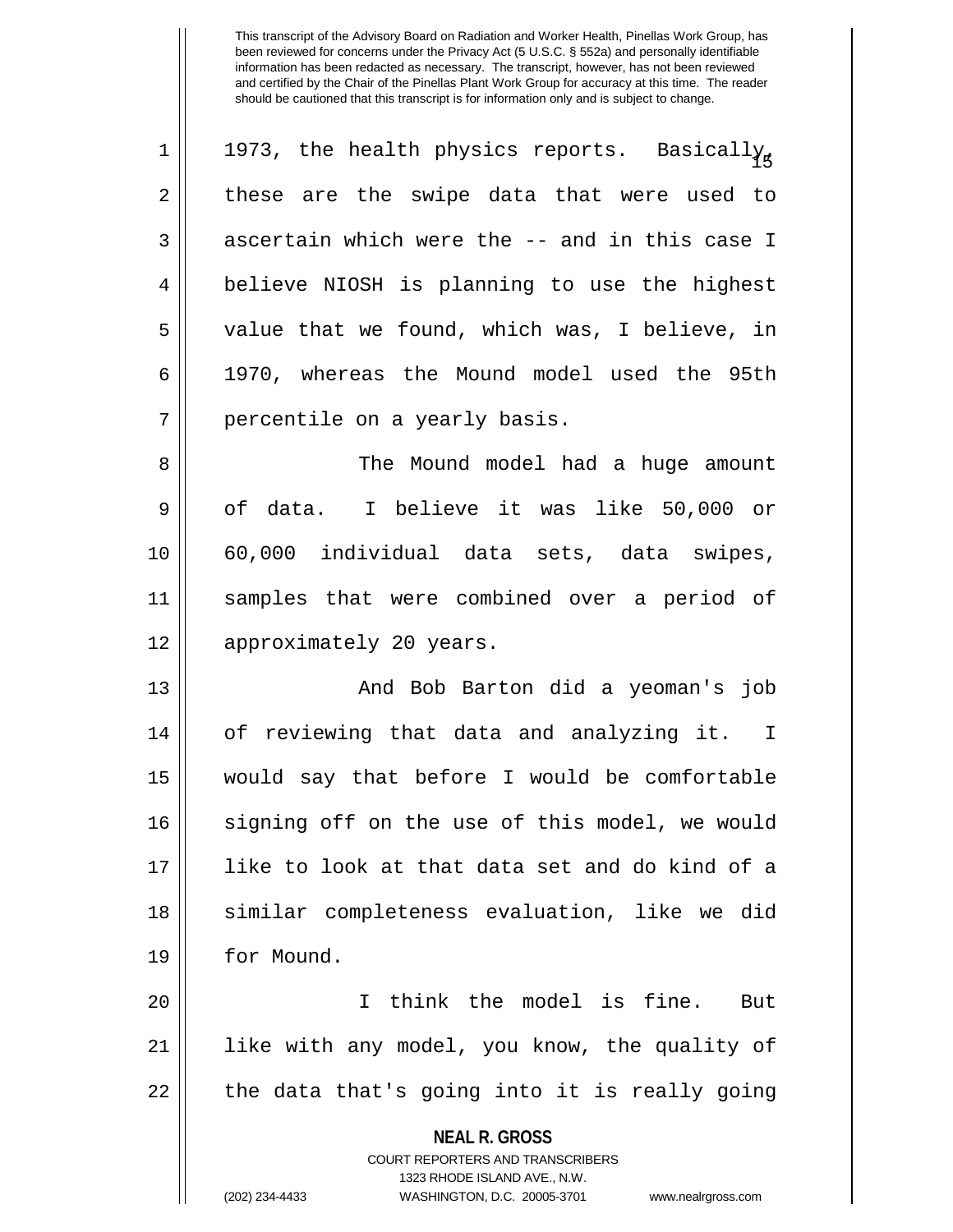**NEAL R. GROSS** COURT REPORTERS AND TRANSCRIBERS 1323 RHODE ISLAND AVE., N.W. (202) 234-4433 WASHINGTON, D.C. 20005-3701 www.nealrgross.com been reviewed for concerns under the Privacy Act (5 U.S.C. § 552a) and personally identifiable information has been redacted as necessary. The transcript, however, has not been reviewed and certified by the Chair of the Pinellas Plant Work Group for accuracy at this time. The reader should be cautioned that this transcript is for information only and is subject to change.  $1 \parallel$  to be the determinant here.  $16$ 2 DR. NETON: John, this is Jim 3 || Neton. Are you finished? 4 MR. STIVER: Yes, I am. 5 DR. NETON: I've taken a look at  $6 \parallel$  what we're doing for Pinellas for tritides. 7 || And I had to refresh my memory. And in doing 8 || this I've noticed that there's a couple of 9 || things that NIOSH probably needs to do before 10 || you guys would review this. 11 || As you pointed out there is a 12 difference in the way the Mound model works, 13 versus what's being done at Pinellas. And 14 most notably that's the resuspension factor. 15 Pinellas uses a one times ten to 16 || the minus sixth per year, as opposed to five 17 times ten to the minus fifth, as used in 18 Mound. 19 And also, we're using in Pinellas 20 || the highest value, that you correctly pointed 21 || out, that was identified through the 1970 time 22 || frame. It's much higher, by an order of

This transcript of the Advisory Board on Radiation and Worker Health, Pinellas Work Group, has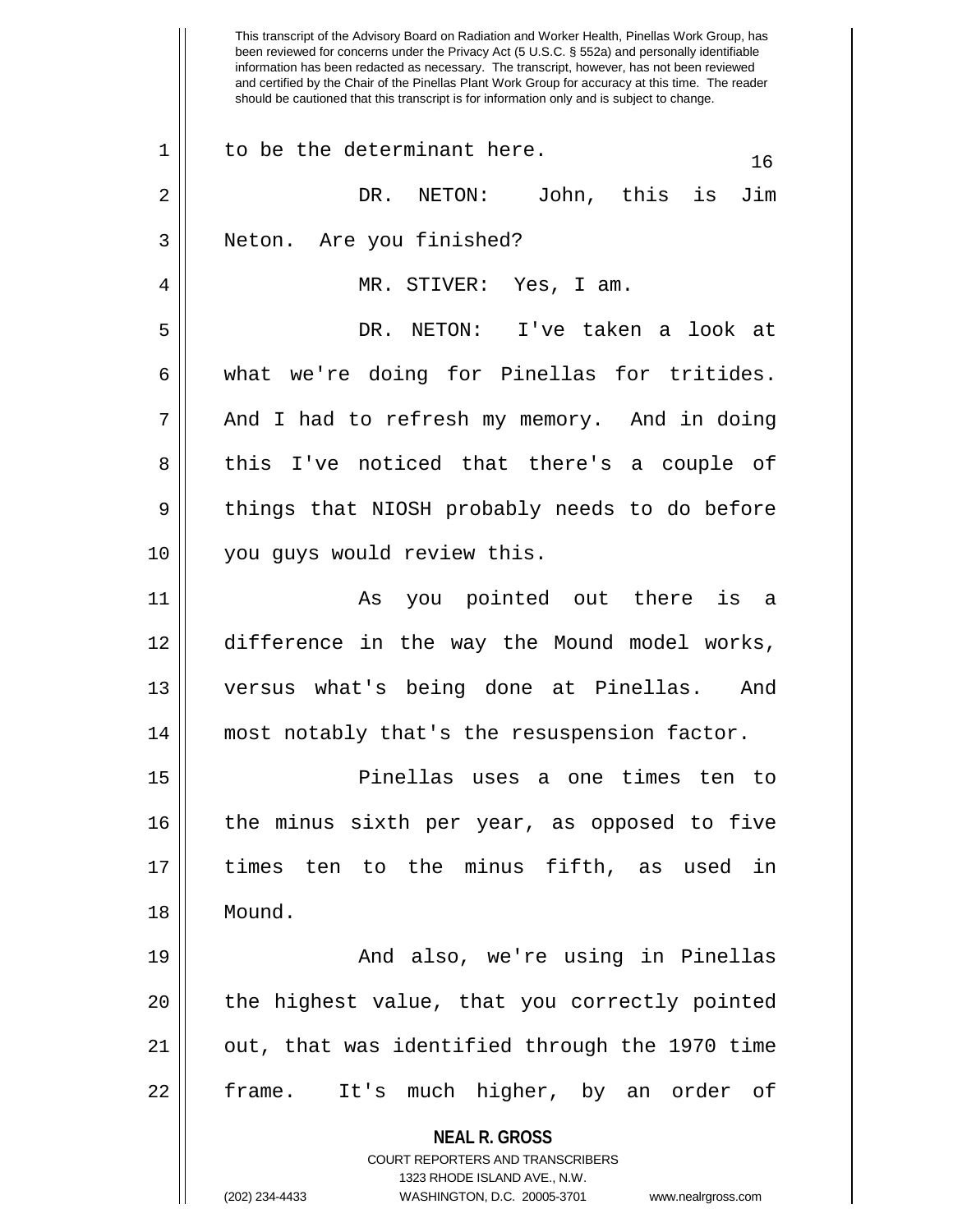1  $\parallel$  magnitude or more, than what was observed over  $2 \parallel$  the entire period.

3 And so I'm wondering if we 4 || shouldn't go back and re-look at those data to  $5 \parallel$  see how this model plays out in light of what 6 was at Mound. And in particular, you know,  $7 \parallel$  the mix of different forms of stable metal 8 || tritides or tritides themselves that may have 9 been there.

10 || The Contribution of the Marke Picked up on 11 an error in this model that we've identified 12 using TIB-9 to calculate ingestion intakes. I 13 don't know if you were involved in the 14 conversation we had on the TIB-9 issue at the 15 | Subcommittee meeting last week or so ago.

16 MR. STIVER: Yes, yes. I was 17 || there on that one.

18 DR. NETON: And it turns out that 19 what we were doing for ingestion intakes, in 20 || some cases, and it turns out this is also the 21 || case in Pinellas, is incorrect.

22 We took the surface contamination

**NEAL R. GROSS** COURT REPORTERS AND TRANSCRIBERS 1323 RHODE ISLAND AVE., N.W. (202) 234-4433 WASHINGTON, D.C. 20005-3701 www.nealrgross.com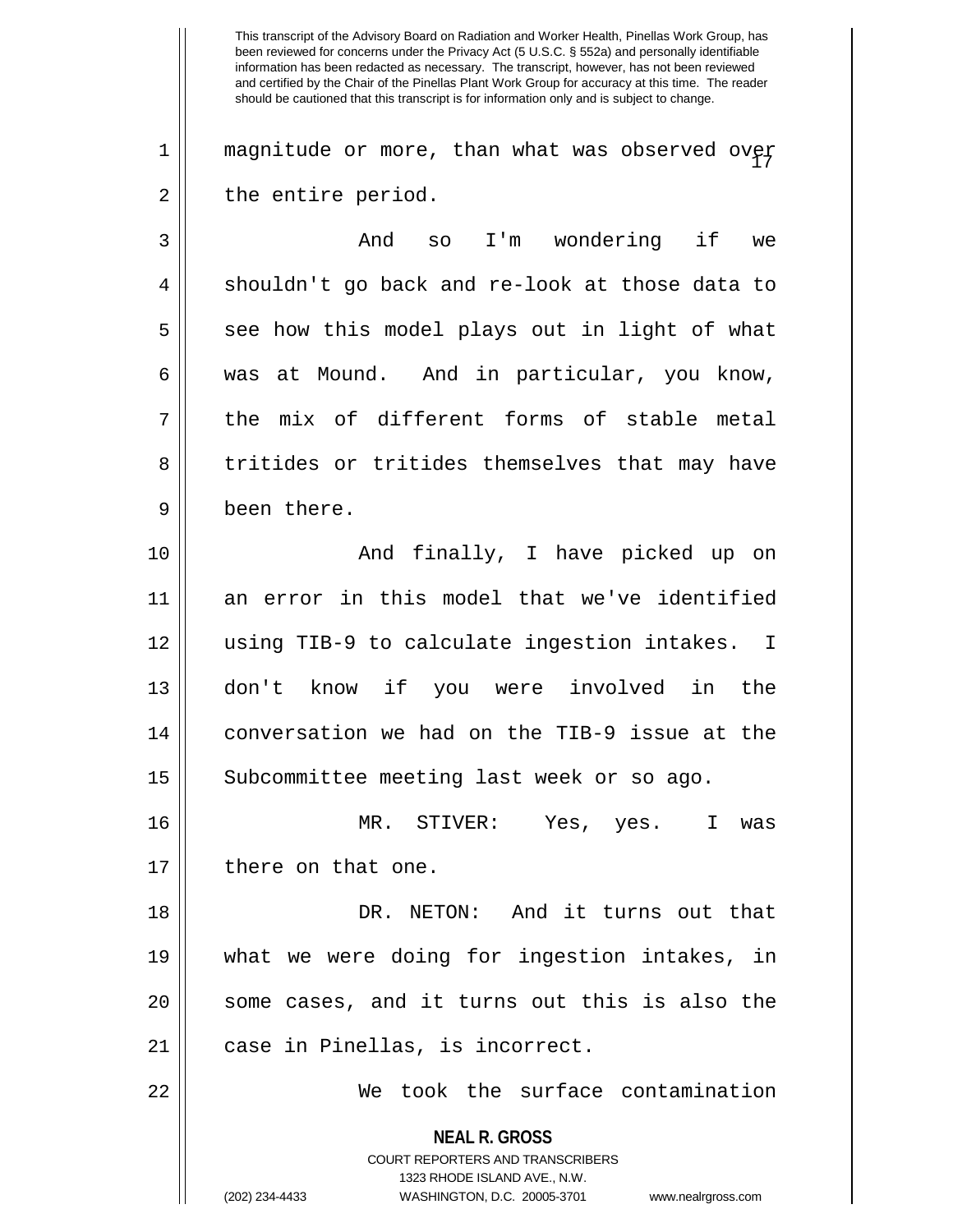**NEAL R. GROSS** COURT REPORTERS AND TRANSCRIBERS 1323 RHODE ISLAND AVE., N.W. (202) 234-4433 WASHINGTON, D.C. 20005-3701 www.nealrgross.com  $1$  of ten to the eighth, I think, DPM per square 2 meter. And calculated an airborne 3 | concentration of 440 DPM per cubic meter. And 4 || then we said ingestion will be 20 percent of  $5$  || that value on a daily basis. 6 That's the TIB-9 approach. But  $7 \parallel$  the fact is that you can't use a resuspension 8 factor to come out with a daily ingestion 9 || intake. It's just not appropriate. 10 || So at a minimum, the inhalation or 11 ingestion intakes are going to have to be 12 || revised for Pinellas, along with a number of 13 | other TBDs. 14 || But so I think it behooves us to  $15$  | take a look at this, and fix at a minimum that 16 issue. And then maybe do a review of the 17 model that we use for inhalation, in light of 18 what we've done in Mound. 19 MR. STIVER: This is John. That 20 || would be perfectly fine with us. 21 DR. NETON: I don't think it makes 22 || sense for you guys to embark on a review at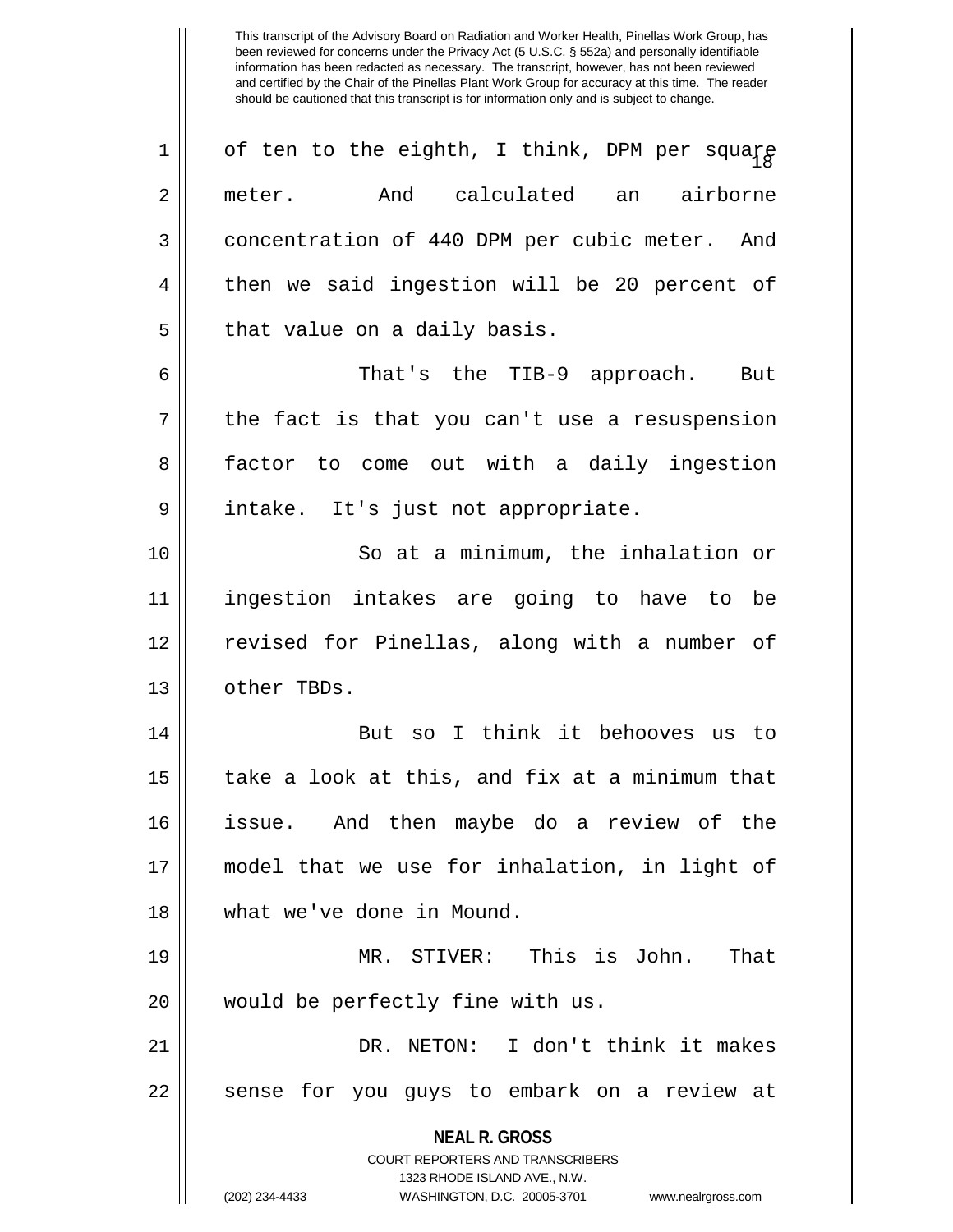**NEAL R. GROSS** COURT REPORTERS AND TRANSCRIBERS 1323 RHODE ISLAND AVE., N.W. This transcript of the Advisory Board on Radiation and Worker Health, Pinellas Work Group, has been reviewed for concerns under the Privacy Act (5 U.S.C. § 552a) and personally identifiable information has been redacted as necessary. The transcript, however, has not been reviewed and certified by the Chair of the Pinellas Plant Work Group for accuracy at this time. The reader should be cautioned that this transcript is for information only and is subject to change.  $1$   $\parallel$  this point, when we know at least we have one 2 | issue. 3 || MR. STIVER: Right. Yes, I would  $4 \parallel$  agree. Make sure that you have the definite 5 || latest and greatest version before we take a 6 look at it. 7 DR. NETON: Yes. And as you said, 8 a lot of thinking has gone on related to 9 Stable metal tritides and exposures. And I'd 10 like to verify that what we did at Mound is 11 either appropriate or not at Pinellas. And if 12 not, you know, look at what we've done and see 13 if it still holds water. 14 MEMBER CLAWSON: Hey, Jim, this is 15 | Brad Clawson. 16 DR. NETON: Yes. 17 MEMBER CLAWSON: What type of a 18 time frame are we looking at for you guys to 19 || kind of go through this and revise? 20 DR. NETON: I just discovered this 21 yesterday, I haven't really had much time to  $22$  || think about it, Brad. But  $-$ 

<sup>(202) 234-4433</sup> WASHINGTON, D.C. 20005-3701 www.nealrgross.com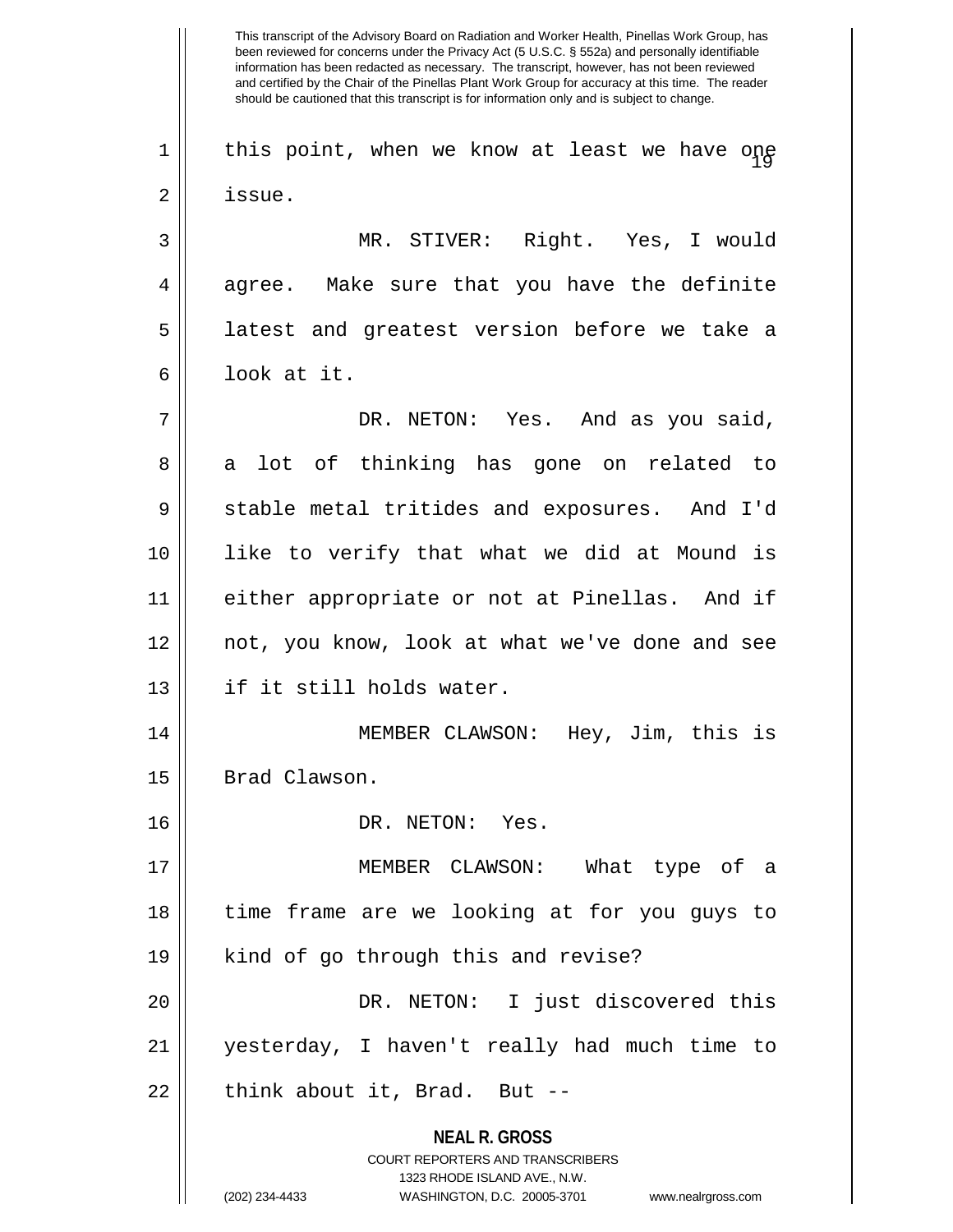$\left\lfloor \frac{1}{2} \right\rfloor$  MEMBER CLAWSON: Well, and  $\left\lfloor \frac{1}{2} \right\rfloor$ 2 || understand that, Jim. I'm not trying to put 3 you into a corner. It's just that Pinellas 4 has gone on for so long, I just, you know, I 5 | didn't want to embark on another --6 DR. NETON: I don't think this is  $7 \parallel$  going to be a major effort, to be honest. The 8 || fixing of the TIB-9 approach for ingestion is 9 a simple fix. It really comes down to whether 10 we use one times ten to the minus six per 11 meter or something else. 12 And do we use the highest surface 13 contamination level ever measured over a 15 or 14 so year period? Those are the two things I 15 || really want to look at. I don't think it will 16 | take a long time. 17 MEMBER CLAWSON: Okay. I just, I 18 was just trying to get a feel for it. 19 DR. NETON: I don't, you know, I

20 don't control the resources at this point. So 21 I can't tell you that. But we could get you 22 || an estimate, yes.

> **NEAL R. GROSS** COURT REPORTERS AND TRANSCRIBERS 1323 RHODE ISLAND AVE., N.W. (202) 234-4433 WASHINGTON, D.C. 20005-3701 www.nealrgross.com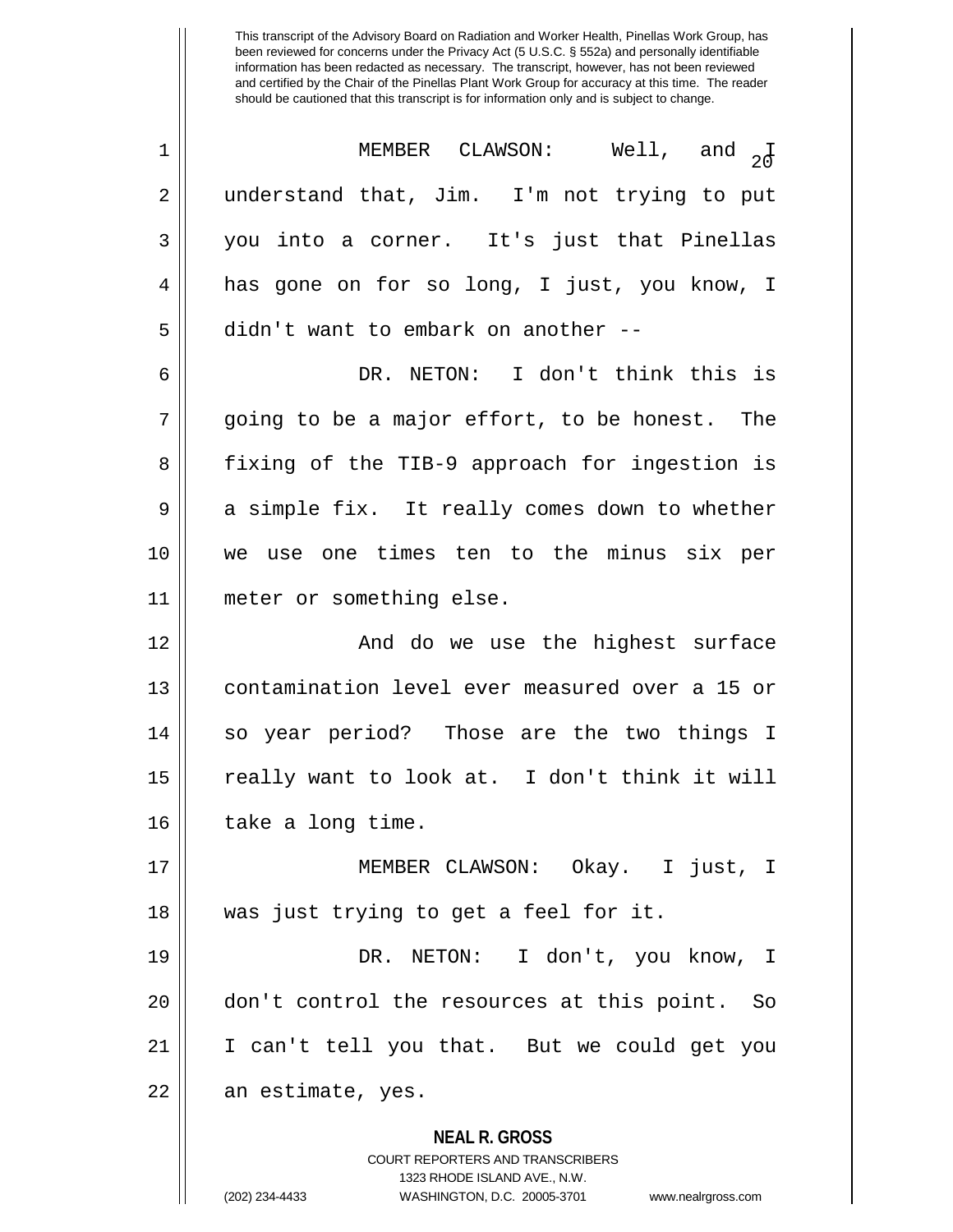| $1\,$ | MEMBER CLAWSON: Well just, you                                      |
|-------|---------------------------------------------------------------------|
| 2     | know, just so the Work Group kind of knew what                      |
| 3     | we were working toward and stuff. It's just -                       |
| 4     |                                                                     |
| 5     | DR. NETON: This is not like the                                     |
| 6     | capture or anything like that. It's not going                       |
| 7     | out for additional information. It's just                           |
| 8     | simply looking at the data we have and trying                       |
| 9     | to make the most sense of it in light of what                       |
| 10    | we did at Mound.                                                    |
| 11    | DR. MAURO: Jim, this is<br>John                                     |
| 12    | Mauro. I have just a couple of suggestions                          |
| 13    | that might be helpful, since you'll be, you                         |
| 14    | know, moving into your data.                                        |
| 15    | John had pointed out before,<br>As                                  |
| 16    | one of the areas that we would, I quess,                            |
| 17    | eventually look at is data gap analysis                             |
| 18    | regarding the completeness of your data set,                        |
| 19    | the swipe data. As we did, as Bob Barton did,                       |
| 20    | when we reviewed your Mound data set.                               |
| 21    | That was critical, making sure                                      |
| 22    | that you had -- and you had an abundance of                         |
|       | <b>NEAL R. GROSS</b><br>COURT REPORTERS AND TRANSCRIBERS            |
|       | 1323 RHODE ISLAND AVE., N.W.                                        |
|       | (202) 234-4433<br>WASHINGTON, D.C. 20005-3701<br>www.nealrgross.com |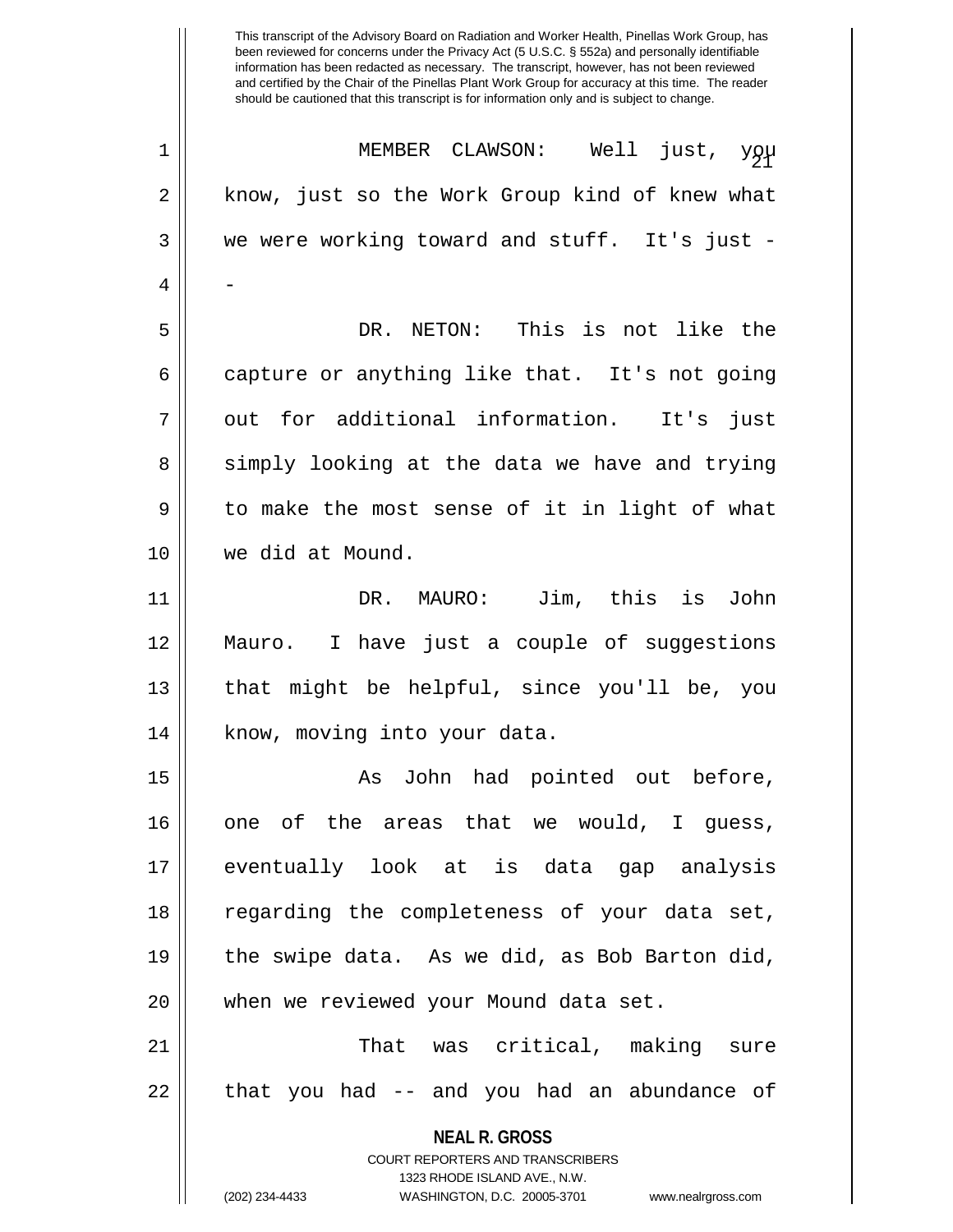$1 \parallel$  data. While you're in that process, the 2 || degree to which you could put together some 3 | metrics showing places where there may have 4 || been some gaps, if there were any, and how to 5 | deal with those gaps. 6 This would help to complete the  $7 ||$  story, if you haven't done that already. You 8 may have done that already. So as part of 9 your revisit of it, that might be helpful. 10 The other suggestion has to do 11 with -- I know we're talking about tritides 12 and resuspension. I seem to recall that 13 tritiated water -- now changing subjects on 14 you a little bit -- in some venues, and it may 15 have not been this one, the resuspension 16 approach, whether it's ten to the minus six, 17 or five times ten to the minus five per meter 18 was applied to tritiated water during the 19 residual period, which seemed to be a strange  $20$  | thing to do. 21 And I'm not sure if that was done  $22 \parallel$  here. If it hasn't been, disregard the

> **NEAL R. GROSS** COURT REPORTERS AND TRANSCRIBERS 1323 RHODE ISLAND AVE., N.W.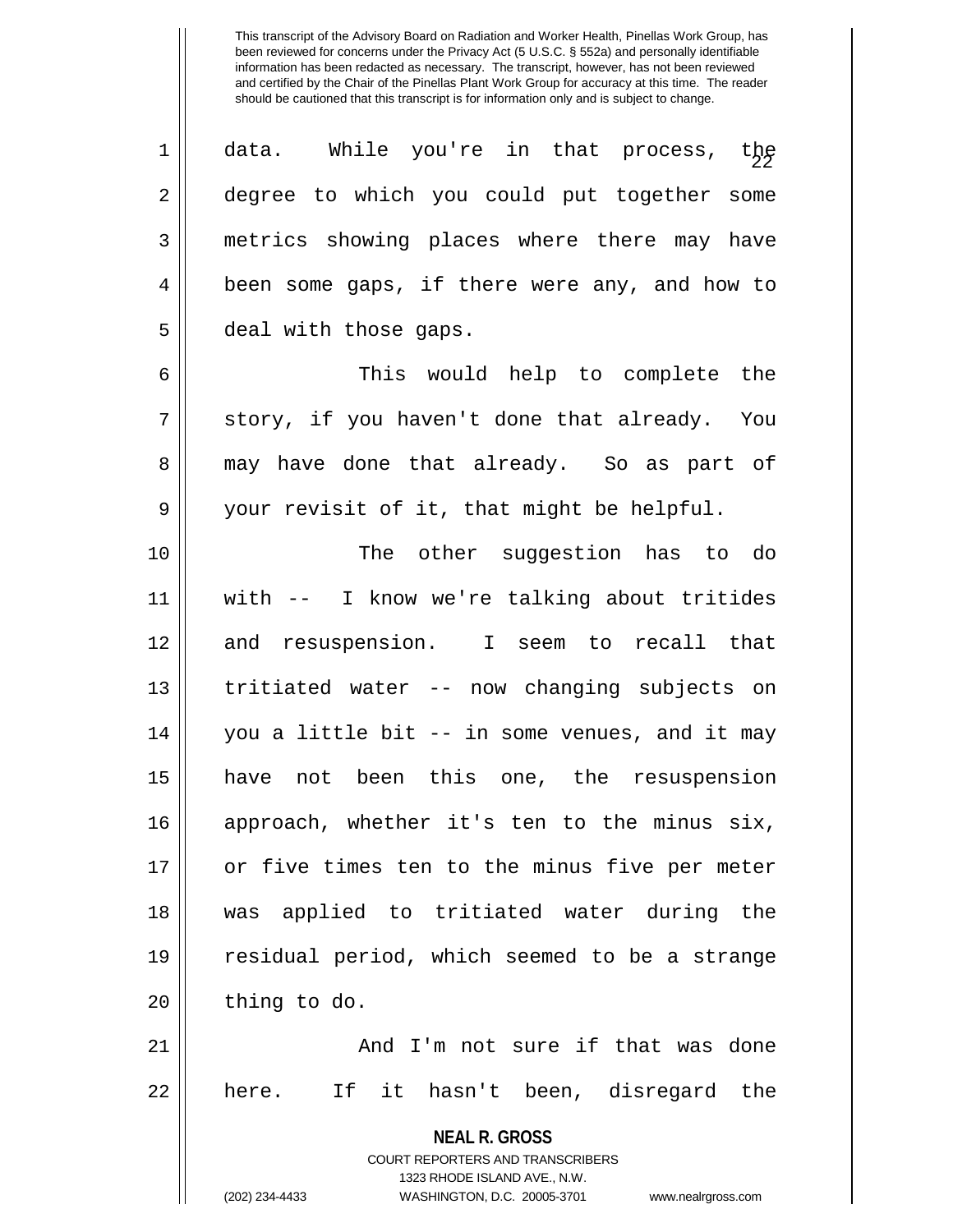**NEAL R. GROSS** COURT REPORTERS AND TRANSCRIBERS 1323 RHODE ISLAND AVE., N.W. (202) 234-4433 WASHINGTON, D.C. 20005-3701 www.nealrgross.com This transcript of the Advisory Board on Radiation and Worker Health, Pinellas Work Group, has been reviewed for concerns under the Privacy Act (5 U.S.C. § 552a) and personally identifiable information has been redacted as necessary. The transcript, however, has not been reviewed and certified by the Chair of the Pinellas Plant Work Group for accuracy at this time. The reader should be cautioned that this transcript is for information only and is subject to change. 1 || comment. But if it was, that may be anoth $\frac{1}{5}$  $2 \parallel$  subject that's of interest, because of the 3 mechanics involved. 4 DR. NETON: You're saying that we 5 || used a resuspension factor for treated water 6 || in the residual period? 7 DR. MAURO: I'm not -- I have to 8 apologize. I'm not sure. I did come across  $9 \parallel$  that in one of the reviews I've done recently. 10 And I'm not sure the degree to which you 11 might have done that here. 12 You may not have, and then just 13 disregard this comment. It's just something 14 || that was on my mind that I thought perhaps was 15 done here. If not, then disregard the 16 comment. 17 DR. NETON: Okay. We'll take a 18 look at it, John. 19 CHAIRMAN SCHOFIELD: Jim, I got a 20 quick question. This is Phil. On the swipe 21 data, is that, those swipes like from the 22 || daily RTG swipes? Or are these incident-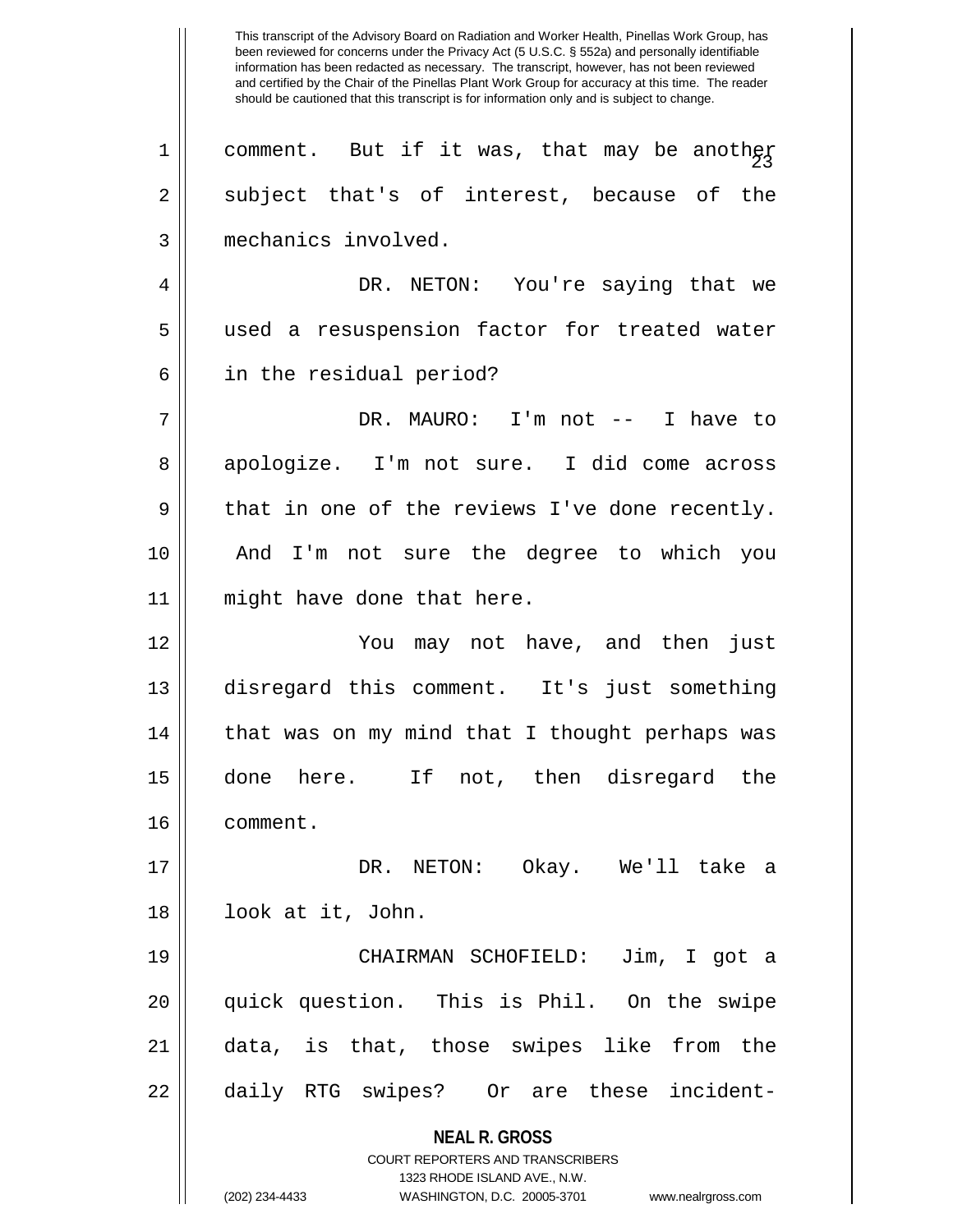1 | driven swipes to get that number, 400?  $24$ 2 DR. NETON: You know, I've not  $3 \parallel$  been involved with this intimately. But my 4 recollection was that it was routine 5 | contamination surveys, not just incidents. 6 CHAIRMAN SCHOFIELD: Okay. 7 DR. NETON: I'm trying to recall. 8 They had a limit that they considered to be, 9 you know, their maximum allowable surface 10 contamination levels. And then they would 11 clean up as they saw things go above that, to 12 my recollection. 13 MR. BARTON: If I could make a 14 comment here? This is Bob Barton with SC&A. 15 This kind of goes along with John Mauro's 16 first comment. To do a completeness analysis 17 it doesn't necessarily -- the actual model 18 || doesn't necessarily have to be perfect. 19 Because as Jim Neton said, we're 20 not going to go out and get any more data. 21 The data's not going to change. So if we kind

22 | of wanted to move this along quickly, we could

**NEAL R. GROSS** COURT REPORTERS AND TRANSCRIBERS

1323 RHODE ISLAND AVE., N.W. (202) 234-4433 WASHINGTON, D.C. 20005-3701 www.nealrgross.com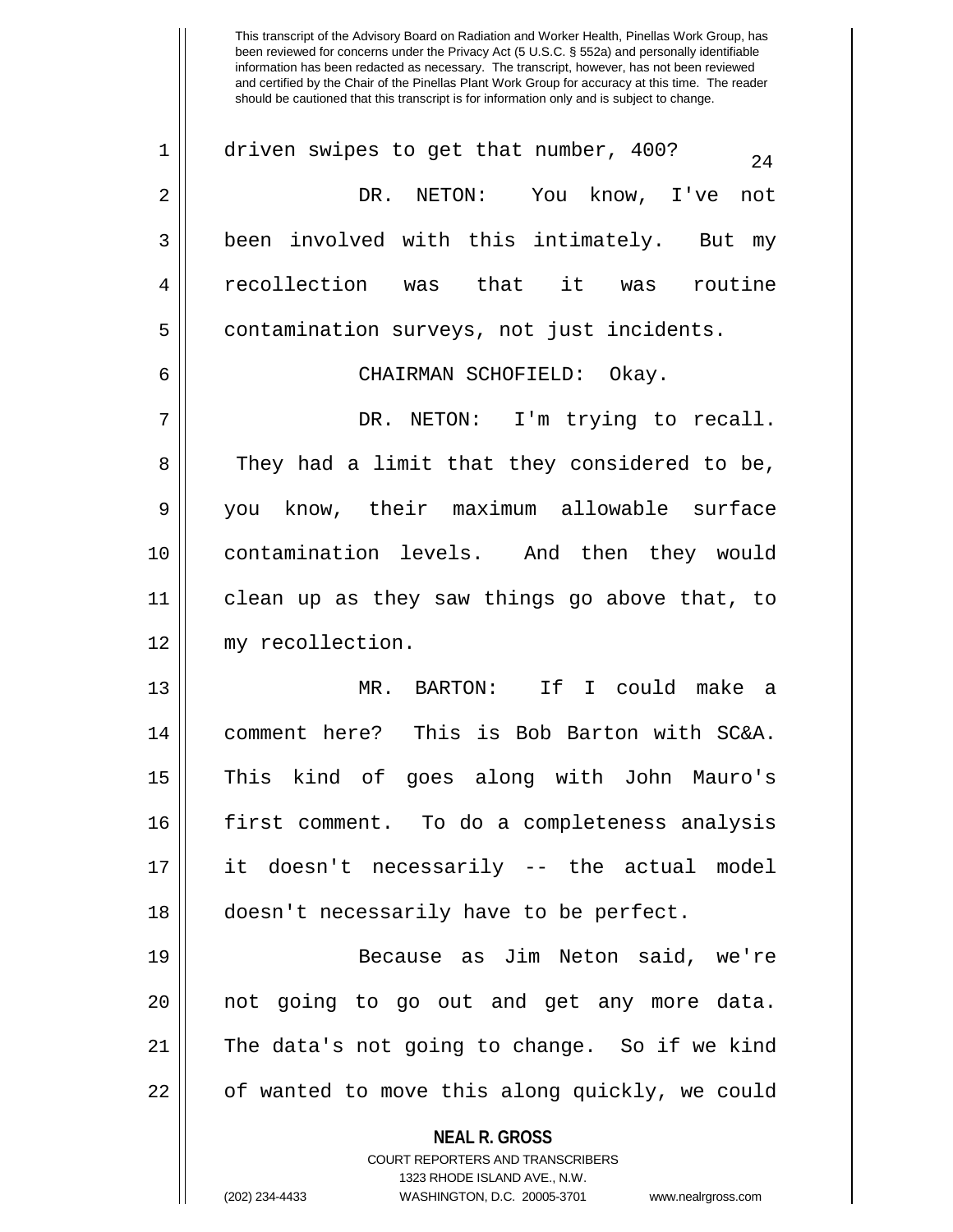$1$   $\parallel$  review the model solely on its base data, and 2 || not look at assumptions like the resuspension 3 factor and all that stuff that can be 4 discussed and, you know, done later on down 5 l the line.

6 But we can just take a look and  $7 \parallel$  see are the gaps in the data, you know, is 8 || there a reason to think that if there are gaps  $9 \parallel$  that these might have had significantly higher 10 || results, or anything like that.

11 || So, I mean, we could still almost 12 work in tandem, where NIOSH is revising the 13 implementation of the model, where we just, 14 SC&A just solely looks at the data from a 15 | completeness perspective.

16 DR. NETON: I'm totally okay with 17 || that. This is Jim Neton.

18 MR. STIVER: Yes. This is John 19 || Stiver. I was hoping somebody would say that 20  $\parallel$  and save me the trouble of having to do it. 21 || DR. NETON: And it's something

22 || that you would have been doing anyways. And

**NEAL R. GROSS** COURT REPORTERS AND TRANSCRIBERS

1323 RHODE ISLAND AVE., N.W.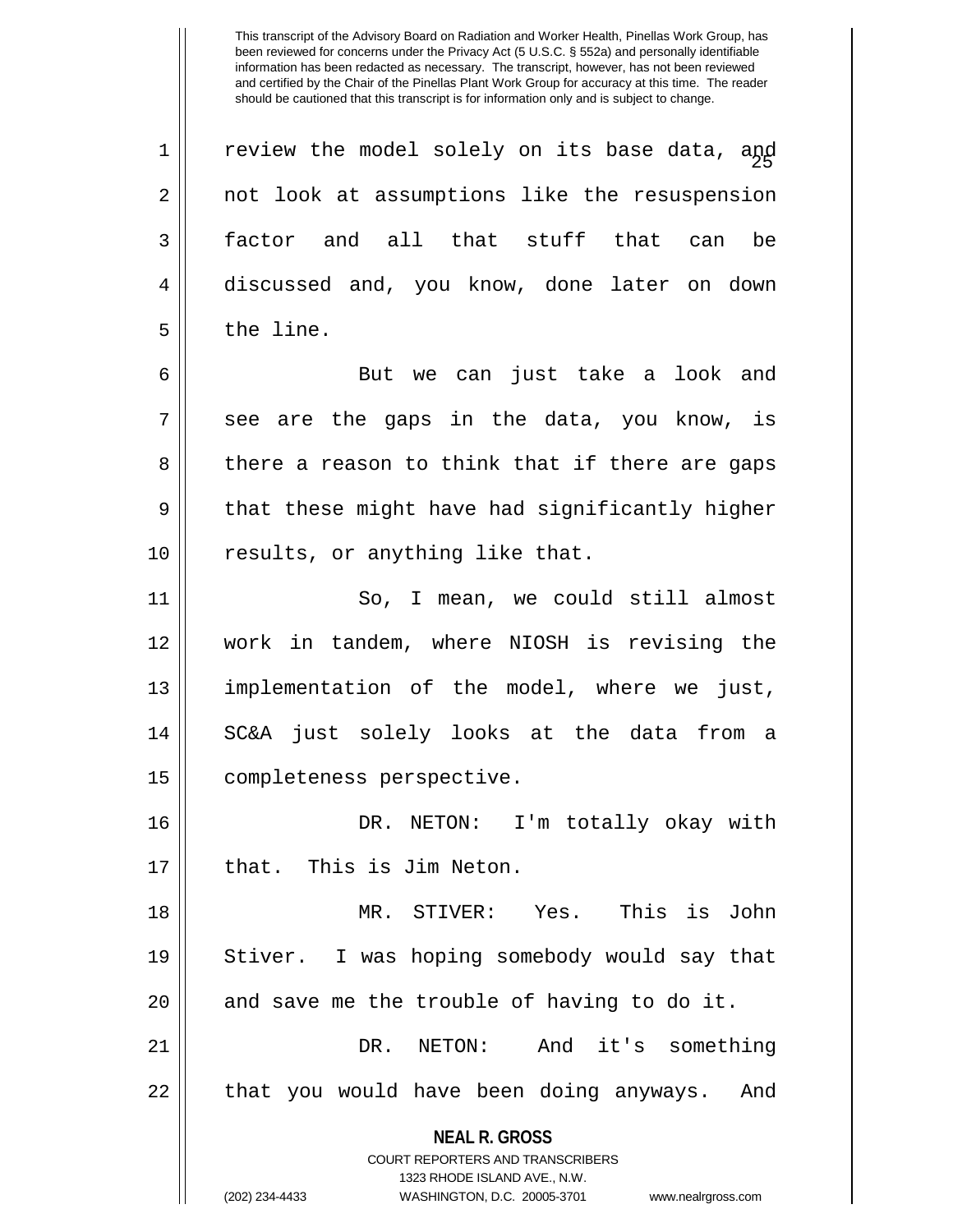**NEAL R. GROSS** COURT REPORTERS AND TRANSCRIBERS 1323 RHODE ISLAND AVE., N.W.  $1 \parallel$  you're right. There are two compartmentalized 2 || pieces of work. I mean, neither one relies on  $3 \parallel$  the other one for completion. So yes, I think 4 || it makes sense to me. 5 MR. STIVER: Okay, Ted. So then I  $6 \parallel$  would take the lead to have the okay to go 7 ahead and proceed with a completeness 8 | analysis. 9 MR. KATZ: Yes. Thanks, John. 10 And then, Jim, if you would just, at whatever 11 point you sort out how long it will take you, 12 a rough guess for when you'll be done with 13 || considering the application of the mode or the 14 design of it. If you just send it out to the 15 || whole Work Group so they know timing for that,  $16$  | that would be great. 17 DR. NETON: Yes. I'll do that. 18 MR. KATZ: And then when we have 19 that in hand, John, you can then take it up  $20$  || as, and look at the final product from NIOSH. 21 Okay? 22 || MR. STIVER: Right.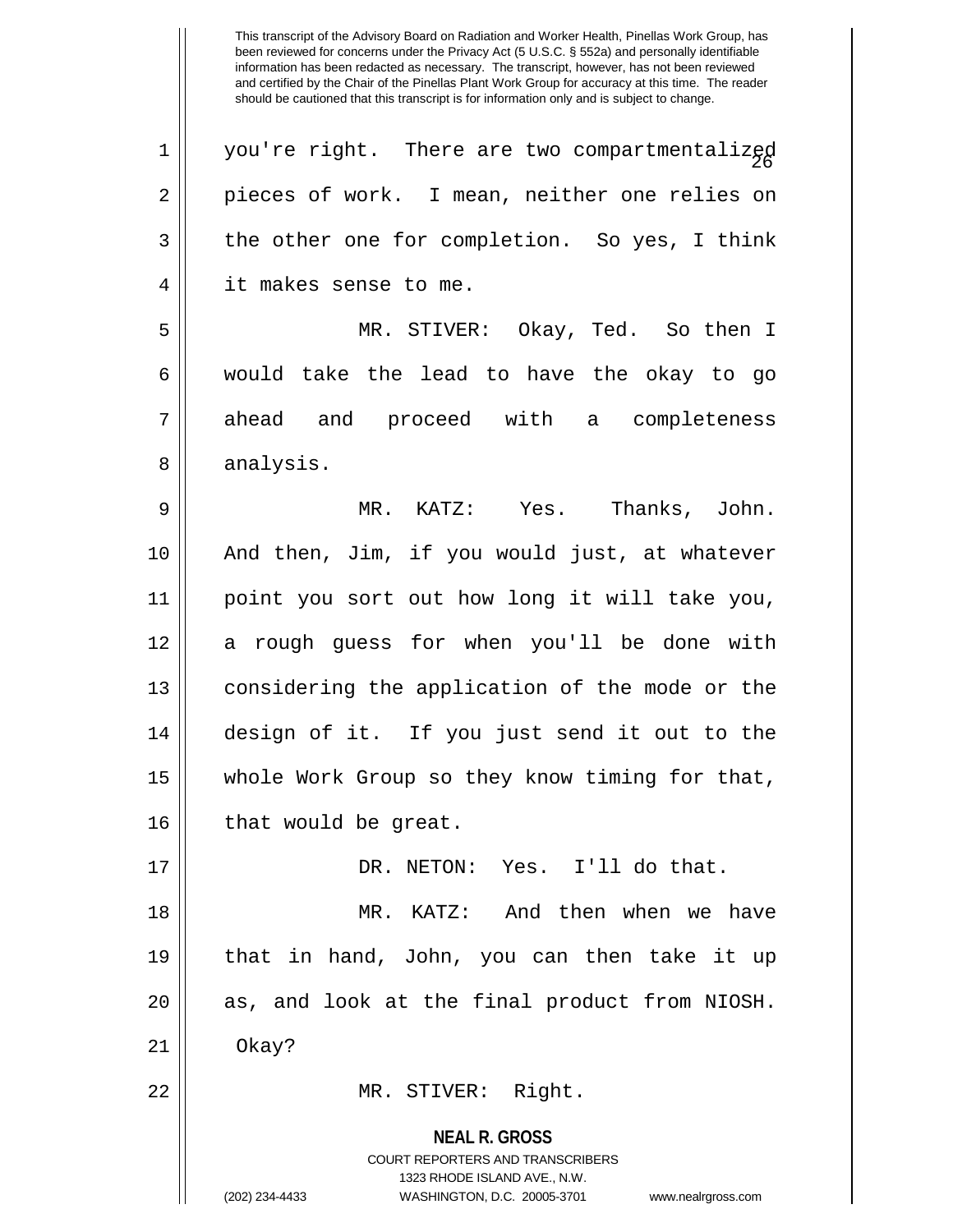**NEAL R. GROSS** COURT REPORTERS AND TRANSCRIBERS been reviewed for concerns under the Privacy Act (5 U.S.C. § 552a) and personally identifiable information has been redacted as necessary. The transcript, however, has not been reviewed and certified by the Chair of the Pinellas Plant Work Group for accuracy at this time. The reader should be cautioned that this transcript is for information only and is subject to change. <sup>27</sup> 1 MR. KATZ: Okay. 2 MR. STIVER: I guess we can move  $3 \parallel$  on to Issue 3. This has been resolved. This 4 was a matter of removing some verbiage 5 | regarding plutonium in the TBD-5. 6 Issue Number 4, revisit 7 discussions that resulted from our White Paper 8 Teview of plutonium bioassay data. And this 9 is really to confirm that they were 10 || essentially all null results. 11 And this is another thing that 12 kind of, we were able to get a much better 13 understanding of at the interviews. We 14 happened to interview a particular individual 15 who was very knowledgeable in destructive 16 testing of RTGs, including quite a bit of 17 declassified information about that. 18 And he was able to indicate that 19 there is a handful of people, probably less 20 || than ten, the crew from the RADs health and 21 || safety and then his group, who would have had 22 || by far the highest exposure potential to

This transcript of the Advisory Board on Radiation and Worker Health, Pinellas Work Group, has

1323 RHODE ISLAND AVE., N.W.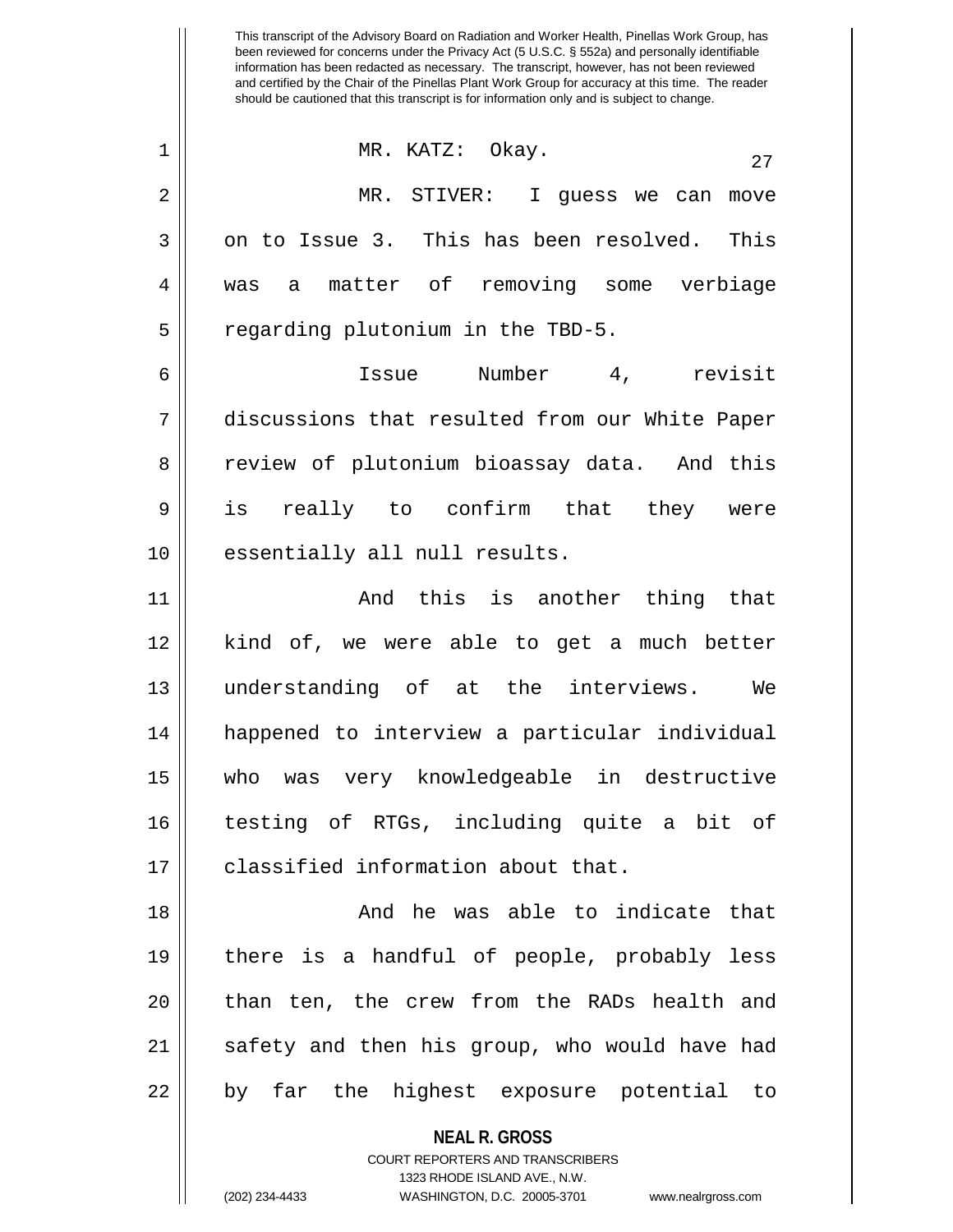**NEAL R. GROSS** COURT REPORTERS AND TRANSCRIBERS 1323 RHODE ISLAND AVE., N.W. This transcript of the Advisory Board on Radiation and Worker Health, Pinellas Work Group, has been reviewed for concerns under the Privacy Act (5 U.S.C. § 552a) and personally identifiable information has been redacted as necessary. The transcript, however, has not been reviewed and certified by the Chair of the Pinellas Plant Work Group for accuracy at this time. The reader should be cautioned that this transcript is for information only and is subject to change.  $1 \parallel$  plutonium of anybody in that whole site for  $2 \parallel$  any period of time. 3 And there were him and one of the 4 | other interviewees indicated that they could 5 get that data for us, the bioassay data. And 6 then we would be able to take a look at that. 7 And then that would provide the 8 confirmation that indeed we can put this to 9 rest. And so we would like to follow through 10 || on that and get that data, and then take a 11 look at it. 12 MR. DARNELL: John, this is Pete 13 Darnell. I'm looking at my notes right now 14 from this set of interviews. And what I had 15 written down is that they didn't actually 16 destructively test the Pu source. They did 17 destructive testing on the RTG, but not the 18 Pu. 19 MR. STIVER: Okay. Well my 20 understanding and in my notes was that they 21 actually did destructively test when the 22 || source was intact. And then that would be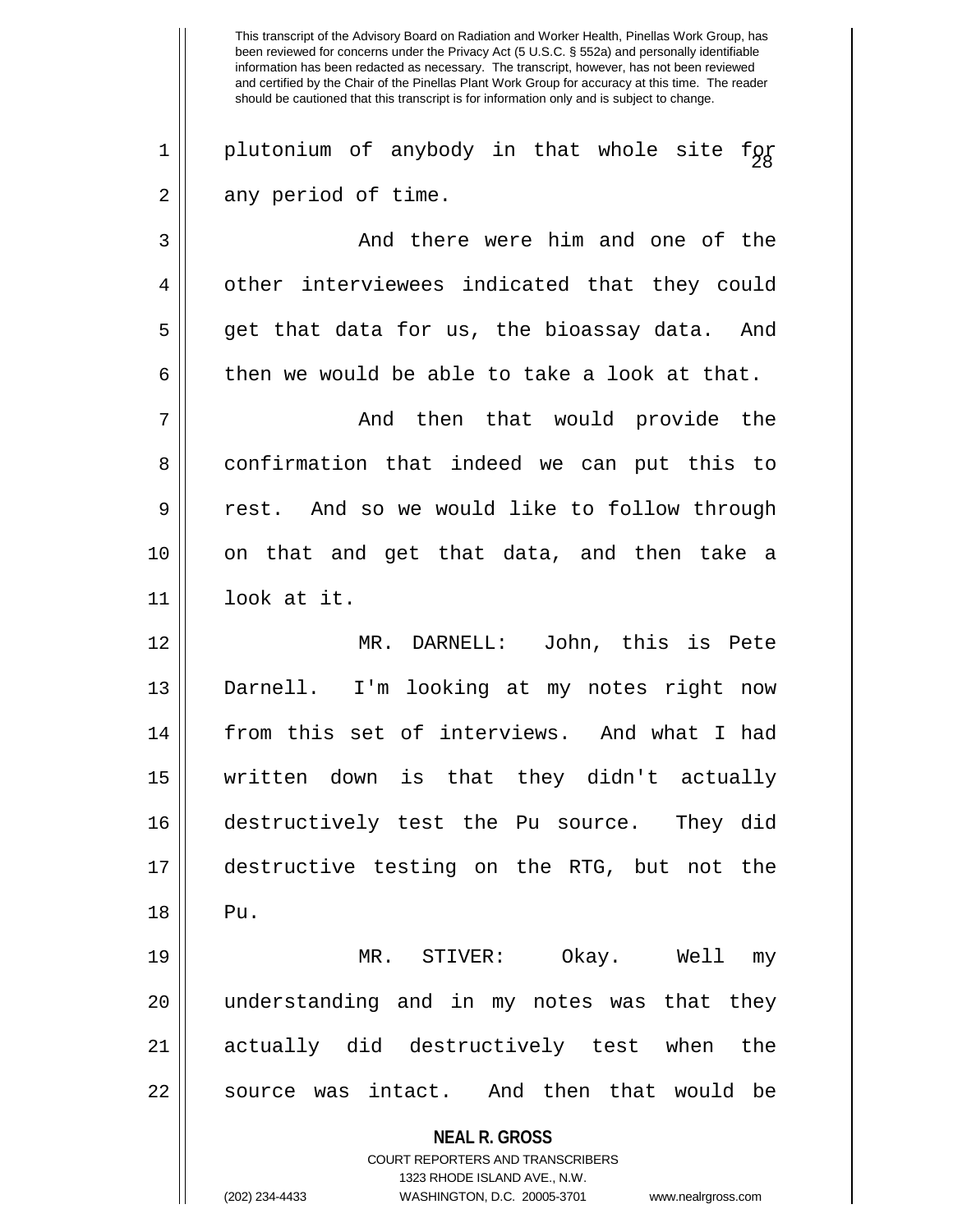$1$   $\parallel$  something that we would want to follow through 2 on and to get confirmation from the 3 | interviewee.

4 || But in any case, I think that we  $5 \parallel$  should follow up on that and see if we can get 6 a hold of that data. Certainly, if we can 7 identify that this is a subset of highest 8 exposure potential, that's going to pretty 9 || much put this one to rest.

10 MEMBER CLAWSON: So John, this is 11 Brad Clawson. We don't have that data yet? 12 || They were going to provide it to you?

13 MR. STIVER: No. We don't have it 14 yet. In light of what Peter just said, the  $15$  || fact that we have conflicting notes, I think 16 we should get confirmation from that 17 || interviewee regarding this.

18 This is going to be a classified 19 thing. Then go into how we might think about 20 doing that in a reasonable amount of time.

21 MEMBER CLAWSON: Well, when we 22 were at Sandia we talked to an individual

**NEAL R. GROSS**

COURT REPORTERS AND TRANSCRIBERS 1323 RHODE ISLAND AVE., N.W. (202) 234-4433 WASHINGTON, D.C. 20005-3701 www.nealrgross.com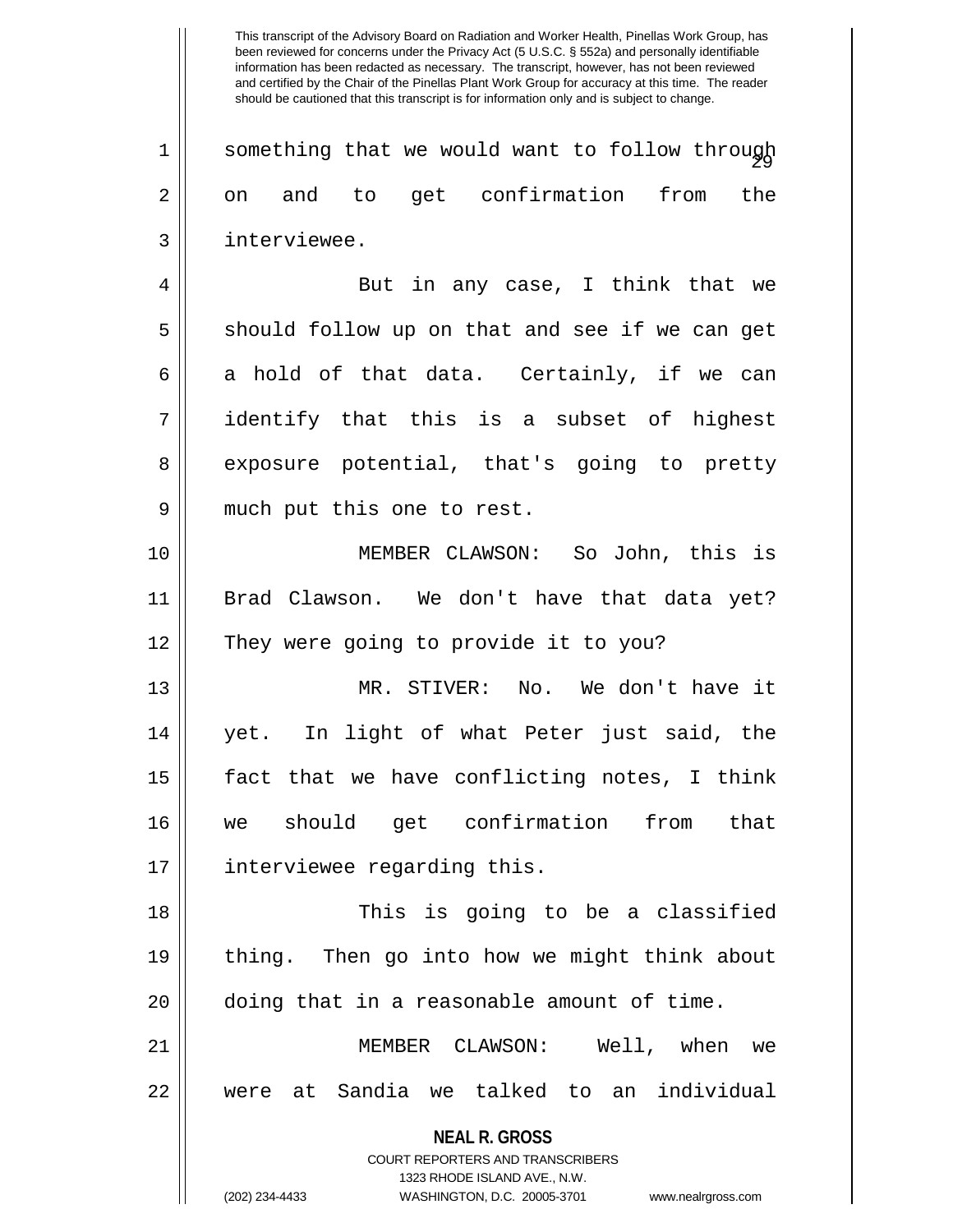**NEAL R. GROSS** COURT REPORTERS AND TRANSCRIBERS 1323 RHODE ISLAND AVE., N.W. (202) 234-4433 WASHINGTON, D.C. 20005-3701 www.nealrgross.com  $\begin{array}{c} 1 \parallel 1 \parallel 1 \end{array}$  there too who was talking about the non-2 destructive process and the destructive 3 process for some of those. Yes, so that would 4 | be very good. 5 I was just wondering where all are  $6 \parallel$  we going to be able to get this information? 7 Is it going to be readily accessible? Or this 8 || going to be a Easter egg hunt? 9 MR. STIVER: According to the two 10 interviewees, it was readily available. 11 || MEMBER CLAWSON: Okay. 12 MR. STIVER: Okay. 13 || MEMBER CLAWSON: Thank you. 14 CHAIRMAN SCHOFIELD: John, this is 15 || Phil. I'm going by memory on some of the 16 interview stuff. But if I remember right, the 17 || RTGs were not actually penetrated. If they 18 || were, that's a new ball game there. 19 MR. STIVER: Yes. Okay. Well, I 20 || think we're going to have to follow up with  $21$  | that interviewee, and get that one. 22 MR. ZEITOUN: John, this is Abe.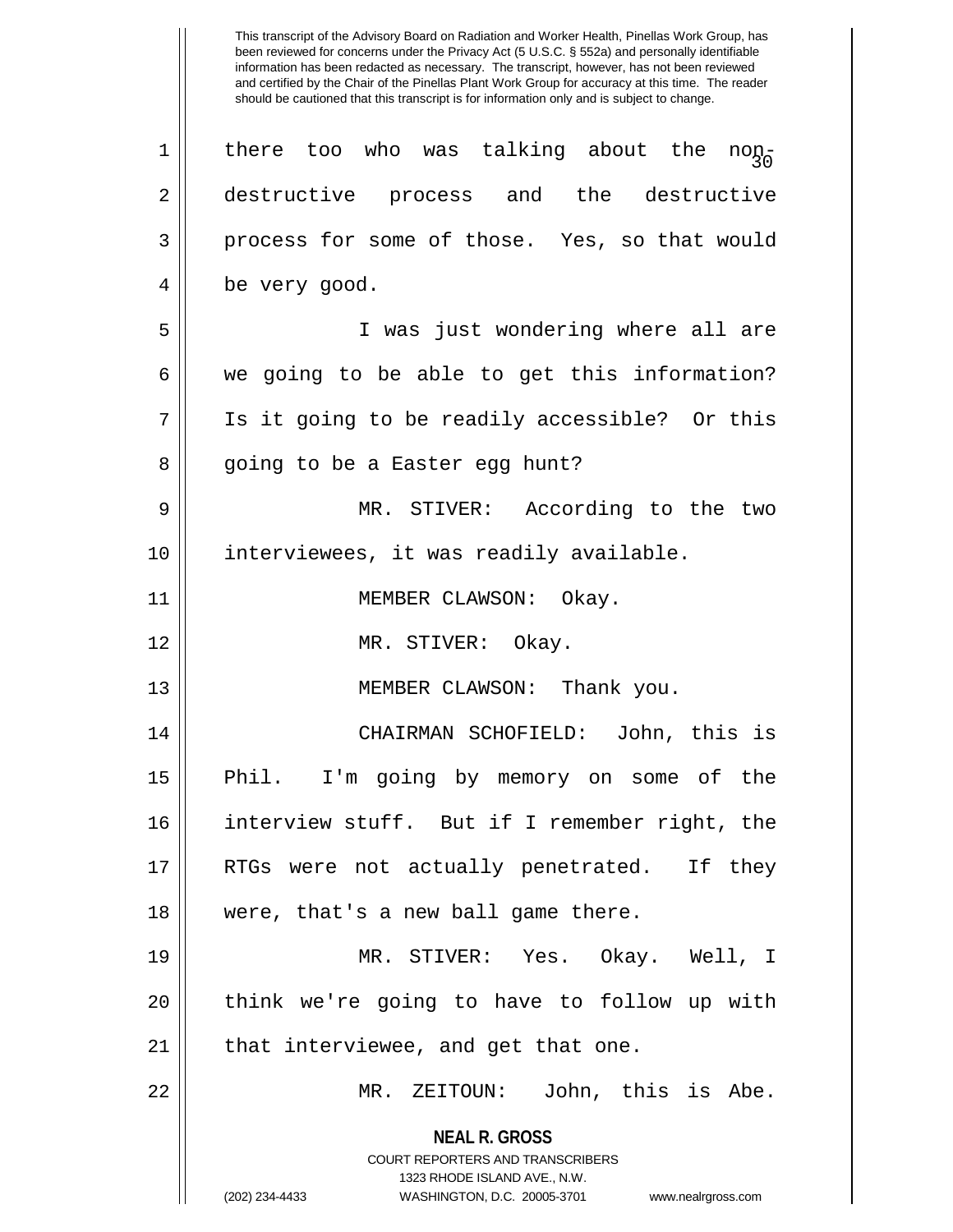4 || benign issue right now.

5 MR. STIVER: Okay.

 $3 \parallel$  of that stuff. So I think we are  $-$  it's a

6 MR. ZEITOUN: I think.

7 MR. STIVER: Okay. I would still 8 || feel a lot more comfortable if we could get 9 confirmation from that particular person.

10 MR. ZEITOUN: Sure, sure. I am 11 || just saying I think that question was raised.  $12 \parallel$  But  $-$ 

13 || MR. STIVER: Okay.

14 MR. ZEITOUN: We have limited 15 people as I recall, anyway.

16 MR. KATZ: I'm sorry. But can you 17 just clarify, John, what is the path forward  $18$  || exactly for  $-$ 

19 MR. STIVER: I think the path 20 || forward at this point is to obtain 21 | clarification from that particular interviewee

 $22$ 

**NEAL R. GROSS** COURT REPORTERS AND TRANSCRIBERS

1323 RHODE ISLAND AVE., N.W.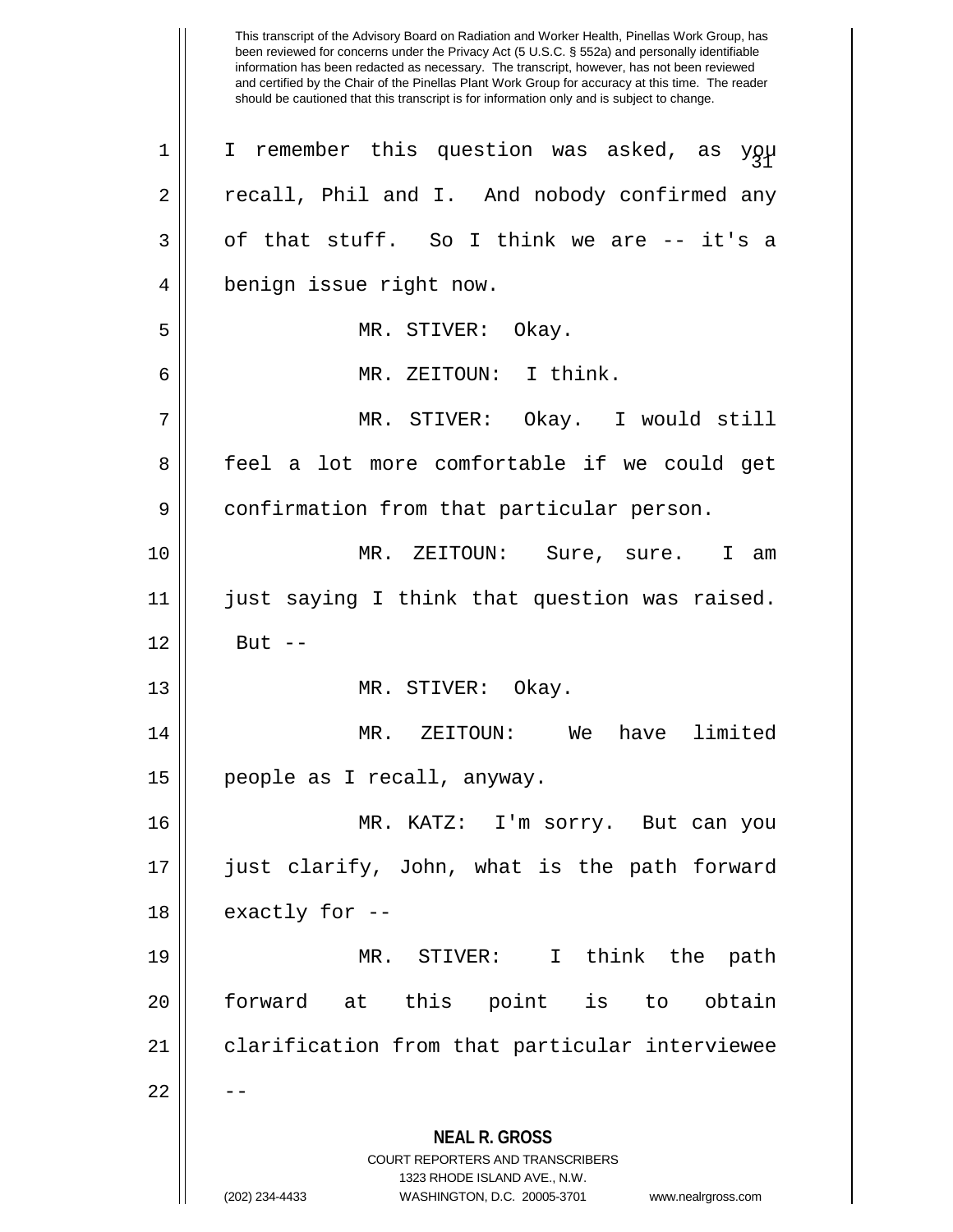1 MR. KATZ: Right. 32 2 MR. STIVER: -- as to whether  $3 \parallel$  there was ever a breach of the source during  $4 \parallel$  the testing.

5 MR. KATZ: But, so, I mean, my 6 understanding was that you had these 7 interviews, you documented them, and you've 8 already sent this information back to get sort 9 || of approval the people you interviewed that 10 you've captured the information correctly. 11 Isn't that where we are with this process? Or  $12$  | is this  $-$ 

13 MR. STIVER: We are. So it's 14 going to be a matter of -- And I don't know 15 how long it's going to take to have that go 16 back through DOE again, and then go out to the 17 interviewee. So it could be a couple of 18 months down the road.

19 MR. KATZ: Okay. But -- I'm just 20 || trying to be clear. So we don't actually have 21 to go back and interview anyone again? That 22 || information is captured in those notes. It's

**NEAL R. GROSS**

COURT REPORTERS AND TRANSCRIBERS 1323 RHODE ISLAND AVE., N.W. (202) 234-4433 WASHINGTON, D.C. 20005-3701 www.nealrgross.com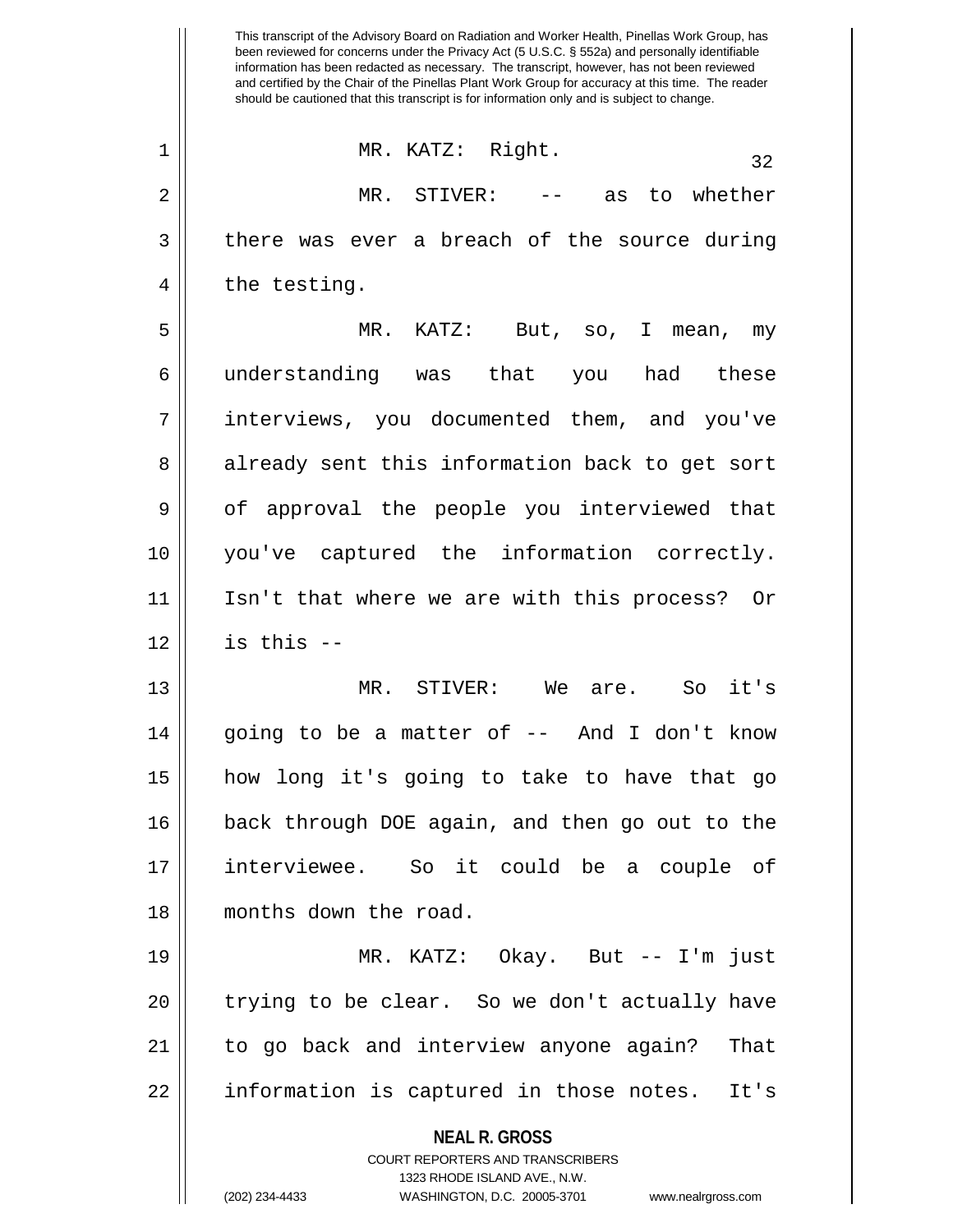**NEAL R. GROSS** COURT REPORTERS AND TRANSCRIBERS 1323 RHODE ISLAND AVE., N.W. (202) 234-4433 WASHINGTON, D.C. 20005-3701 www.nealrgross.com This transcript of the Advisory Board on Radiation and Worker Health, Pinellas Work Group, has been reviewed for concerns under the Privacy Act (5 U.S.C. § 552a) and personally identifiable information has been redacted as necessary. The transcript, however, has not been reviewed and certified by the Chair of the Pinellas Plant Work Group for accuracy at this time. The reader should be cautioned that this transcript is for information only and is subject to change. 1  $\parallel$  just that those notes are in the classified 2 || review process. Is that correct? 3 | MR. STIVER: Correct. 4 MR. KATZ: Okay. All right.  $5 \parallel$  Thanks. 6 MR. DARNELL: No, that's not 7 correct. 8 MR. KATZ: Oh. 9 MR. DARNELL: This is Pete 10 || Darnell. The notes have been reviewed by DOE. 11 || The redacted notes have been returned. The 12 classification process has already taken  $13 \parallel$  place. 14 We have our notes from the 15 interviews that we're allowed to have and that 16 we are allowed to talk about. Classified 17 || stuff that's already been classified and taken 18 | over by DOE. 19 MR. KATZ: Okay, then. So the 20 question then on the table is do people have 21 to be -- is this information captured in the 22 || information that we received back from DOE,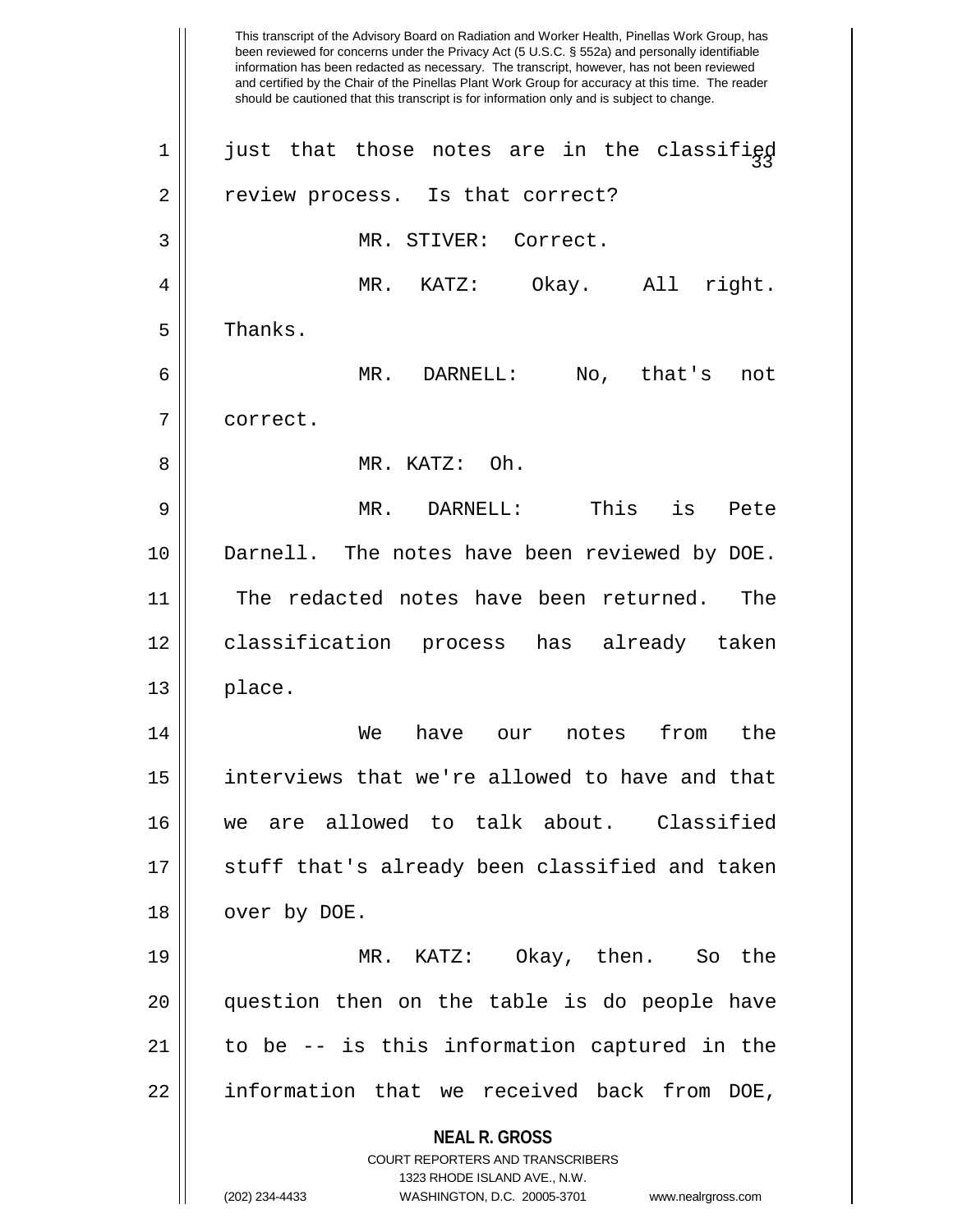| $\mathbf 1$ | cleared and redacted? Or does someone need $\frac{1}{2}$                                            |
|-------------|-----------------------------------------------------------------------------------------------------|
| 2           | go back into classified information to sort                                                         |
| 3           | out the question that's on the table?                                                               |
| 4           | MR. DARNELL: According to the                                                                       |
| 5           | information I have from Mr. Vernon, it's been                                                       |
| 6           | cleared and redacted.                                                                               |
| 7           | MR. KATZ: My question is: the                                                                       |
| 8           | question that you guys just discussed, is it                                                        |
| 9           | resolved in the information that was cleared                                                        |
| 10          | and returned to you? Or do you have to go                                                           |
| 11          | back, either interview this person, or go back                                                      |
| 12          | to classified information to sort out the                                                           |
| 13          | question that is being discussed here?                                                              |
| 14          | MR. STIVER: I think, Ted, that                                                                      |
| 15          | this is going to have to be a follow-up. I                                                          |
| 16          | think we're going to have to go back. Because                                                       |
| 17          | it's not clear to me that that was indeed the                                                       |
| 18          | case. That there was any actual confirmation                                                        |
| 19          | that that wasn't a source of exposure.                                                              |
| 20          | MR. DARNELL: I specifically asked                                                                   |
| 21          | that question, have it on my notes.<br>I can                                                        |
| 22          | tell you the person's name and the time I                                                           |
|             | <b>NEAL R. GROSS</b>                                                                                |
|             | <b>COURT REPORTERS AND TRANSCRIBERS</b>                                                             |
|             | 1323 RHODE ISLAND AVE., N.W.<br>(202) 234-4433<br>WASHINGTON, D.C. 20005-3701<br>www.nealrgross.com |
|             |                                                                                                     |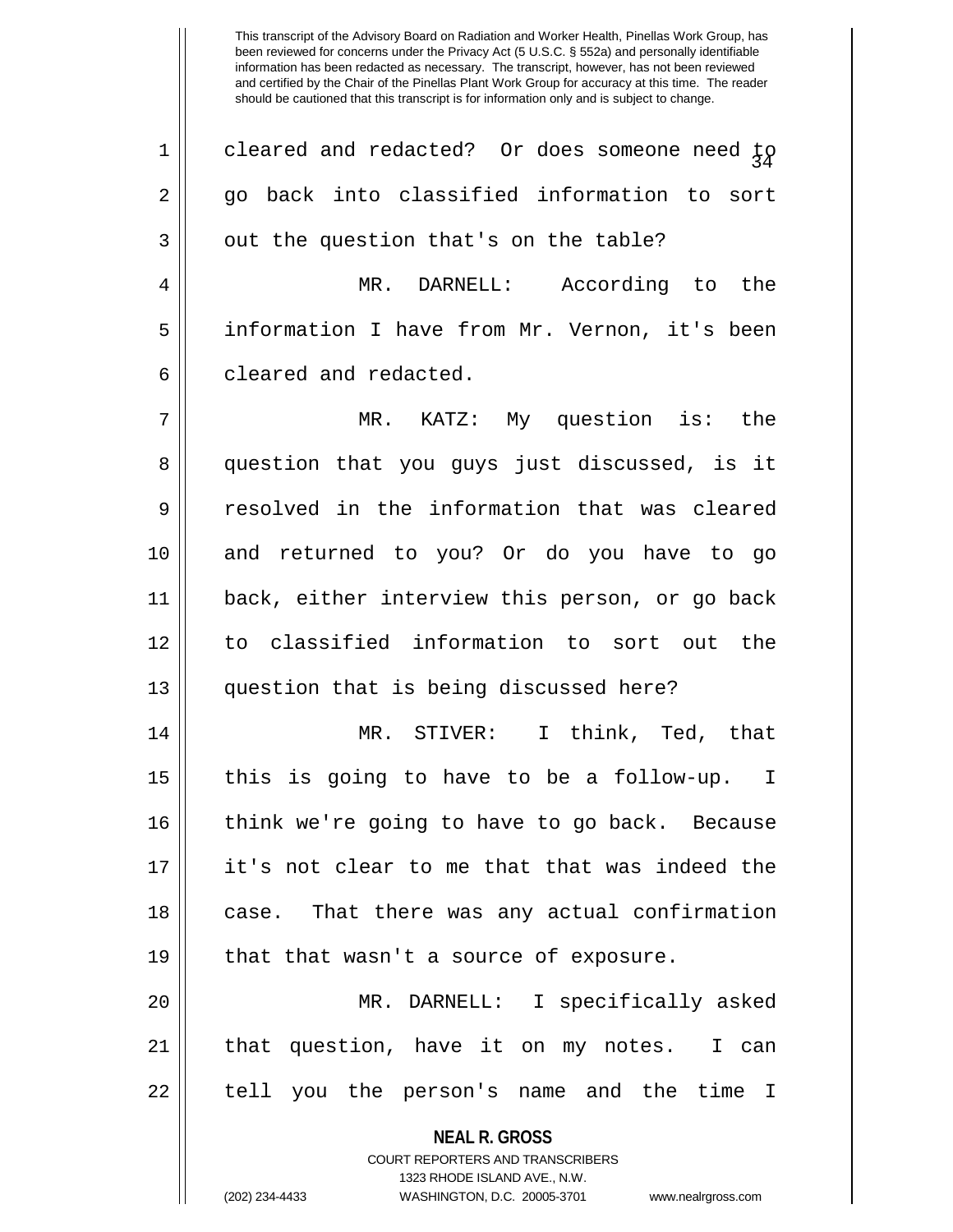**NEAL R. GROSS** COURT REPORTERS AND TRANSCRIBERS 1323 RHODE ISLAND AVE., N.W. This transcript of the Advisory Board on Radiation and Worker Health, Pinellas Work Group, has been reviewed for concerns under the Privacy Act (5 U.S.C. § 552a) and personally identifiable information has been redacted as necessary. The transcript, however, has not been reviewed and certified by the Chair of the Pinellas Plant Work Group for accuracy at this time. The reader should be cautioned that this transcript is for information only and is subject to change. 1  $\parallel$  asked the question about RTG failure analysis. 2 Tests were conducted and the 3 || plutonium source removed. Failure analyzed to 4 || find out why it failed. I asked that question 5 Som specifically of [identifying information 6 redacted]. 7 MR. STIVER: Okay. I was talking 8 || about [identifying information redacted]. 9 MR. DARNELL: Those notes have 10 been -- my notes on that have been redacted. 11 || And the DOE has control of those, because they 12 were classified. 13 MR. KATZ: Hey, John -- 14 MR. STIVER: Those are the people 15 || who are actually involved in the testing. And 16 to my knowledge, and what I wrote, and my 17 || somewhat kind of less than perfect memory of  $18$   $\parallel$  the whole situation --19 MS. LIN: John and Pete -- 20 MR. STIVER: They did actually 21 || test those, destructively test them with the 22 | sources intact.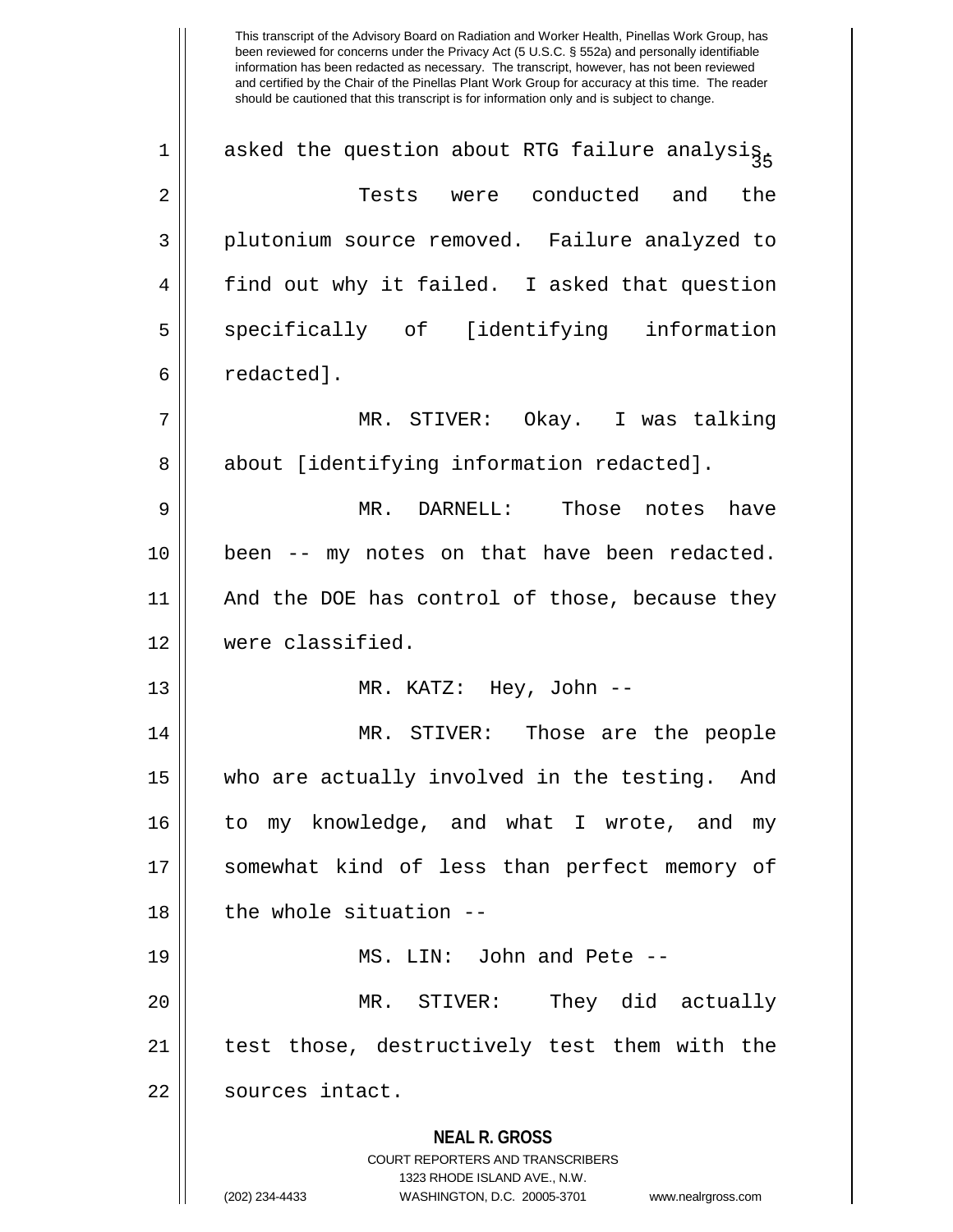| $\mathbf 1$    | MS. LIN: Hi, this is Jenny with                                                                                                                                        |
|----------------|------------------------------------------------------------------------------------------------------------------------------------------------------------------------|
| $\overline{2}$ | Can you please refrain from mentioning<br>OGC.                                                                                                                         |
| 3              | the individuals' names in this conversation?                                                                                                                           |
| 4              | MR. DARNELL: Yes, of course.                                                                                                                                           |
| 5              | Sorry about that. I will say this, my                                                                                                                                  |
| 6              | recollection of the conversation is agreeing                                                                                                                           |
| 7              | with you that the sources were intact, okay.                                                                                                                           |
| 8              | The sources themselves were not                                                                                                                                        |
| 9              | subject to failure testing, okay. And this is                                                                                                                          |
| 10             | the key point. The RTG itself was failure-                                                                                                                             |
| 11             | tested. The source itself was not failure-                                                                                                                             |
| 12             | tested.                                                                                                                                                                |
| 13             | You have a triple encapsulated                                                                                                                                         |
| 14             | source that was brought to the site clean, as                                                                                                                          |
| 15             | we have documentation of. Remained at the                                                                                                                              |
| 16             | site clean from -- by "clean" I mean free from                                                                                                                         |
| 17             | radioactive contamination.                                                                                                                                             |
| 18             | what we have is an external<br>So                                                                                                                                      |
| 19             | exposure potential, period. There was<br>no                                                                                                                            |
| 20             | destructive testing of the plutonium source                                                                                                                            |
| 21             | itself.                                                                                                                                                                |
| 22             | MR. STIVER: Okay, Peter. I'm kind                                                                                                                                      |
|                | <b>NEAL R. GROSS</b><br><b>COURT REPORTERS AND TRANSCRIBERS</b><br>1323 RHODE ISLAND AVE., N.W.<br>(202) 234-4433<br>WASHINGTON, D.C. 20005-3701<br>www.nealrgross.com |
|                |                                                                                                                                                                        |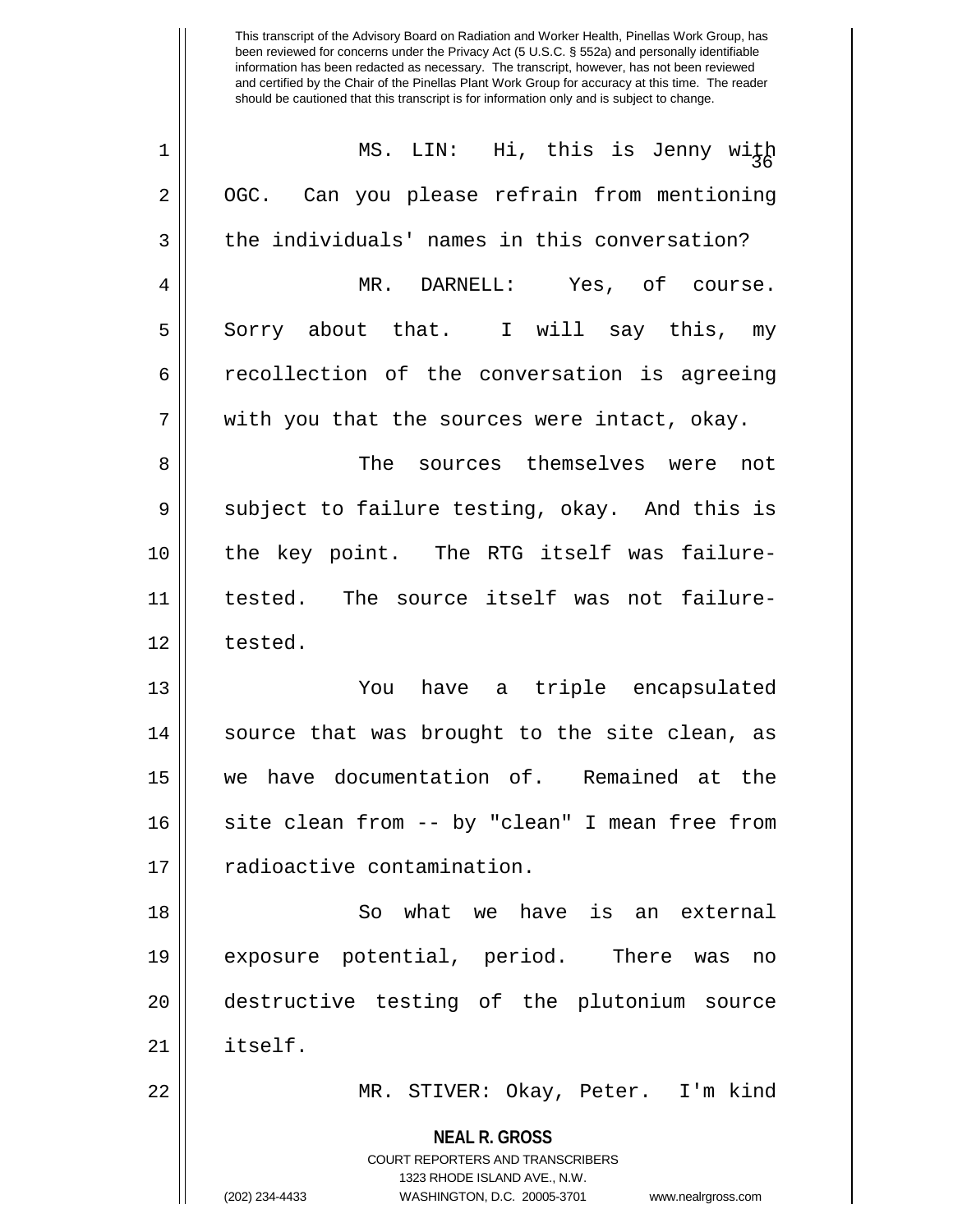1  $\parallel$  of losing my voice here. But I see where 2 you're going with this. My concern was that 3 they were, when the RTGs were destructively 4 || tested there was a possibility that there  $5 \parallel$  could have been a breach in the source, in the 6 heat source itself.

7 MR. DARNELL: Was it --

8 MR. STIVER: I'm saying that you 9 || have evidently more detailed recollection that 10 || that did not happen.

11 MR. DARNELL: Well, you see, the 12 other thing that I have also is the survey 13 records and documentation of the site. We 14 don't have a survey documenting plutonium 15 contamination.

16 We don't have bioassays that would 17 || show a chronic exposure to plutonium. We were 18 || told during the classified interview how those 19 testings were done, and the protective 20 || clothing that the personnel were wearing, and 21 what the method that was used for containment.

22 MR. STIVER: Okay. Well, you

**NEAL R. GROSS** COURT REPORTERS AND TRANSCRIBERS

1323 RHODE ISLAND AVE., N.W.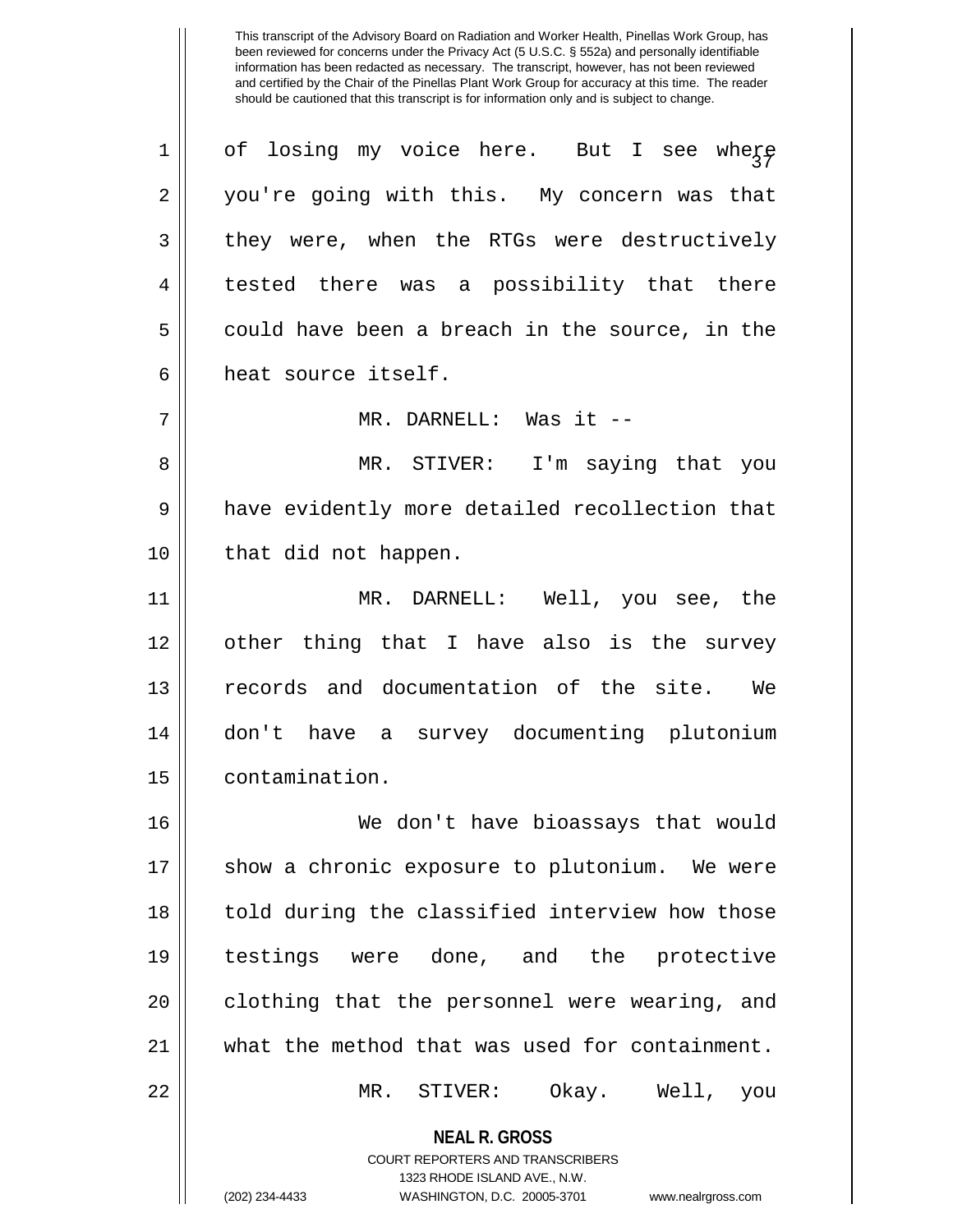**NEAL R. GROSS** COURT REPORTERS AND TRANSCRIBERS 1323 RHODE ISLAND AVE., N.W. (202) 234-4433 WASHINGTON, D.C. 20005-3701 www.nealrgross.com 1  $\parallel$  know, to close the loop on this, if we could 2 || get the bioassay for those individuals that 3 || would certainly put an end to it. 4 And we can say for absolute sure, 5 || these are the people who were involved in this 6 process. There is no indication of an intake 7 whatsoever among these people, then we can 8 decries issue out. 9 MR. GLECKLER: This is Brian 10 Gleckler. I believe we have all the bioassay 11 data captured for the plutonium bioassay. And 12 it should be referenced in the TBD. 13 MR. STIVER: Do you have it 14 || reference by name? 15 MR. DARNELL: The entire basis for 16 removing the plutonium bioassay information 17 from the TBD was that there was no positive 18 bioassay ever seen on the site for plutonium. 19 Also, the backup was the contamination 20 | surveys. 21 And the backup was the 22 || transportation surveys. And the backup was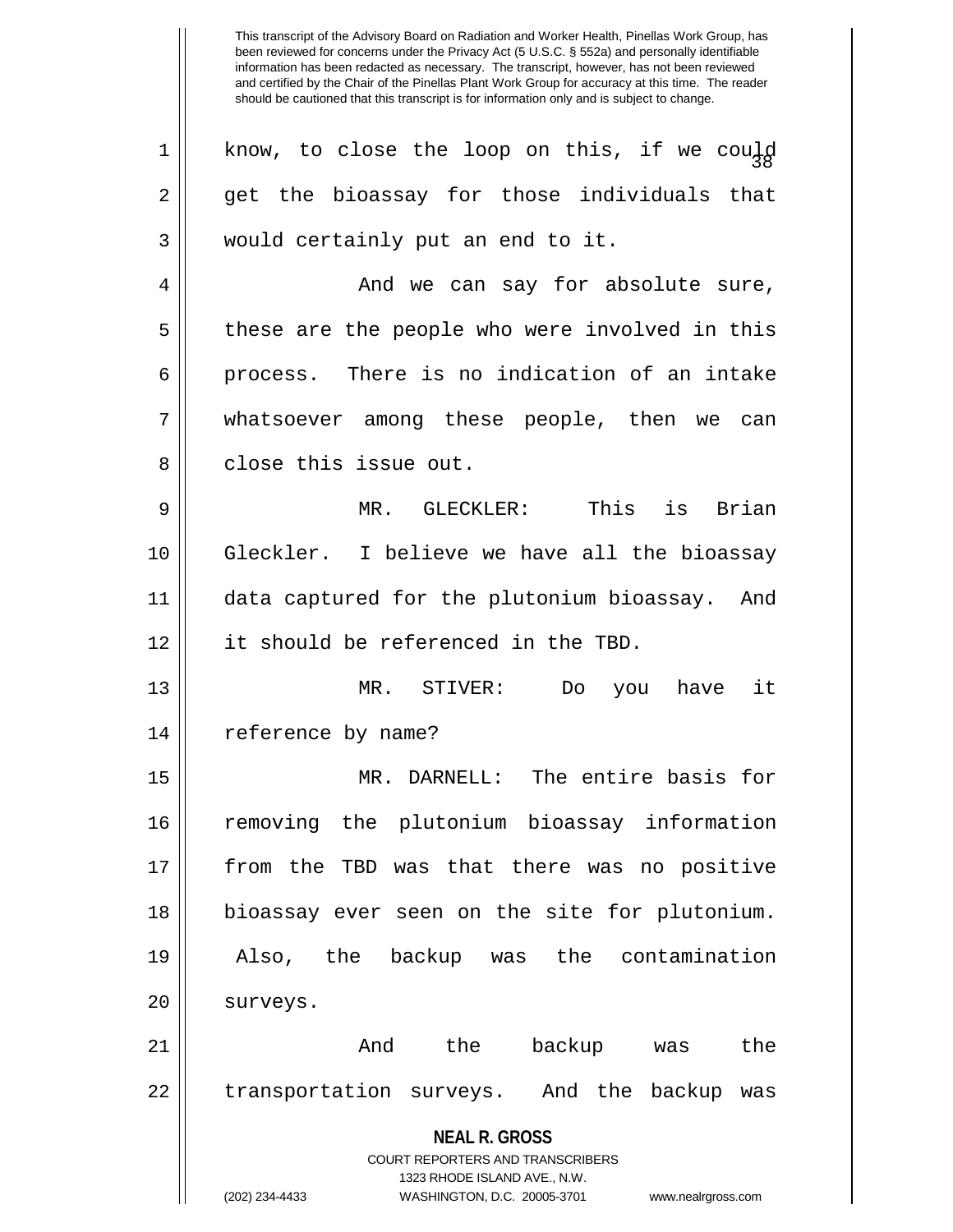**NEAL R. GROSS** COURT REPORTERS AND TRANSCRIBERS 1323 RHODE ISLAND AVE., N.W. (202) 234-4433 WASHINGTON, D.C. 20005-3701 www.nealrgross.com been reviewed for concerns under the Privacy Act (5 U.S.C. § 552a) and personally identifiable information has been redacted as necessary. The transcript, however, has not been reviewed and certified by the Chair of the Pinellas Plant Work Group for accuracy at this time. The reader should be cautioned that this transcript is for information only and is subject to change.  $1$  Phil Schofield telling us how Mound shipped 2 || them to Pinellas. You know, it's in the SRDB  $3 \parallel$  now. There's a table --4 MR. STIVER: if we have the  $5 \parallel$  bioassay data for those individuals and it's 6 also negative, then I think we can close this 7 issue out. 8 MR. GLECKLER: It may not be 9 || referenced in the TBD anymore, because we took  $10$  || out all, a lot of the Pu stuff. 11 MR. STIVER: But if we have it in 12 the SRDB, the two individuals I'm thinking 13 about indicated that they could add that data 14 || set, which led me to believe that was not 15 || already in the data set. 16 CHAIRMAN SCHOFIELD: Yes, this is 17 Phil. I think we do need to definitely 18 clarify whether there were any positive 19 || results or not. 20 I'm kind of like Pete and John, my 21 memory seems a little rusty there. But at the  $22$   $\parallel$  same time, I do not remember them stating that

This transcript of the Advisory Board on Radiation and Worker Health, Pinellas Work Group, has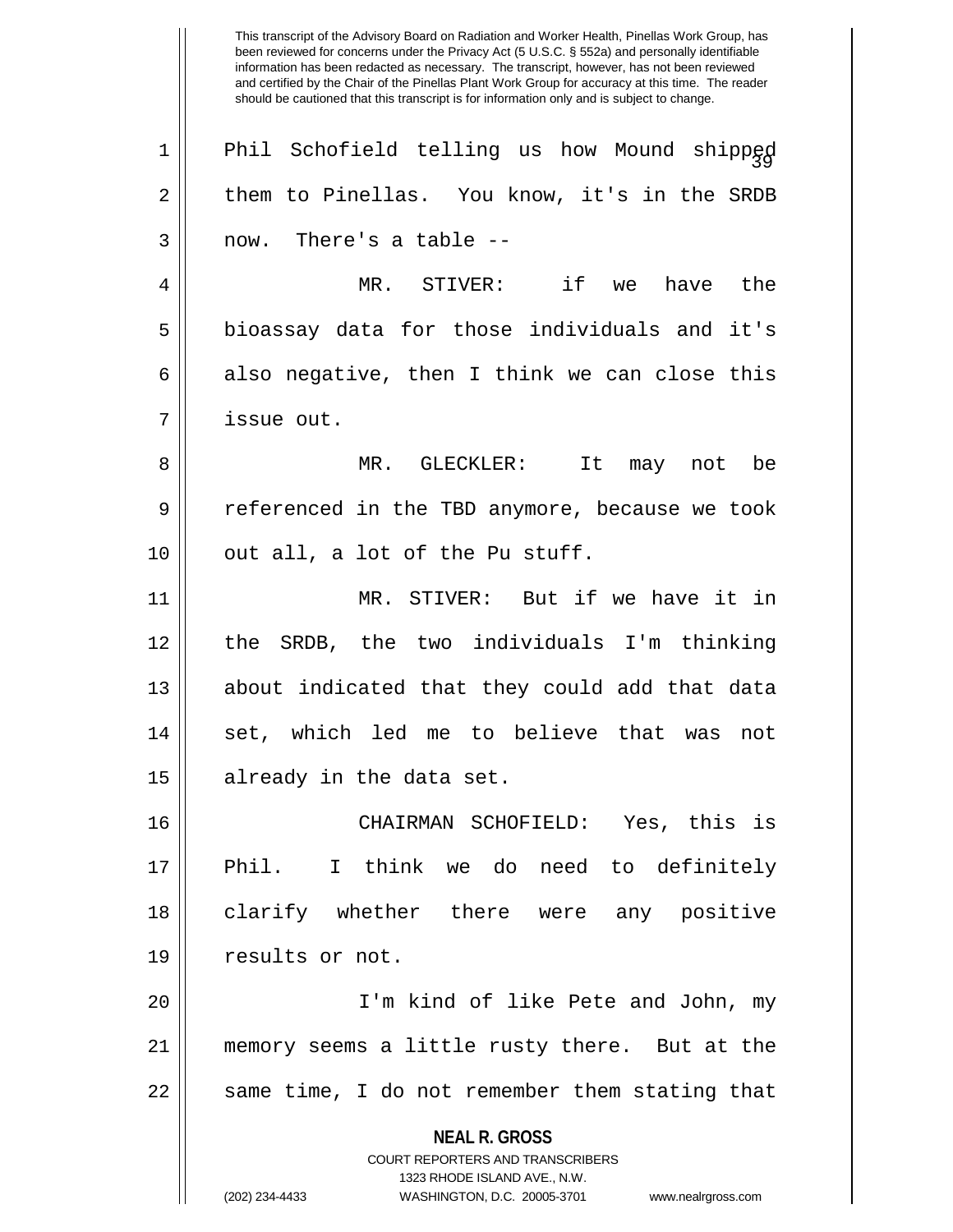**NEAL R. GROSS** COURT REPORTERS AND TRANSCRIBERS 1323 RHODE ISLAND AVE., N.W. (202) 234-4433 WASHINGTON, D.C. 20005-3701 www.nealrgross.com been reviewed for concerns under the Privacy Act (5 U.S.C. § 552a) and personally identifiable information has been redacted as necessary. The transcript, however, has not been reviewed and certified by the Chair of the Pinellas Plant Work Group for accuracy at this time. The reader should be cautioned that this transcript is for information only and is subject to change.  $1 \parallel$  they had any breaches.  $40$ 2 MR. STIVER: I didn't remember  $3 \parallel$  them stating that either. And it's just there 4 || was never a positive statement that there 5 wasn't a breach either. 6 CHAIRMAN SCHOFIELD: Right. 7 MR. STIVER: So yes, if we can 8 || look at the bioassay data from the handful of 9 individuals, do we dare say -- you know, if 10 they're in the system and they're negative, 11 || then there's no problem. 12 My only concern was that it 13 || appeared to me from the interview that there 14 was additional data that had not been added 15 into the SRDB yet. That may or may not be 16 true. But I think it would behoove us to at 17 least follow this down. 18 || MR. DARNELL: John, this is Pete. 19 You also have to remember who we were talking 20 || to. You have one subset of people that we 21 interviewed that were, had the classified 22 clearances, were part of the work, and

This transcript of the Advisory Board on Radiation and Worker Health, Pinellas Work Group, has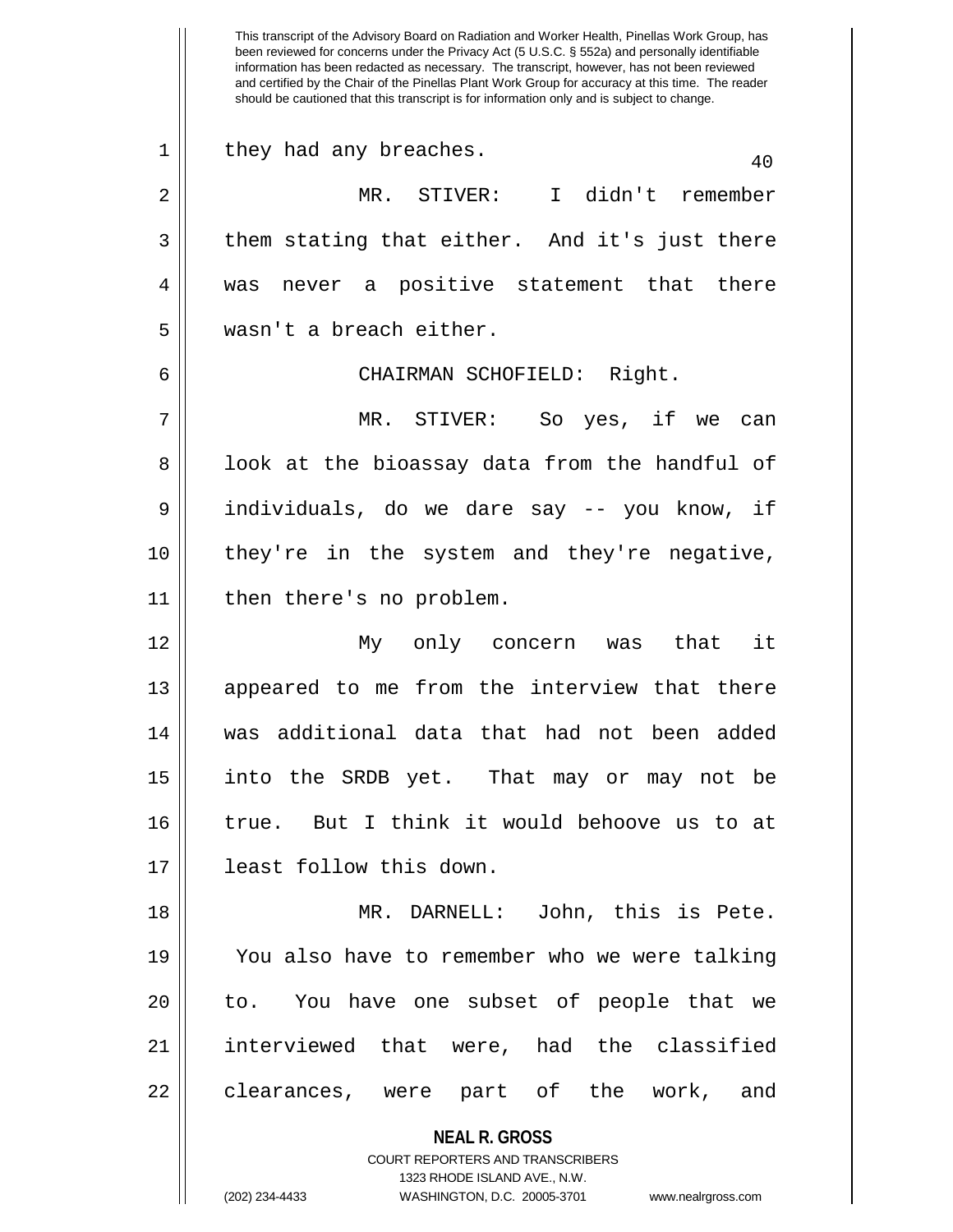$1 \parallel$  understood the process that was going on.  $\frac{41}{10}$ 2 Then you had another subset of 3 || individuals who were not part of the process, 4 had not been brought in on the classified 5 information, and did not understand what was  $6 \parallel$  going on with these processes.

7 You cannot take someone who does 8 || not understand the process that, as it's going 9 || on behind locked doors in a classified and 10 || controlled manner, and take what they have as 11 saying there's no data, or not all the data 12 was there. And that's what you're doing.

13 MR. STIVER: Peter, I understand 14 100 percent what you're saying. But the 15 individual I'm thinking of, without saying his 16 name, was certainly probably the most 17 || knowledgeable one of the entire staff on the 18 RTG side. I think you know who I'm talking  $19 \parallel$  about.

20 MR. ZEITOUN: This is Abe. I have 21 || the same recollection as John, that there are  $22 \parallel$  -- I got the impression after I left that

> **NEAL R. GROSS** COURT REPORTERS AND TRANSCRIBERS

> > 1323 RHODE ISLAND AVE., N.W.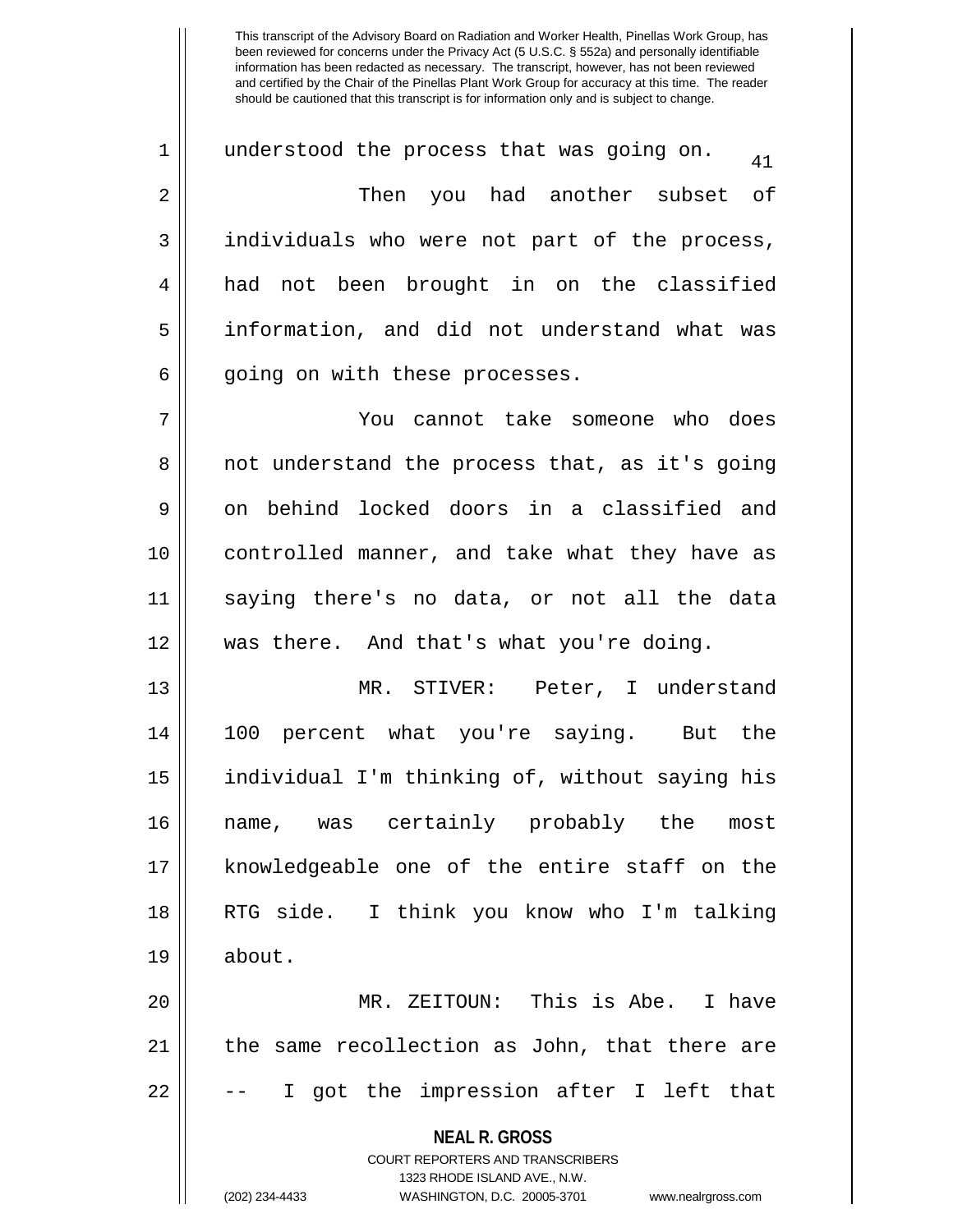**NEAL R. GROSS** COURT REPORTERS AND TRANSCRIBERS 1323 RHODE ISLAND AVE., N.W. (202) 234-4433 WASHINGTON, D.C. 20005-3701 www.nealrgross.com been reviewed for concerns under the Privacy Act (5 U.S.C. § 552a) and personally identifiable information has been redacted as necessary. The transcript, however, has not been reviewed and certified by the Chair of the Pinellas Plant Work Group for accuracy at this time. The reader should be cautioned that this transcript is for information only and is subject to change. 1 | there are additional data available.  $42$ 2 And that's part of the thing. And 3 I remember we discussed that. And my 4 impression is the same as John's. So we need  $5 \parallel$  to close that loop I think. 6 MR. STIVER: Yes. I think we can  $7 \parallel$  probably seek that off line, and track it 8 down. Again that data, it was not new data.  $9 \parallel$  And it's already treating this thing, then the 10 issue goes away. If it isn't we need to 11 verify it. That's all I'm really looking for 12 here. 13 || MR. ZEITOUN: Yes. 14 MR. DARNELL: I mean, what I'm 15 looking at is what the health physicist that 16 we interviewed talked about. And he does not 17 back up your recollection of what this other 18 man talked about as far as plutonium bioassay 19 || not being there. 20 You know, if you want to look for 21 more, by all means. But I don't believe that  $22 \parallel$  as far as this issue goes, that there is more

This transcript of the Advisory Board on Radiation and Worker Health, Pinellas Work Group, has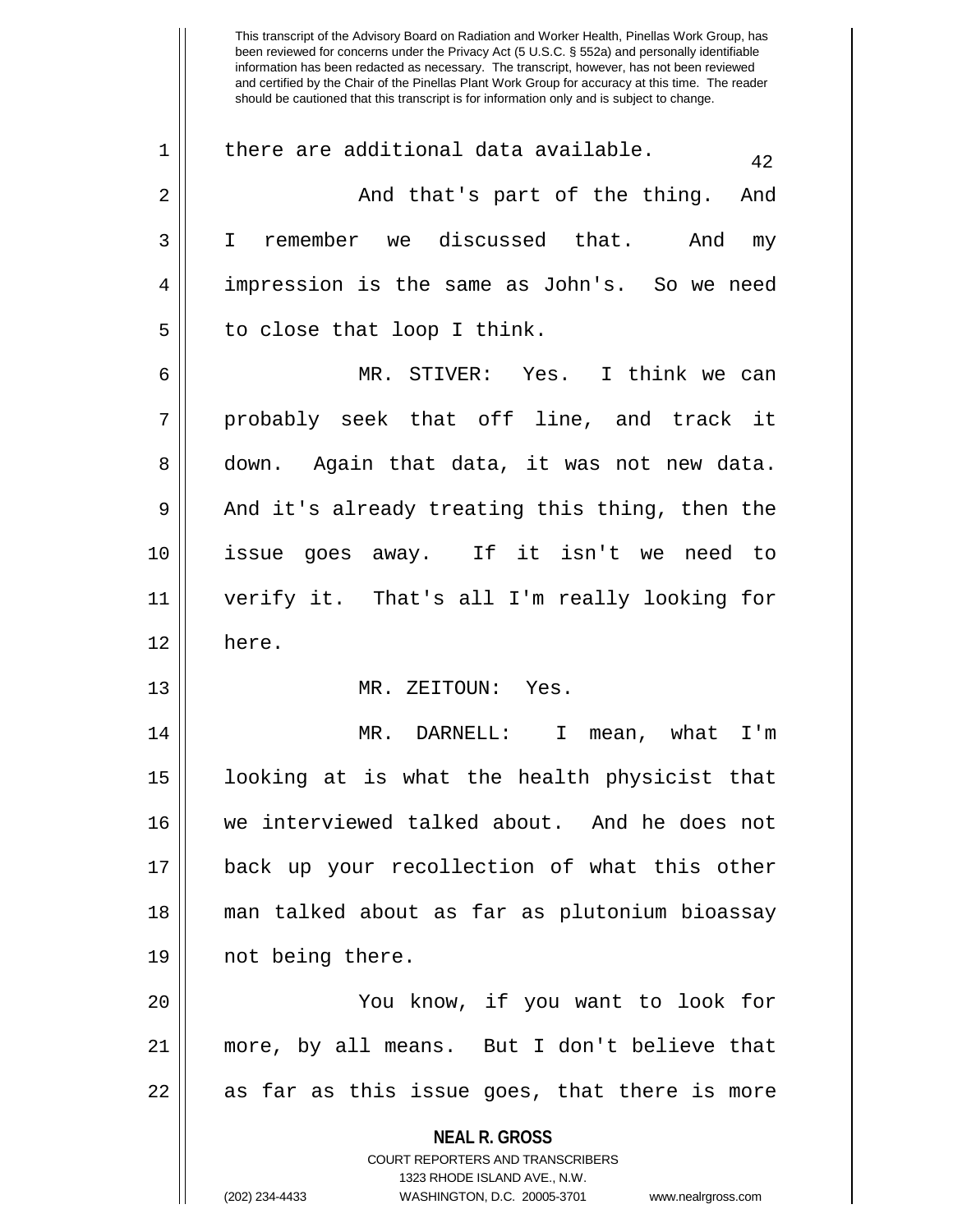**NEAL R. GROSS** COURT REPORTERS AND TRANSCRIBERS This transcript of the Advisory Board on Radiation and Worker Health, Pinellas Work Group, has been reviewed for concerns under the Privacy Act (5 U.S.C. § 552a) and personally identifiable information has been redacted as necessary. The transcript, however, has not been reviewed and certified by the Chair of the Pinellas Plant Work Group for accuracy at this time. The reader should be cautioned that this transcript is for information only and is subject to change.  $1 \parallel$  to find. I think if we just keep on chasing 2 | ifs and maybes, we're going to waste a lot of  $3 \parallel$  time with doing that. 4 MR. STIVER: Okay. We may very 5 well be chasing smoke here. But I would  $6 \parallel$  certainly like to close the loop on that. I 7 don't think it would take that much effort on  $8 \parallel$  our part. 9 MR. DARNELL: Before we go 10 further, would you please review your notes 11 for the health physicist, okay? 12 MR. STIVER: You're talking about 13 the guy we talked to on the telephone 14 interview? Or the other one? 15 || MR. DARNELL: Yes. 16 MR. STIVER: Okay. 17 MR. DARNELL: He was very -- I 18 || asked very specific questions to him regarding 19 || the RTG testing. And if there were anybody 20 || that were in the know for the bioassay and the 21 || radiological controls, it would be him, okay. 22 || And in both cases he answered negatively to

1323 RHODE ISLAND AVE., N.W.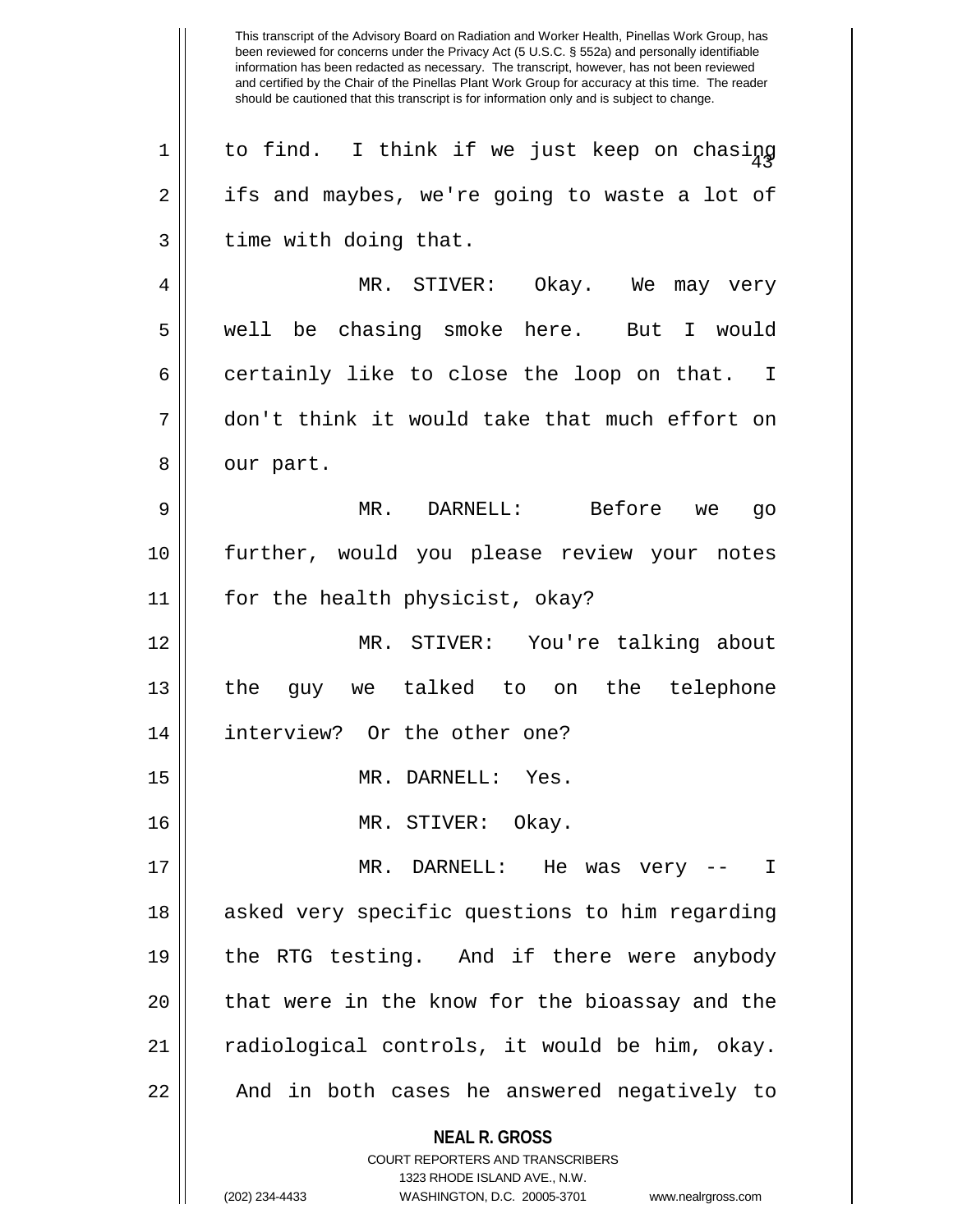**NEAL R. GROSS** COURT REPORTERS AND TRANSCRIBERS 1323 RHODE ISLAND AVE., N.W. (202) 234-4433 WASHINGTON, D.C. 20005-3701 www.nealrgross.com been reviewed for concerns under the Privacy Act (5 U.S.C. § 552a) and personally identifiable information has been redacted as necessary. The transcript, however, has not been reviewed and certified by the Chair of the Pinellas Plant Work Group for accuracy at this time. The reader should be cautioned that this transcript is for information only and is subject to change.  $1 \parallel$  what you're saying that we need --  $44$ 2 MR. STIVER: I will go back 3 through and I guess Abe, and Peter and I can  $4 \parallel$  take this up off the record, if that's okay 5 with you, Ted. 6 MR. KATZ: Oh, no. That's 7 absolutely fine. Why don't you -- clearly you 8 || need to have resolution in your mind, John, 9 about this. And following up with them off 10 || line is perfectly fine. Okay. 11 MR. DARNELL: John, may I ask that 12 you please get in touch with me today, or at 13 the latest tomorrow. I have personal 14 considerations. I'm going to be out for the 15 || rest of the year after tomorrow. 16 MR. STIVER: Okay. I will do. 17 || MR. DARNELL: Thank you. 18 MR. STIVER: All right. I can go 19 for a little bit longer here. Next is Issue 20 Number 5. And this was the performance 21 characteristics in the TBD-6 for the film 22 | badge dosimeters.

This transcript of the Advisory Board on Radiation and Worker Health, Pinellas Work Group, has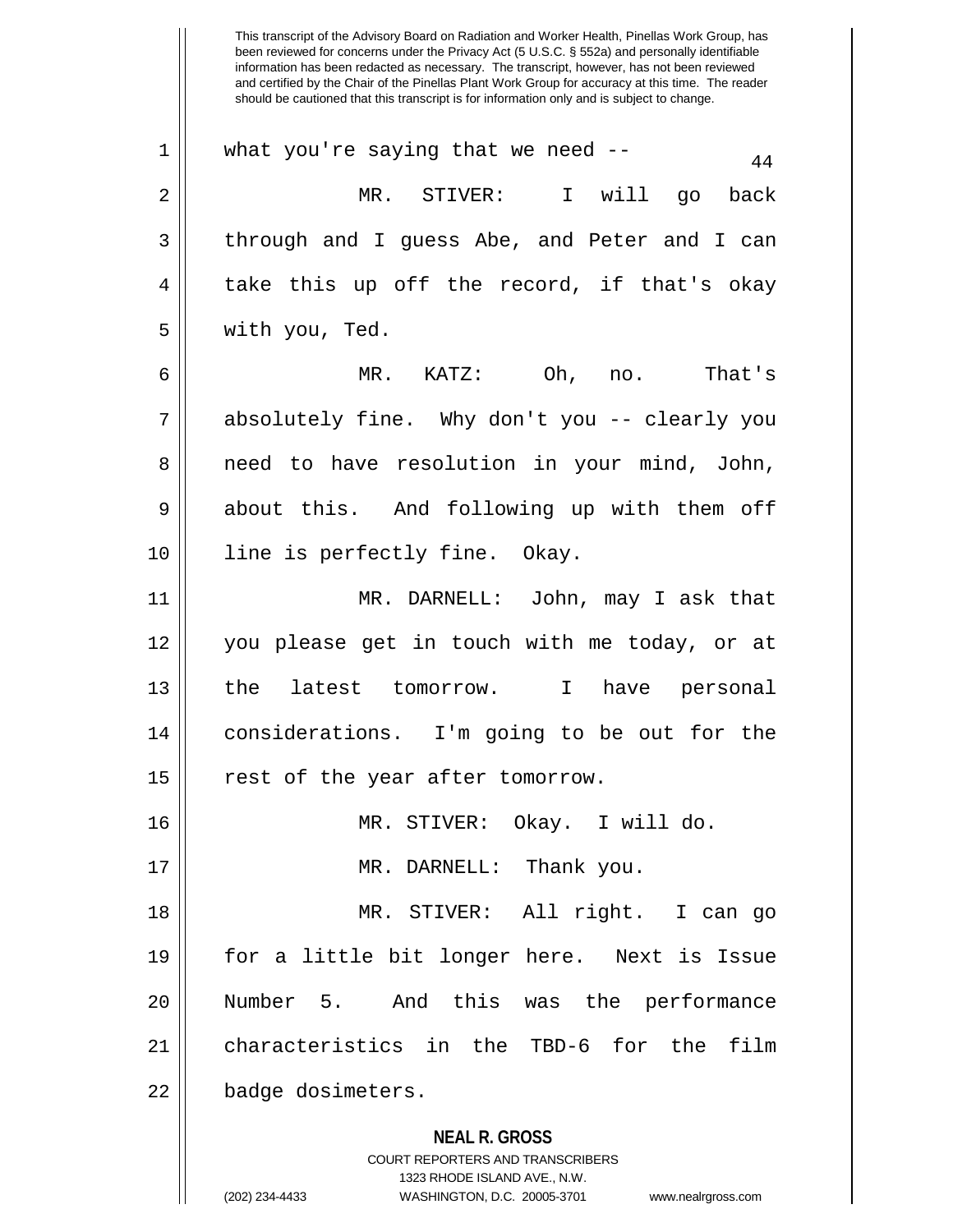| $\mathbf 1$ | We did a review of that.<br>This                         |
|-------------|----------------------------------------------------------|
| 2           | Attachment 2 highlights our findings in there.           |
| 3           | And those of you who have that open, it                  |
| 4           | starts on Page 7. And we really kept it down             |
| 5           | to, in Table 6-5, well let's see -- I have               |
| 6           | mine right here.                                         |
| 7           | This is the original version, used                       |
| 8           | .02 rem as the MDA for the Landauer film.                |
| $\mathsf 9$ | Table 6-9, which is the most current version,            |
| 10          | uses .01 for the limit of detection.                     |
| 11          | We, the only issue we had in this                        |
| 12          | aspect of it was that we felt in the energy              |
| 13          | photon environment, the LOD of 0.02 rem was              |
| 14          | probably more appropriate and claimant-                  |
| 15          | favorable. We also noted that in our review              |
| 16          | of the INL Site Profile, came to the same                |
| 17          | conclusion.                                              |
| 18          | And so we also note in pre-1974                          |
| 19          | batch dosimetry reviews are<br>fairly<br>film            |
| 20          | claimant favorable LOD of .04 rem. But for a             |
| 21          | non-Landauer it's being recommended that                 |
| 22          | Or excuse me, for non-Landauer film the 40               |
|             | <b>NEAL R. GROSS</b><br>COURT REPORTERS AND TRANSCRIBERS |

1323 RHODE ISLAND AVE., N.W.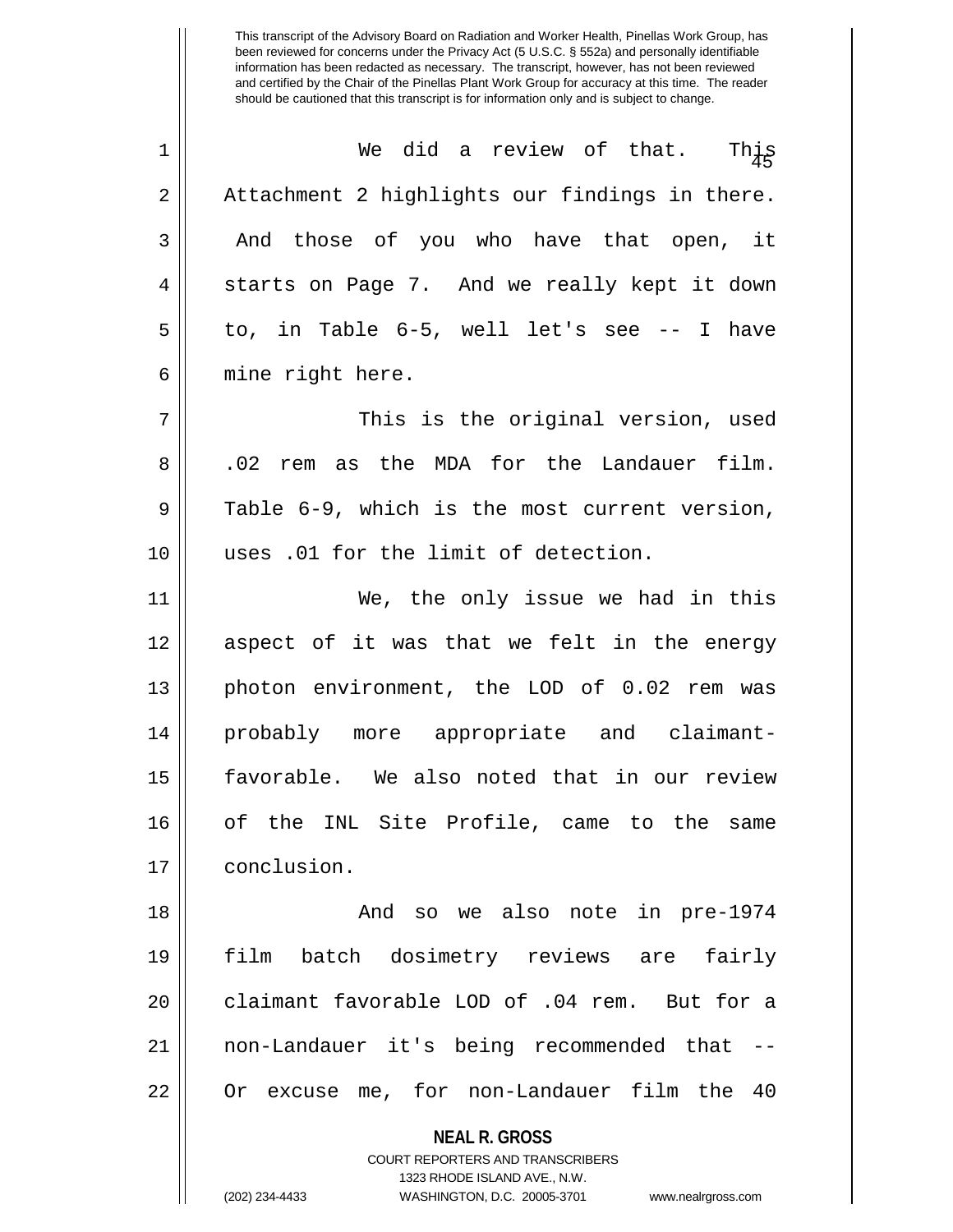**NEAL R. GROSS** been reviewed for concerns under the Privacy Act (5 U.S.C. § 552a) and personally identifiable information has been redacted as necessary. The transcript, however, has not been reviewed and certified by the Chair of the Pinellas Plant Work Group for accuracy at this time. The reader should be cautioned that this transcript is for information only and is subject to change.  $1 \parallel$  mrem is being recommended, but not f $\alpha$ 2 | Landauer. 3 || So that was our only concern, that 4 we would recommend that the value in Table 6-9 5 be changed from .01 to .02. Everything else 6 we found was reasonable and claimant-7 favorable. 8 MR. GLECKLER: This is Brian 9 Gleckler. What's the basis for the 10 || recommended LOD that you, your Landauer --11 MR. STIVER: Well the only thing 12 we can find is that there -- well this is 13 || speculation at this point. But there was 14 broad brush type claim by Landauer that they 15 could reach a detection limit of ten millirem 16 in their older dosimetry reports and client 17 literature. 18 || But when the other film goes in 19  $\parallel$  there that was in that era, ten rem would have 20 been a pretty unthinkable feat to achieve. 21 Because, you'd have issues of background 22 || fogging, processing changes, the precision, or

This transcript of the Advisory Board on Radiation and Worker Health, Pinellas Work Group, has

COURT REPORTERS AND TRANSCRIBERS 1323 RHODE ISLAND AVE., N.W.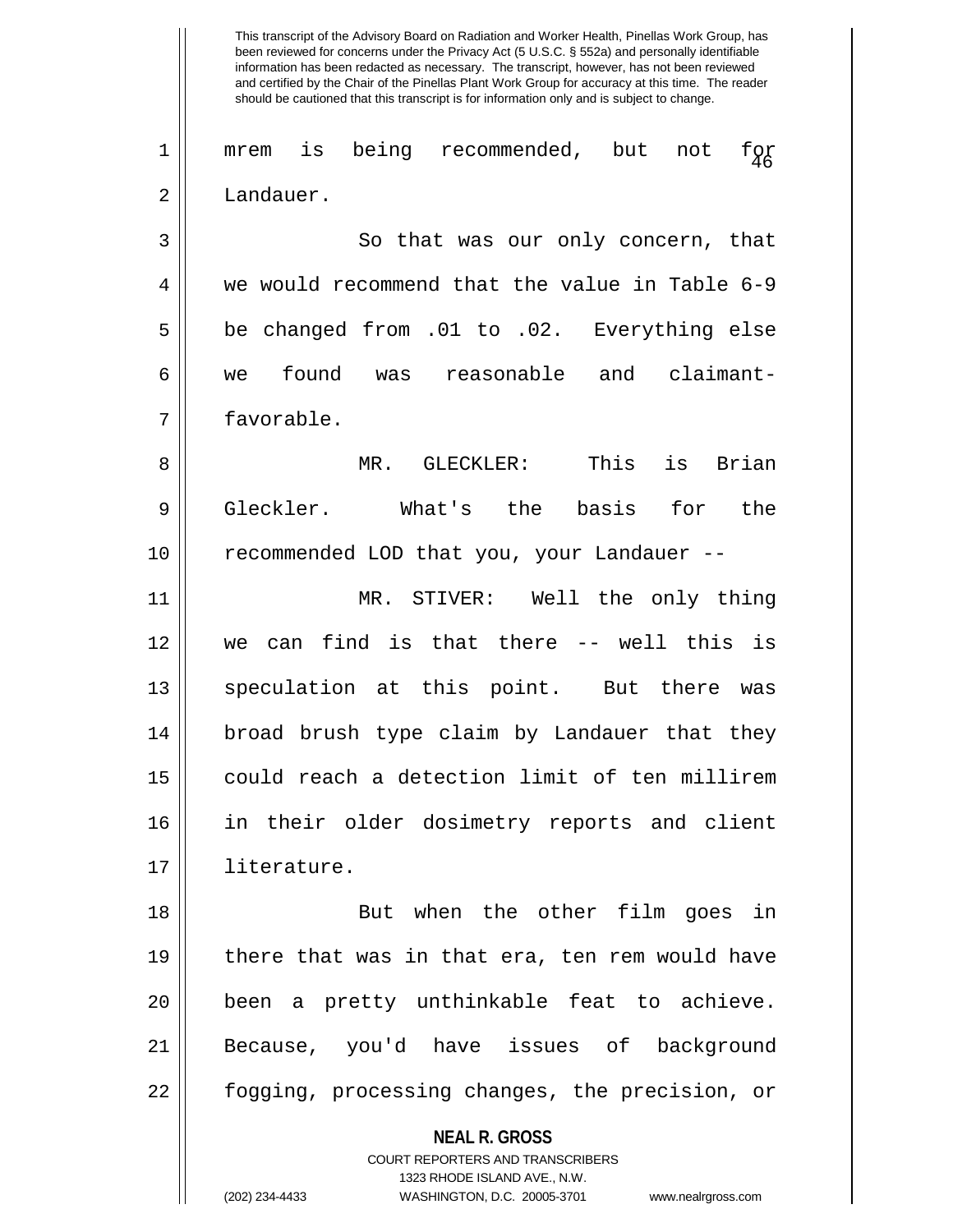**NEAL R. GROSS** COURT REPORTERS AND TRANSCRIBERS 1323 RHODE ISLAND AVE., N.W. (202) 234-4433 WASHINGTON, D.C. 20005-3701 www.nealrgross.com This transcript of the Advisory Board on Radiation and Worker Health, Pinellas Work Group, has been reviewed for concerns under the Privacy Act (5 U.S.C. § 552a) and personally identifiable information has been redacted as necessary. The transcript, however, has not been reviewed and certified by the Chair of the Pinellas Plant Work Group for accuracy at this time. The reader should be cautioned that this transcript is for information only and is subject to change.  $1$  | I guess the granularity of the, what on that  $2 \parallel$  corresponds to how many --3 You know, a feel for the high 4 energy photons for those reasons that we've  $5 \parallel$  enumerated there in the attachment to the  $-$ -6 || it would probably be more realistic, and more  $7 \parallel$  claimant favorable to go back to .02, as to  $8 \parallel$  .01. 9 MR. GLECKLER: That's for high 10 || energy photons? 11 MR. STIVER: Yes. The type that 12 we would be dealing with in this situation. 13 MR. GLECKLER: Yes. For the 14 neutron generator testing though, those were 15 X-rays. So those more likely would be low 16 energy photons. We do use the 30 to 250 keV 17 || photon energy distribution though. 18 MR. STIVER: Yes. And, you know, 19 based on the distribution that you'd be using  $20$ 21 MR. GLECKLER: Yes. MR. 22 || STIVER: -- that would probably be more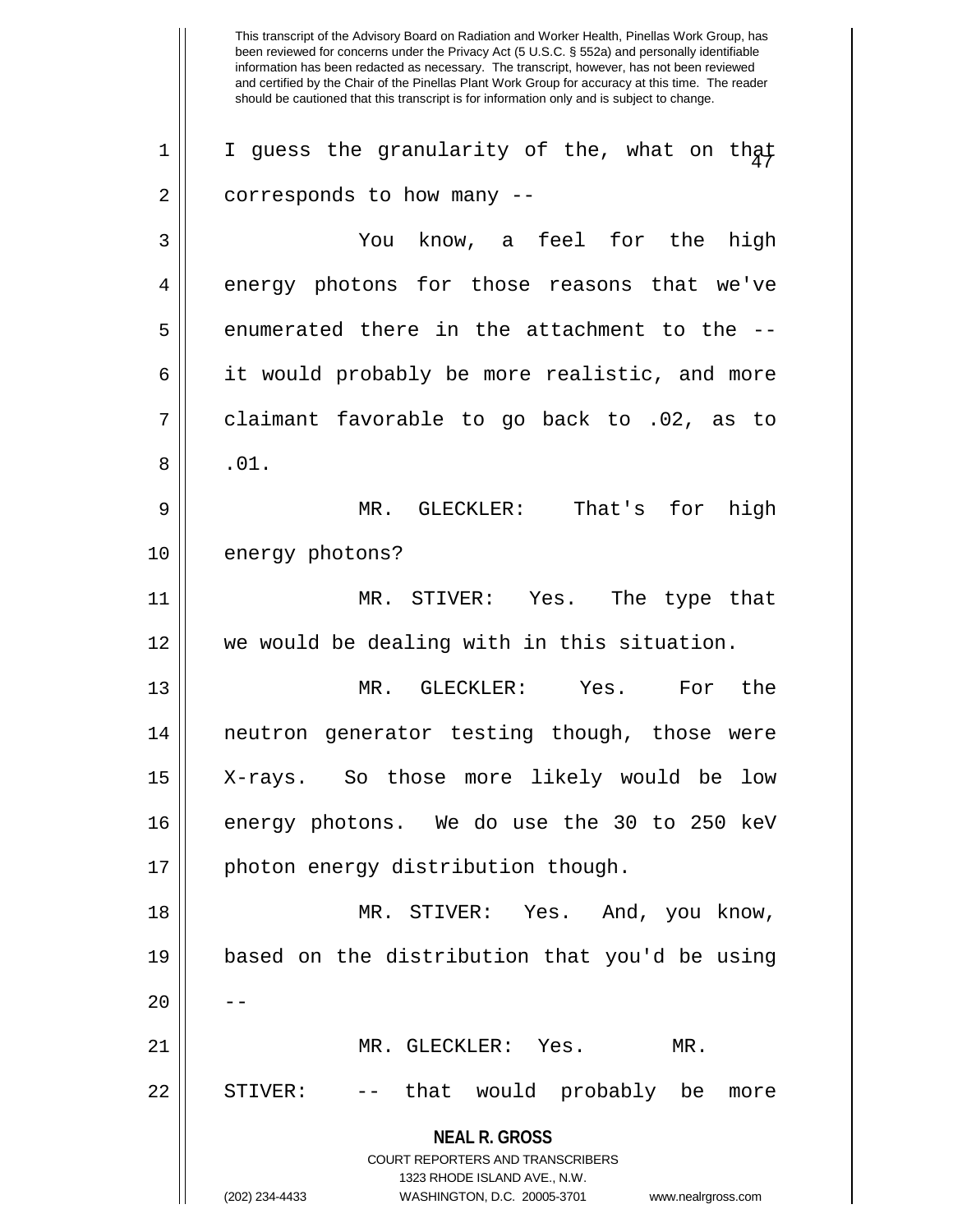**NEAL R. GROSS** COURT REPORTERS AND TRANSCRIBERS 1323 RHODE ISLAND AVE., N.W. (202) 234-4433 WASHINGTON, D.C. 20005-3701 www.nealrgross.com This transcript of the Advisory Board on Radiation and Worker Health, Pinellas Work Group, has been reviewed for concerns under the Privacy Act (5 U.S.C. § 552a) and personally identifiable information has been redacted as necessary. The transcript, however, has not been reviewed and certified by the Chair of the Pinellas Plant Work Group for accuracy at this time. The reader should be cautioned that this transcript is for information only and is subject to change. 1 appropriate for that film type. John Maur $_{98}$ 2 || are you still on the line? 3 MR. DARNELL: Hey, John, this is 4 || Pete Darnell. 5 || MR. STIVER: Yes. 6 MR. DARNELL: Are you speaking 7 || specifically to the photographic film? Or to 8 || Landauer type G, B or --9 MR. STIVER: That -- Let me pull 10 up the -- Yes, Table 6.9 here, on I believe 11 Page 31. It's probably the 1974 in July, and 12 up through 1990. And you can see -- 13 MR. DARNELL: Okay, it's not the 14 dosimeter now, the film. 15 MR. STIVER: Yes, this particular 16 dosimeter. 17 MR. DARNELL: Brian, do we have 18 || any further information on why we chose .01? 19 MR. STIVER: I guess because we 20 didn't fill this in, there's a reason for  $21$  | that. And maybe it's a legitimate reason. 22 MR. GLECKLER: I'm not familiar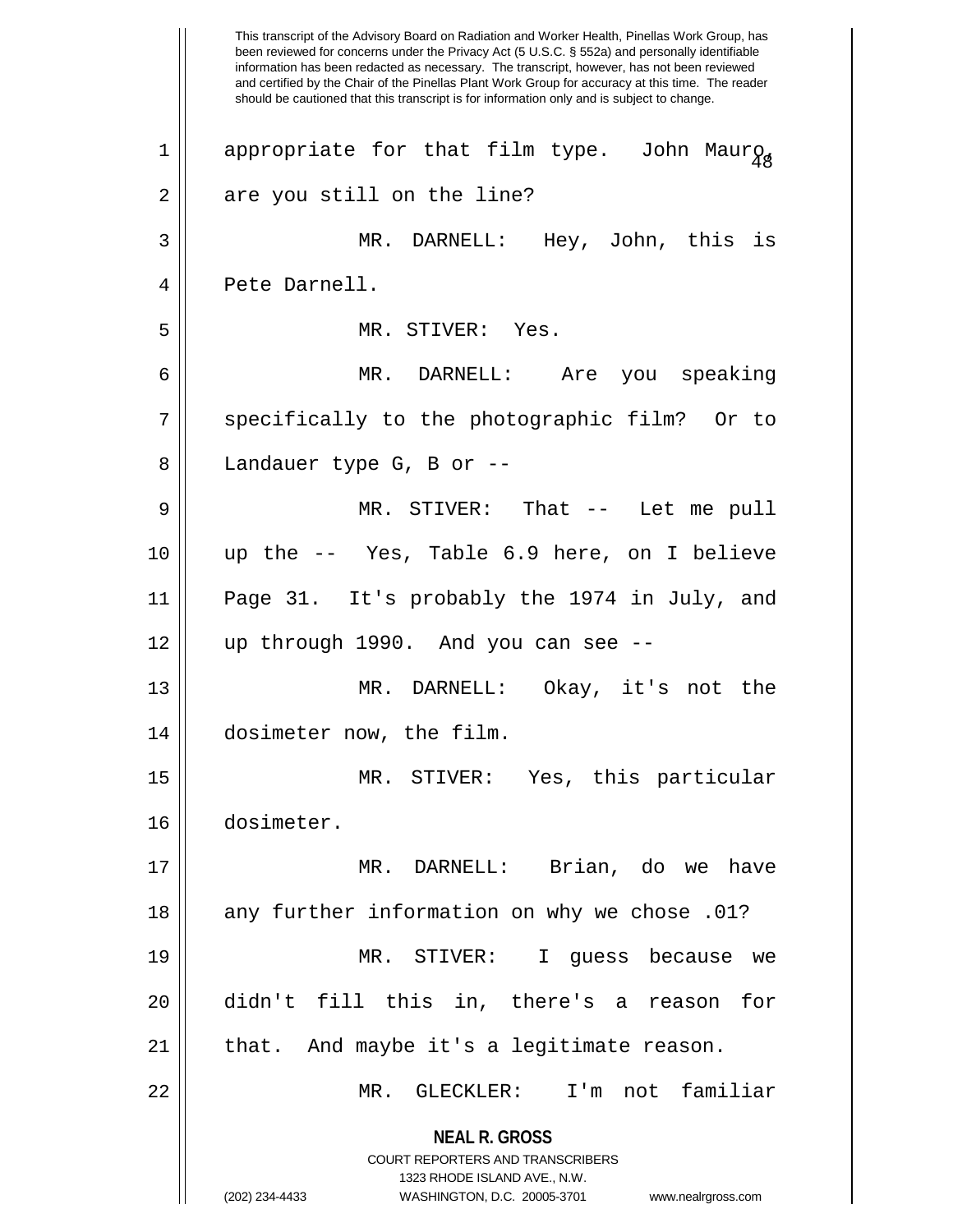**NEAL R. GROSS** COURT REPORTERS AND TRANSCRIBERS 1323 RHODE ISLAND AVE., N.W. (202) 234-4433 WASHINGTON, D.C. 20005-3701 www.nealrgross.com 1 || with the basis for that, other than it was  $\dot{\mu}$  $2 \parallel$  the original TBD, which I wasn't the original  $3 \parallel$  author on. So I just maintained those values. 4 || But from what I remember, I've 5 || looked at Landauer stuff for other sites to 6  $\parallel$  come up with approaches using, you know, track 7 down LODs. 8 And it looks like they used what 9 we've used for other sites if you go into the 10 Landauer literature, which is mostly like the 11 || fronts and the backs of the dosimetry reports, 12 || or dosimeter results reports. 13 They'll usually have the LOD value 14 listed. And it's like, I'm pretty sure that's 15 what they list for those dosimeters. So it's  $16$   $\parallel$  just a  $-$ 17 || MR. STIVER: Okay. 18 MR. GLECKLER: It's an issue. If 19 you guys don't -- 20 MR. STIVER: If you can get back 21 to us on what the basis was, you know. I 22 || think we could probably put that one to rest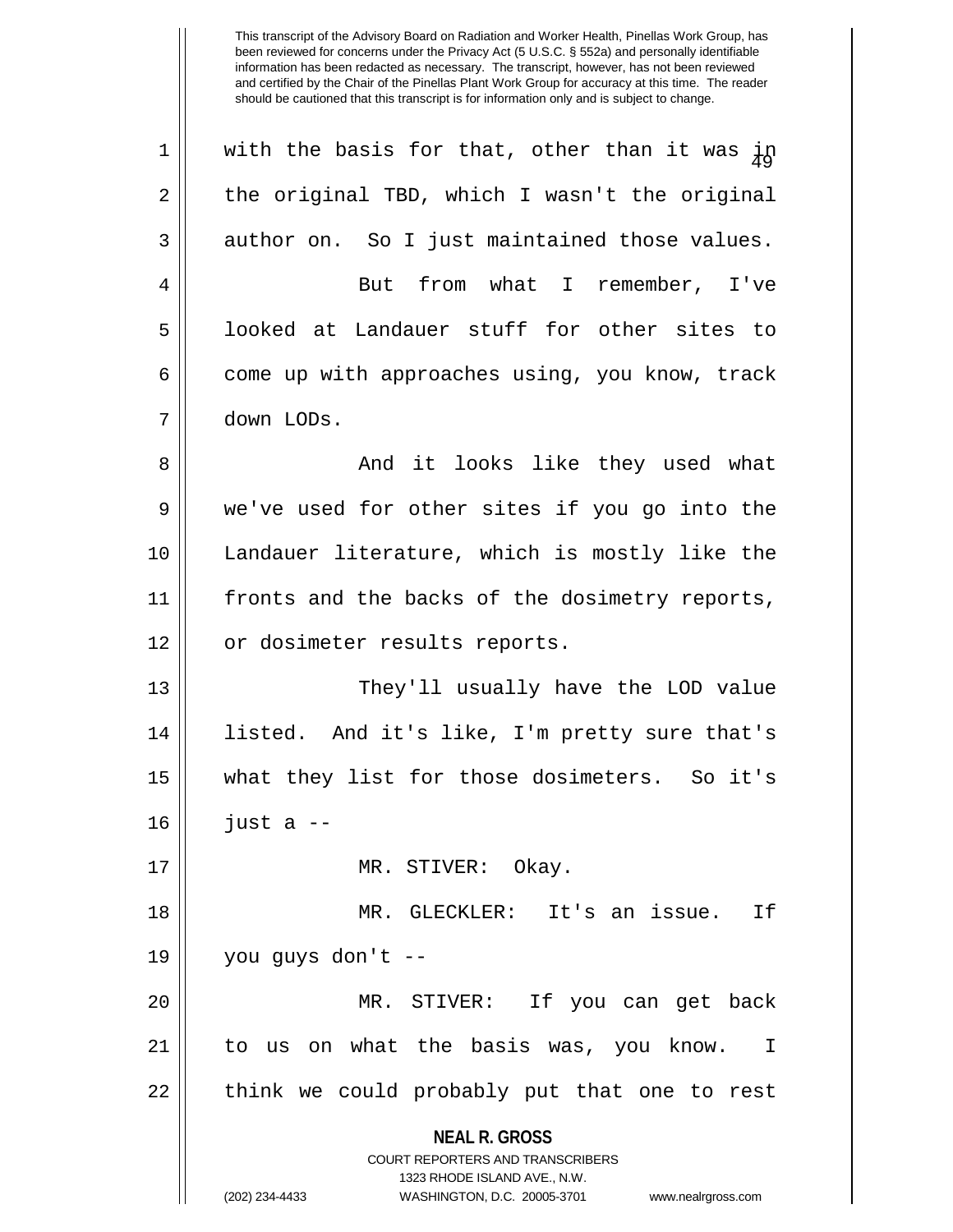**NEAL R. GROSS** COURT REPORTERS AND TRANSCRIBERS 1323 RHODE ISLAND AVE., N.W. (202) 234-4433 WASHINGTON, D.C. 20005-3701 www.nealrgross.com This transcript of the Advisory Board on Radiation and Worker Health, Pinellas Work Group, has been reviewed for concerns under the Privacy Act (5 U.S.C. § 552a) and personally identifiable information has been redacted as necessary. The transcript, however, has not been reviewed and certified by the Chair of the Pinellas Plant Work Group for accuracy at this time. The reader should be cautioned that this transcript is for information only and is subject to change. 1 pretty quickly. 50 2 MR. DARNELL: If the Landaer LOD  $3 \parallel$  is basis for this, we can put it to bed. Is 4 || that what you're saying? 5 MR. STIVER: Yes. If we could get  $6$  the basis for that. And if we didn't agree  $7$  | that once we hear your explanation as to why. 8 || And then we can either make a change or let 9 it go as is. We're getting all kinds of a 10 paper trail and, you know, the historic basis 11 for why things were done the way they were. 12 MR. DARNELL: Brian, can you get  $13$  | that together? 14 MR. GLECKLER: Yes, I believe so. 15 And then I think I've got a collection of 16 stuff on that. 17 MR. STIVER: Okay. All right. In 18 that case we can move on. Okay, Issue 6. 19 This is the whole issue of D&D monitoring.  $20$  || And this is another one  $-$ 21 The idea being was, you know, 22 || groups and things, the contract employees or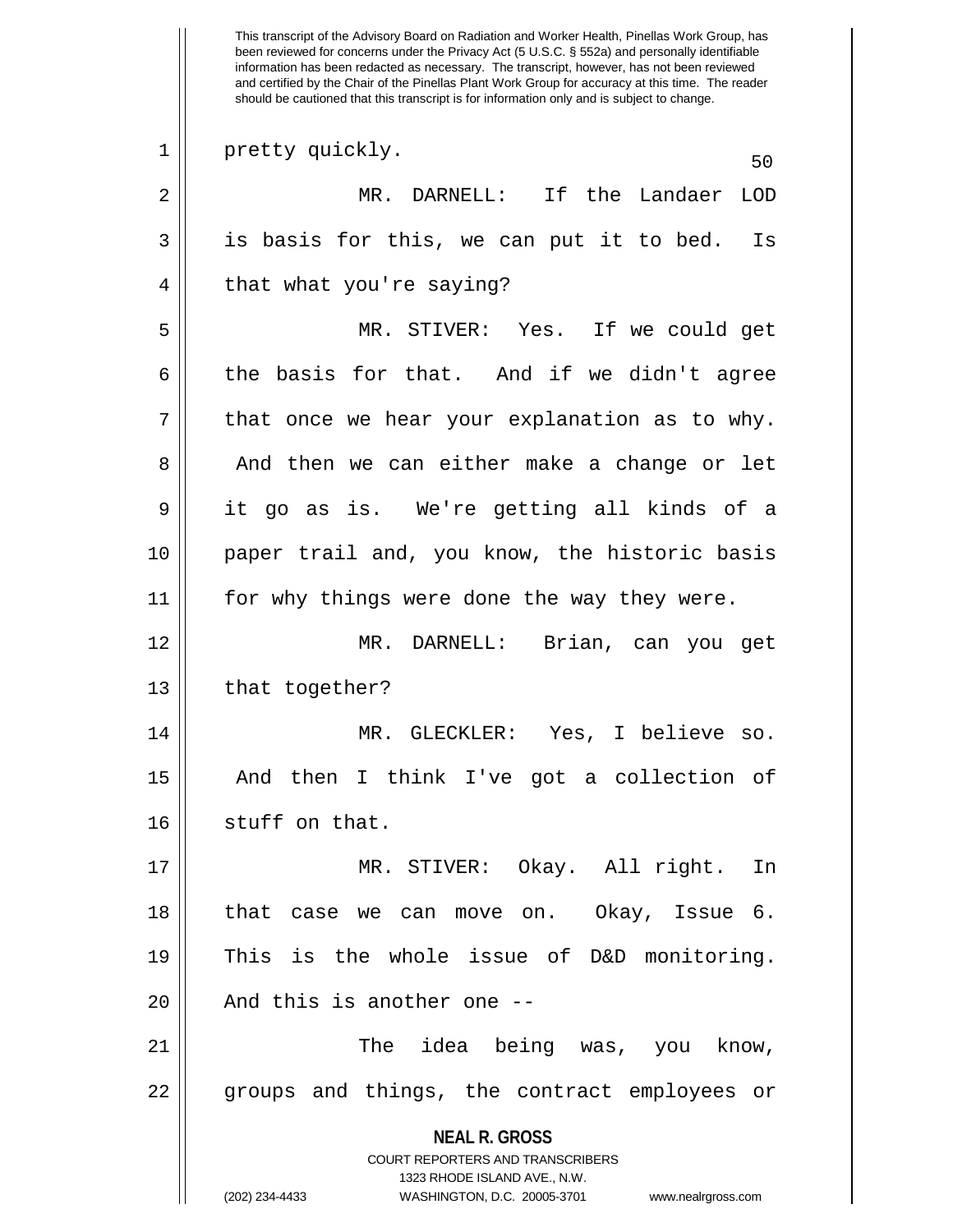**NEAL R. GROSS** COURT REPORTERS AND TRANSCRIBERS 1323 RHODE ISLAND AVE., N.W.  $1$   $\parallel$  other workers during the D&D period who were 2 || not adequately monitored and may have had 3 exposure potential by virtue of breaking in 4 || the, you know, previously contained sources,  $5 \parallel$  such as the contaminated glove box. 6 Or say, got to work and may have 7 || accumulated particulates or various forms of 8 || organically bound tritium and so forth over  $9 \parallel$  time. 10 Were these people adequately 11 protected and monitored? And the same HP that 12 Peter referred to earlier gave us a lot of 13 || qood information on this. 14 And he indicated that basically 15 || all the contract employees were monitored by 16 Pinellas RadSafe, before, during and after the 17 D&D operations. And that the data and 18 electronic records were sent to DOE 19 Albuquerque. 20 And the SDAR has management and 21 || they have copies of the released surveys as 22 || well. So we would like to follow up with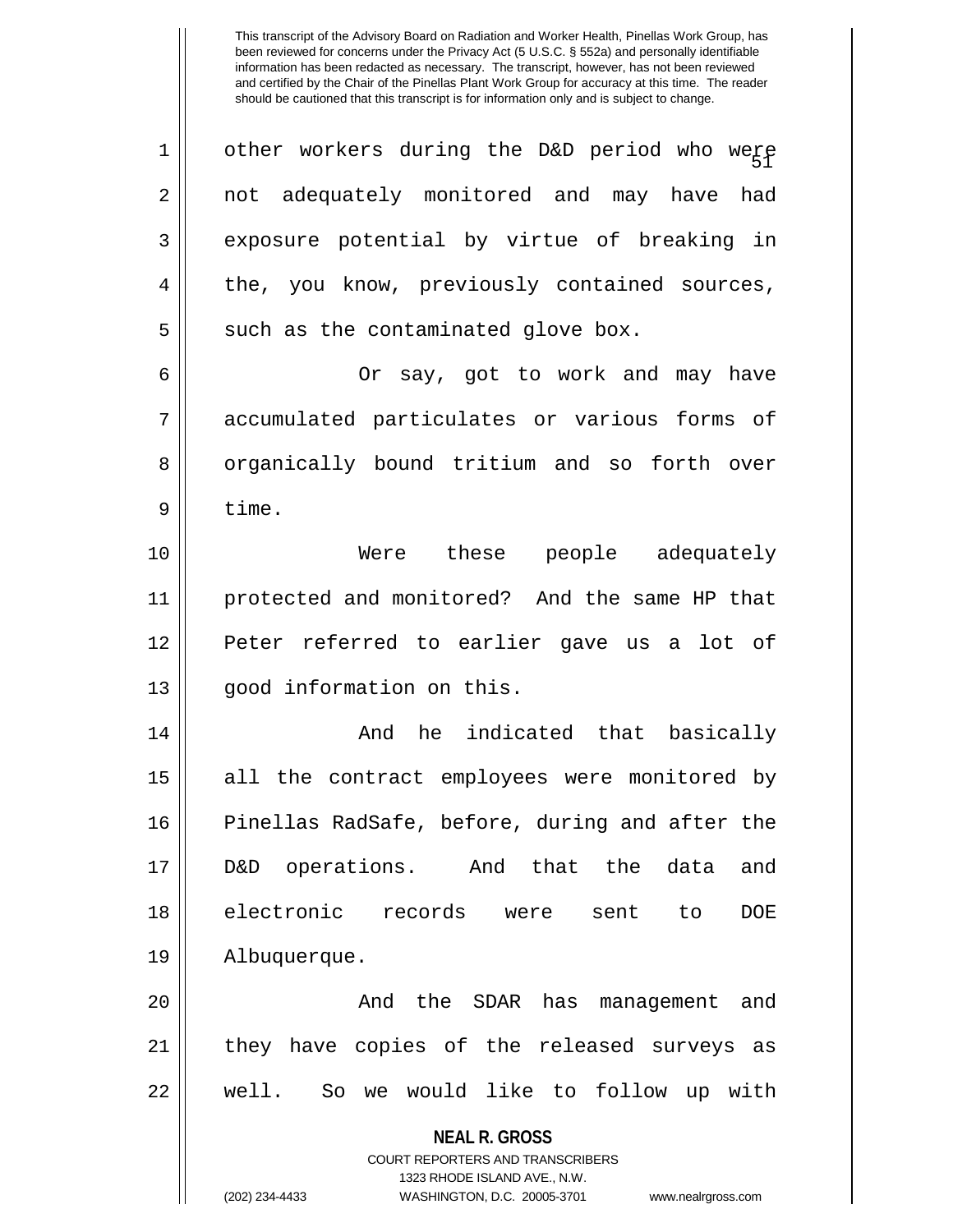**NEAL R. GROSS** COURT REPORTERS AND TRANSCRIBERS 1323 RHODE ISLAND AVE., N.W.  $1$  [identifying information redacted] and see if  $2 \parallel$  we can get those confirmatory data, so that we  $3 \parallel$  can close this one out. 4 And I think, based on what he told 5 us, it sounds like they had a very robust  $6 \parallel$  program in place. So that certainly puts my 7 mind at ease. However, I would sure like to 8 see the results. It looks like they are 9 || available. 10 MR. DARNELL: And one thing I'd 11 || like to point out, John, Pete Darnell again. 12 One thing I'd like to point out is that Brian 13  $\parallel$  and I discussed D&D a little bit Friday. 14 The doses that we do have in house 15 already were reduced drastically from the 16 already low doses that we had during Pinellas 17 || Plant operation. 18 And basically what we're doing is 19 continuing the coworker model through D&D. 20 || But we'll be glad to go ahead and look for any 21 other records. I think we've already sent to 22 || Albuquerque looking for records.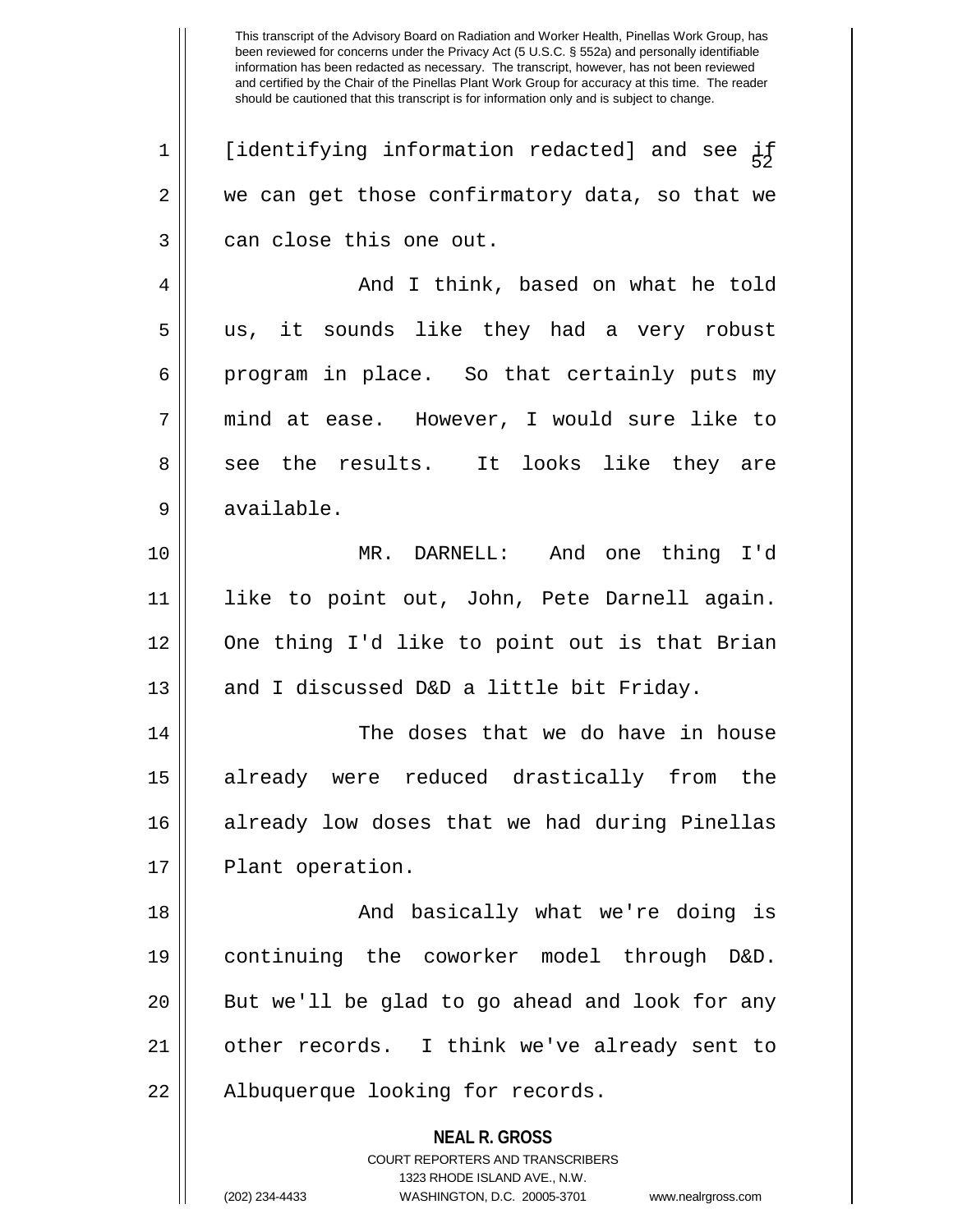| $\mathbf 1$ | MR. STIVER: Okay. Maybe we could                                    |
|-------------|---------------------------------------------------------------------|
| 2           | coordinate with you then. And see if we can                         |
| 3           | get back in touch with [identifying                                 |
| 4           | information redacted]. He could let us know                         |
| 5           | if there are additional records out there that                      |
| 6           | we could look at. My sense is that you're                           |
| 7           | entirely correct that the doses are going to                        |
| 8           | be a very small fraction of that coworker                           |
| 9           | dose.                                                               |
| 10          | MR. DARNELL: Yes.                                                   |
| 11          | MR. STIVER: But, you know, just                                     |
| 12          | kind of confirmatory -- I'm sure that's what                        |
| 13          | would really satisfy us, I think.                                   |
| 14          | MR. DARNELL: Okay. Well I'll                                        |
| 15          | check on Albuquerque requests and make sure                         |
| 16          | that we have received everything. I doubt the                       |
| 17          | health physicist himself will be able to help                       |
| 18          | Because he's not the records custodian<br>us.                       |
| 19          | MR. STIVER: Yes. If he can at                                       |
| 20          | least point us to the right person, you know,                       |
| 21          | give $--$                                                           |
| 22          | DARNELL: Yes. He actually<br>MR.                                    |
|             | <b>NEAL R. GROSS</b>                                                |
|             | <b>COURT REPORTERS AND TRANSCRIBERS</b>                             |
|             | 1323 RHODE ISLAND AVE., N.W.                                        |
|             | (202) 234-4433<br>WASHINGTON, D.C. 20005-3701<br>www.nealrgross.com |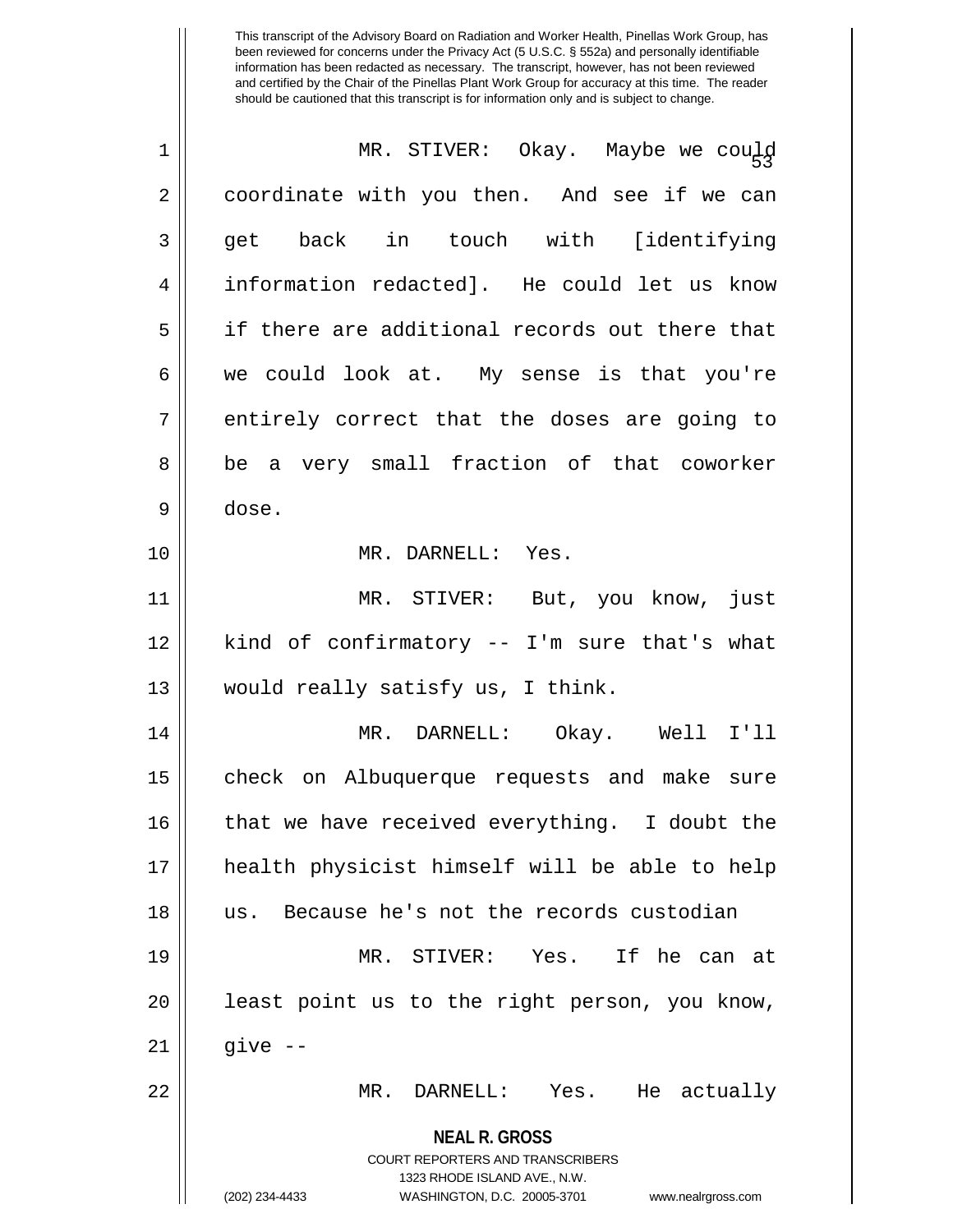**NEAL R. GROSS** COURT REPORTERS AND TRANSCRIBERS 1323 RHODE ISLAND AVE., N.W. (202) 234-4433 WASHINGTON, D.C. 20005-3701 www.nealrgross.com This transcript of the Advisory Board on Radiation and Worker Health, Pinellas Work Group, has been reviewed for concerns under the Privacy Act (5 U.S.C. § 552a) and personally identifiable information has been redacted as necessary. The transcript, however, has not been reviewed and certified by the Chair of the Pinellas Plant Work Group for accuracy at this time. The reader should be cautioned that this transcript is for information only and is subject to change.  $1$   $\parallel$  did in our interview. He gave us a contact 2 name at Albuquerque. And I'll get something  $3 \parallel$  started on that. 4 MR. STIVER: Okay. That sounds  $5 \parallel$  good. 6 MR. DARNELL: And we can get Mauro 7 | to double check on those records. 8 MR. STIVER: All right. Thank you 9 very much. Issue 7. This is to review Level 10 1 of TBD-3, which was not available at the 11 time, as of October of last year. I believe 12 it was published or posted a day or two after  $13$  || that meeting. 14 And we did, in fact, review that 15 document. And we found that it answered all 16 | of our concerns for findings ten through 12. 17 || And, you know, Sub-Issue 1, I believe it was. 18 So we are on board with NIOSH. We think that  $19$  | that issue can be closed out. 20 I'd talk more about it. But I 21 think I'm about to completely lose my voice  $22$  || here. So that's really where we stand at this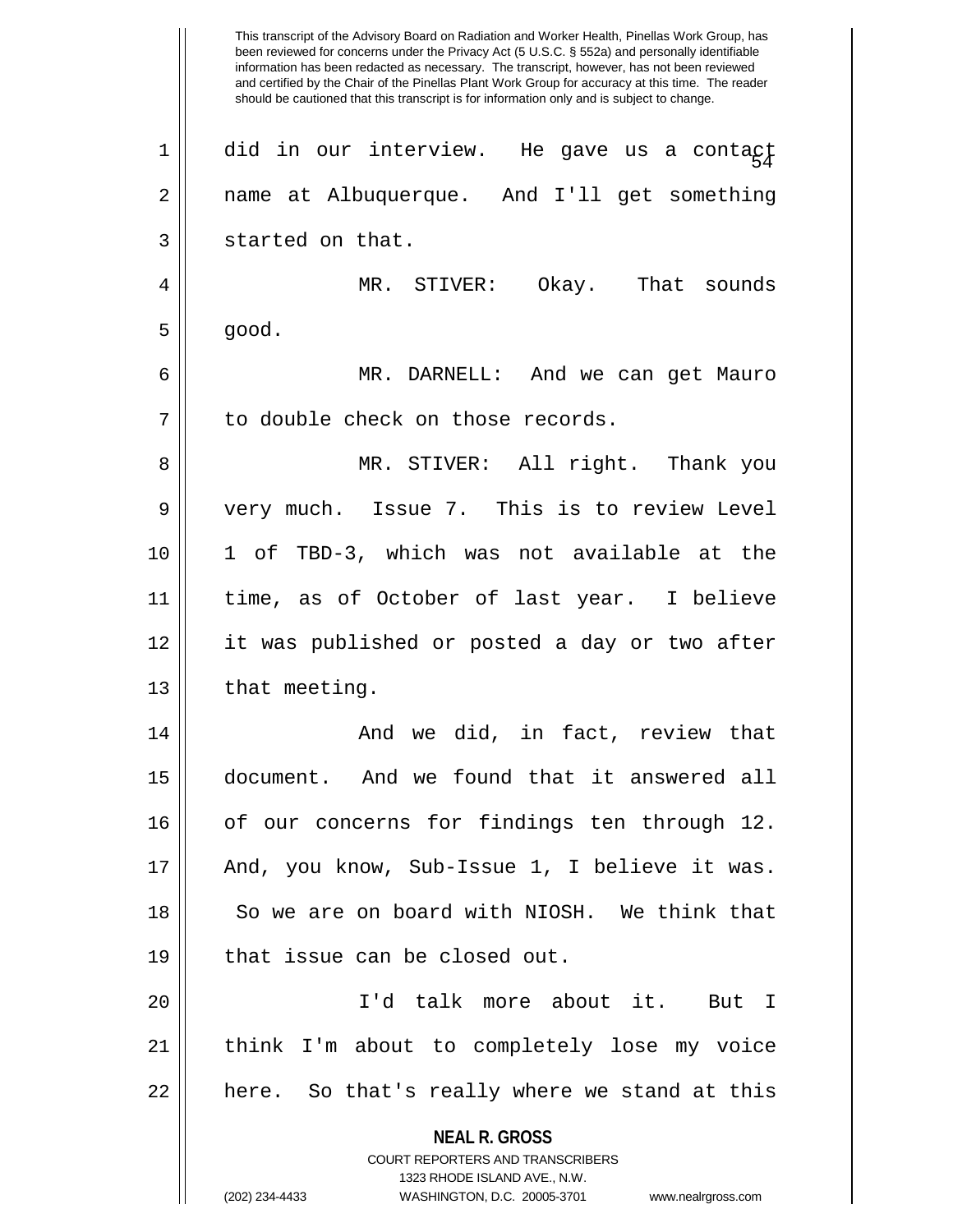**NEAL R. GROSS** COURT REPORTERS AND TRANSCRIBERS 1323 RHODE ISLAND AVE., N.W. This transcript of the Advisory Board on Radiation and Worker Health, Pinellas Work Group, has been reviewed for concerns under the Privacy Act (5 U.S.C. § 552a) and personally identifiable information has been redacted as necessary. The transcript, however, has not been reviewed and certified by the Chair of the Pinellas Plant Work Group for accuracy at this time. The reader should be cautioned that this transcript is for information only and is subject to change. 55 1 point. If anybody else would like to weigh in  $2 \parallel$  on that, or have any objections. 3 I don't see that there really 4 would be. But I guess we can just proceed  $5 \parallel$  with the, doing taskings that we come through  $6 \parallel$  with today. If you all want -- did you have  $7$  | anything else you wanted to say? 8 CHAIRMAN SCHOFIELD: Not on that 9 || one. I mean, I agree. Let's go ahead and 10 close it out. 11 || MR. STIVER: Okay. 12 CHAIRMAN SCHOFIELD: And I was 13 just kind of looking at, to go back to Brad's 14 question, roughly how long any of this -- 15 Well mostly just confirmation of what we 16 already have, one way or the other, 17 | clarification or confirmation. 18 Are we looking at two months, 19 three months down the road? Or, I realize 20 || especially with all the holidays coming up we 21 may be pushed back a little farther. Anybody 22 | have any thoughts?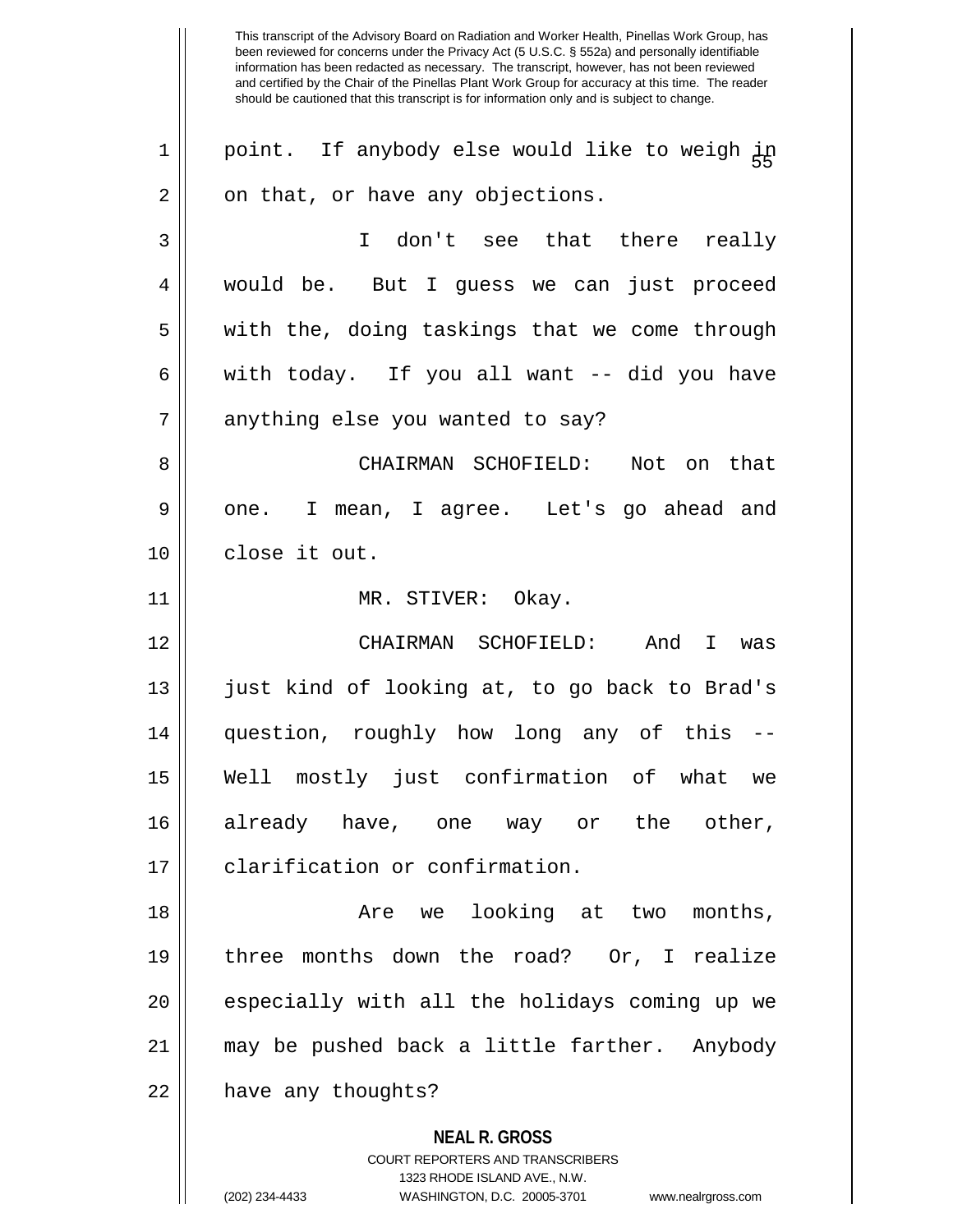| 1  | MR. KATZ: Well, so this is Ted,                          |
|----|----------------------------------------------------------|
| 2  | Let's ask Bob -- I mean, we have two tasks.              |
| 3  | One, I mean, Jim Neton's going to get back to            |
| 4  | us with a time frame for his follow up. But              |
| 5  | Bob Barton, could you let us know, how long              |
| 6  | will it take you to look at the data for                 |
| 7  | completeness?                                            |
| 8  | MR. BARTON: It's difficult to                            |
| 9  | say, Ted, until I can kind of really take a              |
| 10 | look at what we're dealing with here. I mean,            |
| 11 | I can get an estimate out in a couple of days.           |
| 12 | But offhand I can't really throw a number out            |
| 13 | there without actually seeing what it is we'd            |
| 14 | be dealing with.                                         |
| 15 | MR. KATZ: That's fine, Bob. I                            |
| 16 | just -- so if you will, just as we're going to           |
| 17 | wait for Jim to let us know a time frame, if             |
| 18 | you would just, when you figure that out,                |
| 19 | sorted that out, if you would send to the Work           |
| 20 | Group your estimate of roughly when.                     |
| 21 | Obviously we don't need a day, or                        |
| 22 | even exactly a week. But roughly when you                |
|    | <b>NEAL R. GROSS</b><br>COURT REPORTERS AND TRANSCRIBERS |

1323 RHODE ISLAND AVE., N.W.

 $\mathop{\text{||}}$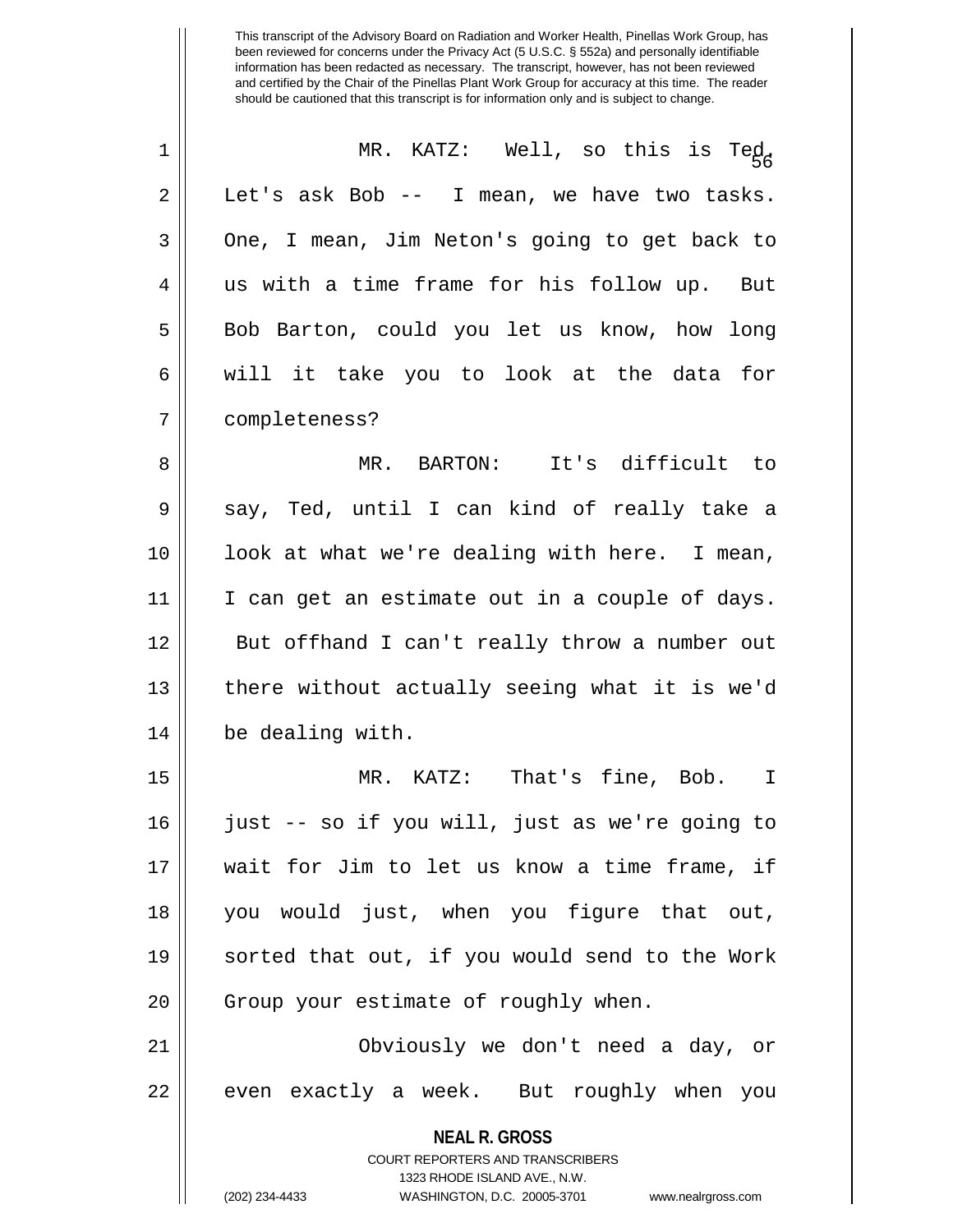**NEAL R. GROSS** COURT REPORTERS AND TRANSCRIBERS 1323 RHODE ISLAND AVE., N.W. (202) 234-4433 WASHINGTON, D.C. 20005-3701 www.nealrgross.com This transcript of the Advisory Board on Radiation and Worker Health, Pinellas Work Group, has been reviewed for concerns under the Privacy Act (5 U.S.C. § 552a) and personally identifiable information has been redacted as necessary. The transcript, however, has not been reviewed and certified by the Chair of the Pinellas Plant Work Group for accuracy at this time. The reader should be cautioned that this transcript is for information only and is subject to change. 57 1 think SC&A can have a report out, cleared and  $2 \parallel$  back to the Work Group, that would be great. 3 MR. BARTON: That's not a problem,  $4 \parallel$  Ted. 5 MR. KATZ: Thank you. So I think 6 we probably cannot schedule the next Work 7 || Group meeting until we hear back, and sort of 8 | know what time frame we're dealing with. 9 MR. STIVER: Yes. That sounds 10 || reasonable to me. 11 MEMBER CLAWSON: John, this is 12 Brad Clawson again. But you're going to run 13 || this one -- about the destructive testing of 14 these? 15 MR. STIVER: Yes. Peter and I and 16 || Abe are going to talk about this. 17 MEMBER CLAWSON: Okay. The reason 18 being is because when we went through Sandia 19 || and stuff, they talked about the same process 20 || coming up through from Pinellas. 21 And when we interviewed people at 22 || Sandia there was a little bit different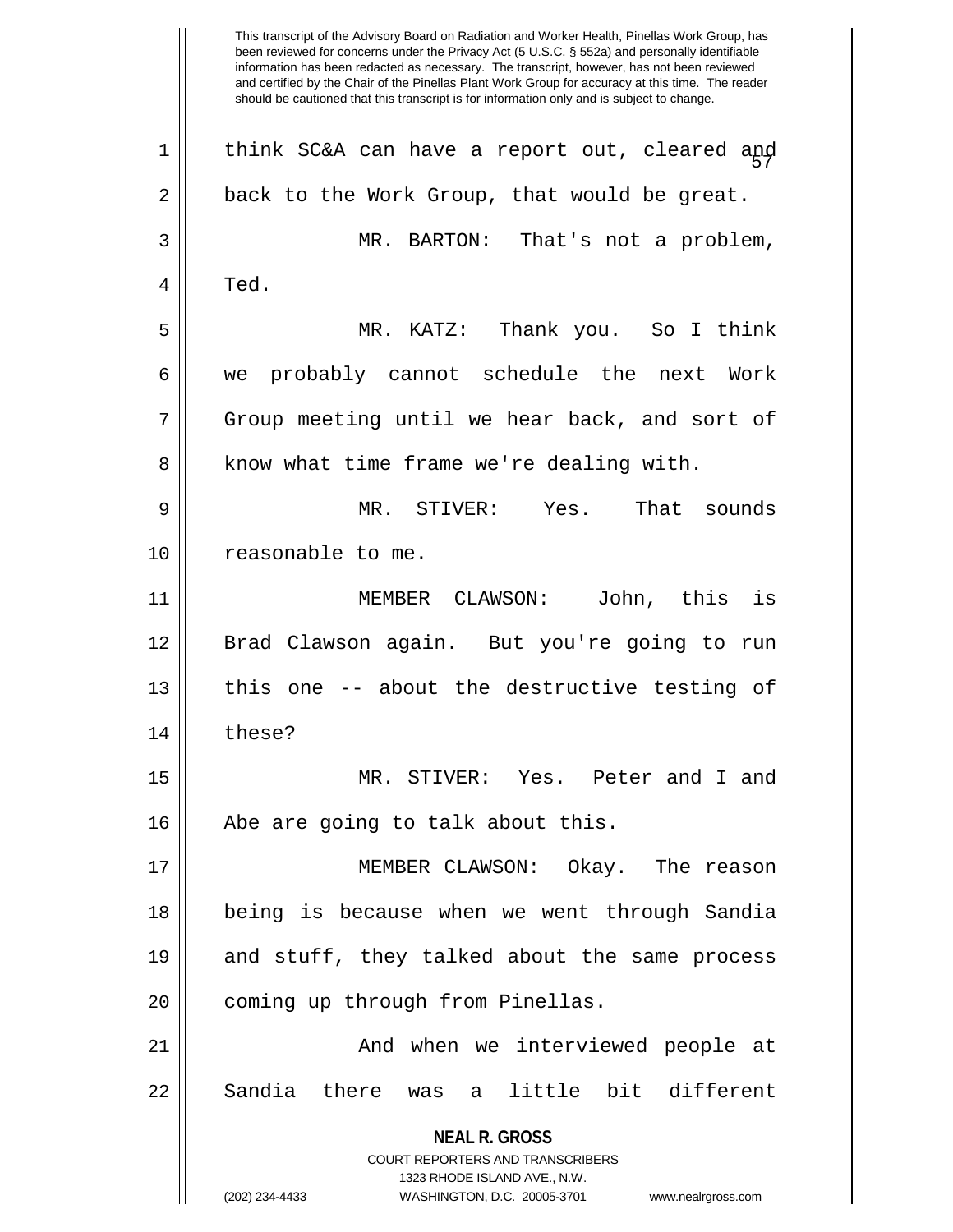**NEAL R. GROSS** COURT REPORTERS AND TRANSCRIBERS 1323 RHODE ISLAND AVE., N.W. (202) 234-4433 WASHINGTON, D.C. 20005-3701 www.nealrgross.com 1 | interpretation. I just want to make sure that  $2 \parallel$  we get this right as we proceed forward. 3 MR. KATZ: Right. I agree, Brad.  $4 \parallel$  And this is Ted again. So just, if we could, 5 || once you've had your discussion off line with 6 **Pete and others, and you sort of know what the** 7 course is forward for that, whether it's put 8 to bed, or whether there's more to do, and 9 what that might be. 10 Again, here, if you could just 11 shoot a note to the whole Work Group to let 12 || them know what to expect there, that would be 13 || great. 14 MR. STIVER: Okay. Will do. 15 MEMBER CLAWSON: Also too, John, 16 you'll probably find out that this is a 17 **d** classified matter too. 18 MR. STIVER: I know it is. 19 MEMBER CLAWSON: Just for -- 20 || Okay. I just wanted to make sure that we kept 21 | that understood. 22 MR. KATZ: All right. This will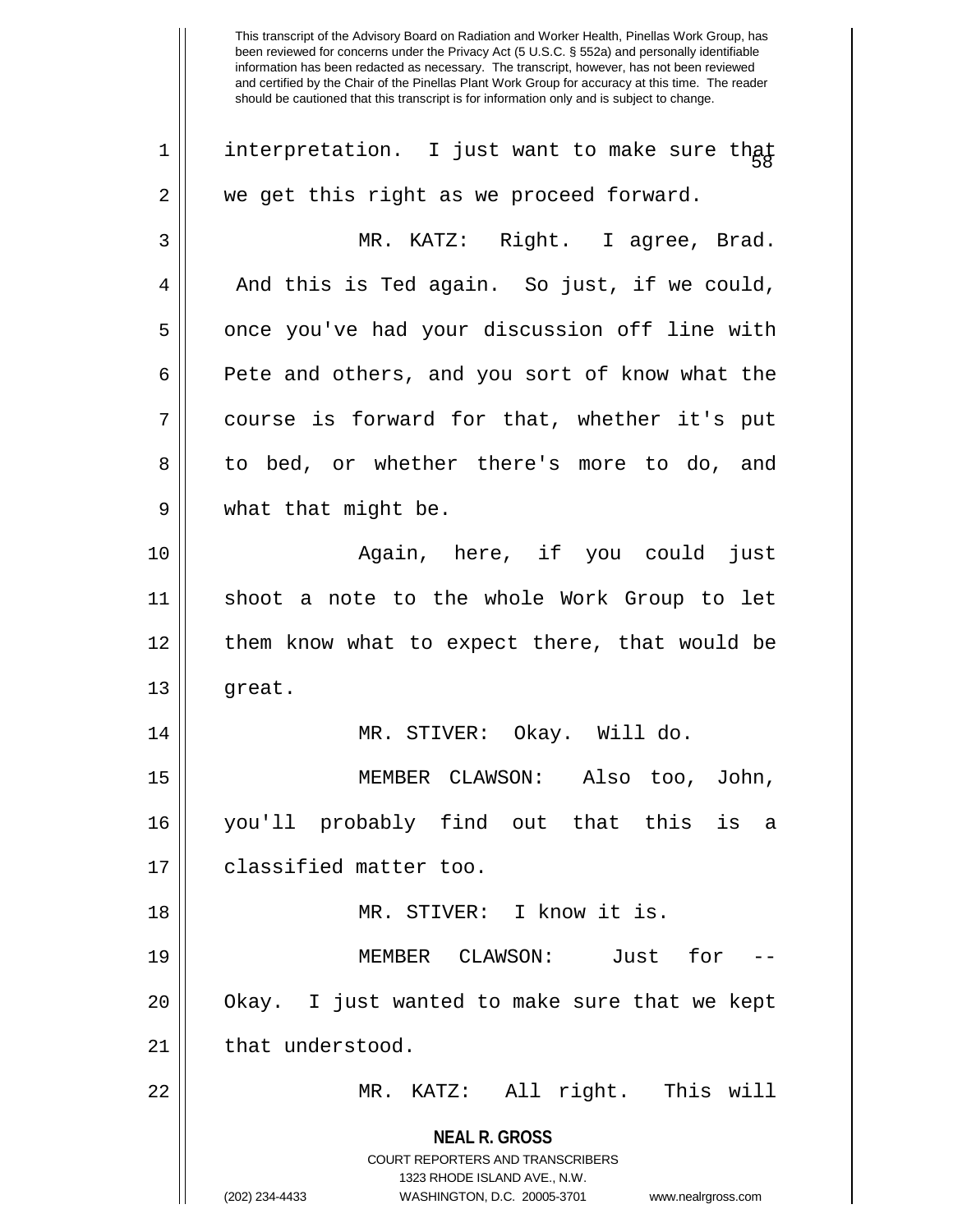**NEAL R. GROSS** COURT REPORTERS AND TRANSCRIBERS 1323 RHODE ISLAND AVE., N.W. (202) 234-4433 WASHINGTON, D.C. 20005-3701 www.nealrgross.com 1  $\parallel$  be a -- what ever is noted, shot to the Work 2 || Group, will be discreet and appropriate, I'm  $3 \parallel$  sure. 4 MR. STIVER: Okay. I guess that's  $5 \parallel$  really all I had to talk about here. I think 6  $\parallel$  we -- the big issue was really working through 7 the Mound tritides, the paper and it's 8 || applicability. 9 CHAIRMAN SCHOFIELD: One think I'd 10 like to throw back out is, I don't remember 11 || off hand, and from looking I might have missed 12 it. Is looking for any positive bioassay for 13 | the plutonium. 14 MR. DARNELL: We've actually 15 || already addressed that with a White Paper. 16 It's been out for a number of years. We can  $17 \parallel$  re-send that. 18 CHAIRMAN SCHOFIELD: Yes, if you'd  $19$  | re-send it. 20 MR. DARNELL: There was no 21 positive bioassay. 22 CHAIRMAN SCHOFIELD: Okay. That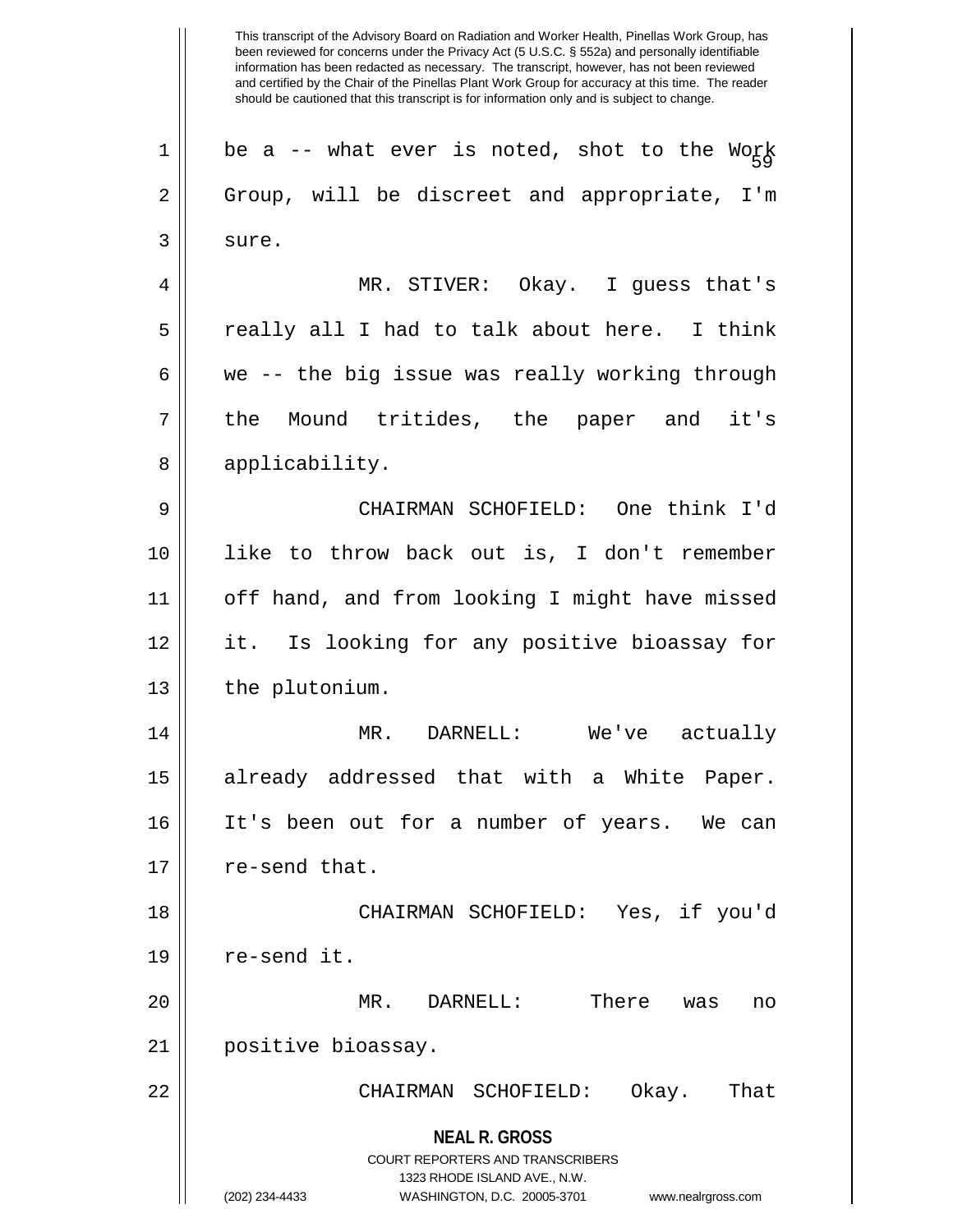**NEAL R. GROSS** COURT REPORTERS AND TRANSCRIBERS 1323 RHODE ISLAND AVE., N.W. (202) 234-4433 WASHINGTON, D.C. 20005-3701 www.nealrgross.com This transcript of the Advisory Board on Radiation and Worker Health, Pinellas Work Group, has been reviewed for concerns under the Privacy Act (5 U.S.C. § 552a) and personally identifiable information has been redacted as necessary. The transcript, however, has not been reviewed and certified by the Chair of the Pinellas Plant Work Group for accuracy at this time. The reader should be cautioned that this transcript is for information only and is subject to change.  $1$  | was my thinking. But I just wanted to make  $2 \parallel$  sure that that clarification is, you know,  $3 \parallel$  stated out there. 4 || Since you've gotten more documents  $5 \parallel$  since the White Paper came out, I just wanted  $6 \parallel$  to make sure nothing had changed, nothing new 7 | had come up on that. 8 MEMBER CLAWSON: Pete, this is 9 || Brad Clawson. But they weren't checking for 10 plutonium, right? 11 || MR. DARNELL: Yes, they were. 12 MEMBER CLAWSON: Okay. I just 13 Wanted to make sure. 14 MR. GLECKLER: This is Brian 15 Gleckler. Just as a correction. Some of 16 those plutonium bioassay samples were 17 positive. But he White Paper addresses that. 18 Most of the positives were the baselines 19 before they went into the area. 20 MR. STIVER: Right. Brad, this is 21 | John. I remember reading that. 22 MR. GLECKLER: Yes. And then a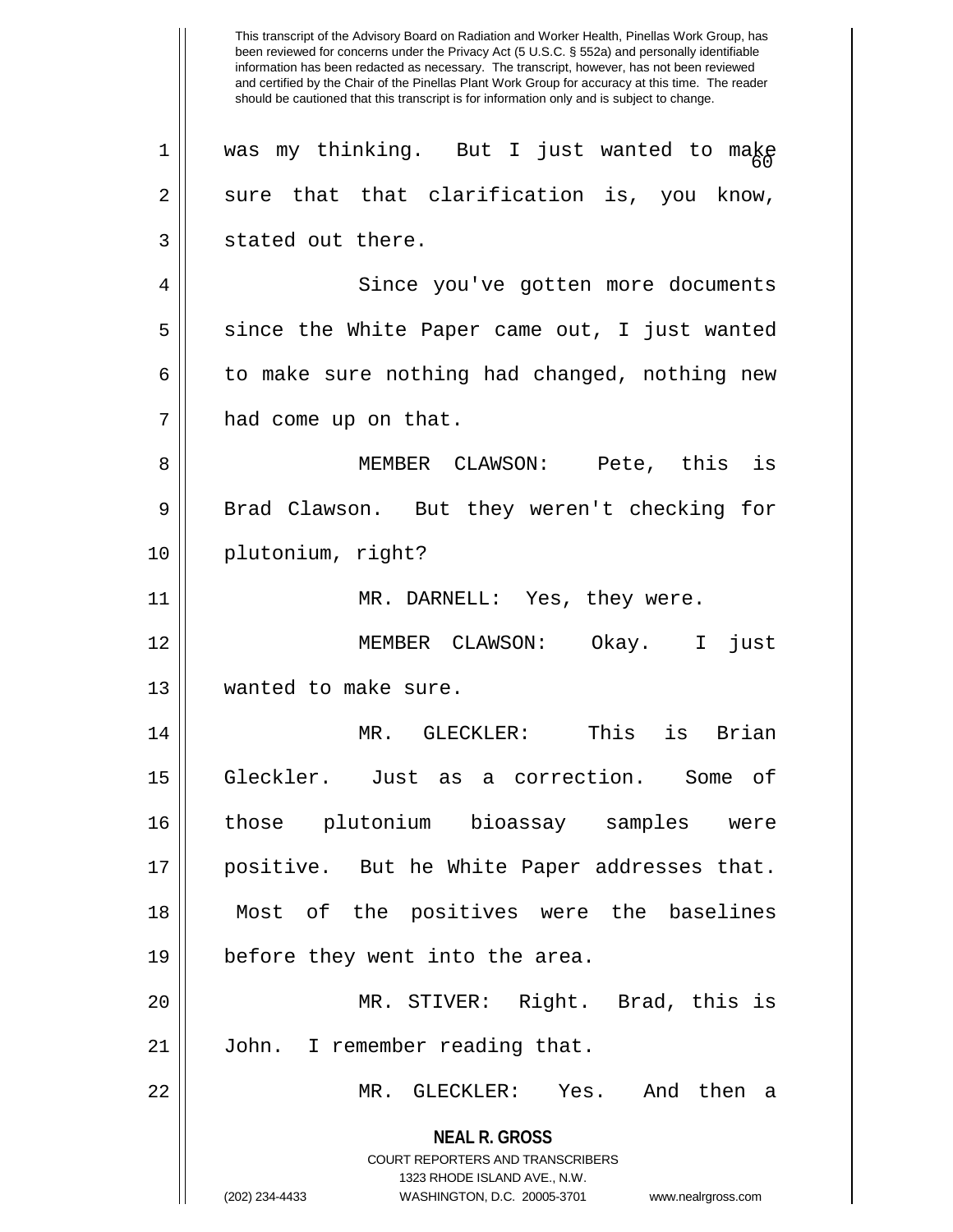**NEAL R. GROSS** COURT REPORTERS AND TRANSCRIBERS 1323 RHODE ISLAND AVE., N.W. (202) 234-4433 WASHINGTON, D.C. 20005-3701 www.nealrgross.com This transcript of the Advisory Board on Radiation and Worker Health, Pinellas Work Group, has been reviewed for concerns under the Privacy Act (5 U.S.C. § 552a) and personally identifiable information has been redacted as necessary. The transcript, however, has not been reviewed and certified by the Chair of the Pinellas Plant Work Group for accuracy at this time. The reader should be cautioned that this transcript is for information only and is subject to change. 1 | number of them were also positive for Pu-23 $\beta_{1}$  $2 \parallel$  and not Pu-238, which these sources were 3 dominated by Pu-238. 4 MR. STIVER: You normally don't 5 || see 239 without 238. 6 MR. GLECKLER: Yes. But the White  $7$  || Paper addresses that. 8 MR. DARNELL: I should have been 9 more specific in saying there were no 10 || operational positive bioassays. 11 MR. STIVER: If you could send 12 that to me, because I don't know if I still 13 **have the old version of it.** 14 MR. KATZ: This is Ted. Right. 15 If we could just redistribute that to the Work 16 | Group that would be great. 17 || MR. DARNELL: Okay. 18 || MR. KATZ: Thank you, Pete. 19 MR. DARNELL: Not a problem. 20 MR. STIVER: Okay, Peter I'll 21 probably try to call you tomorrow. Because I 22 || don't think I can talk today anymore.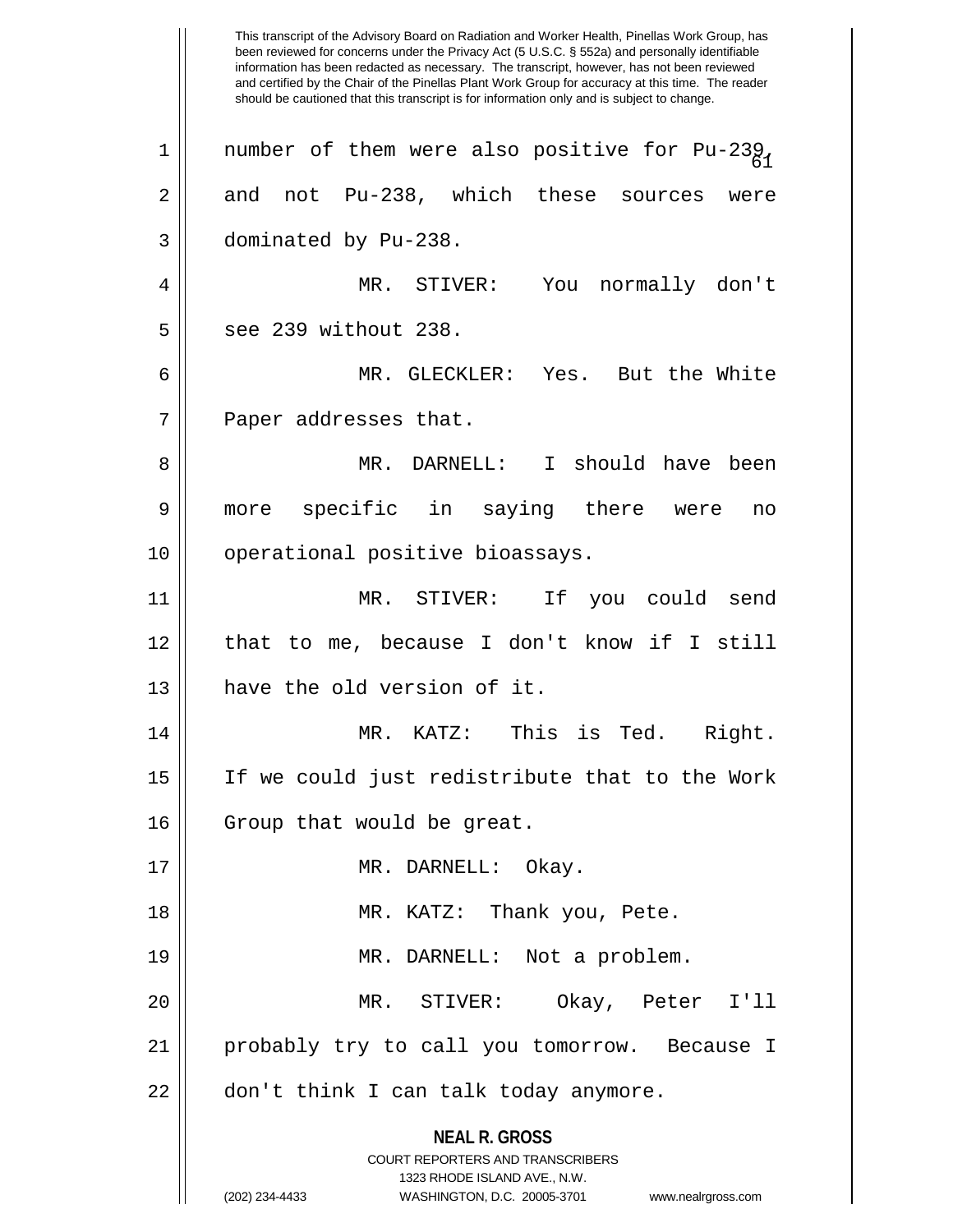**NEAL R. GROSS** COURT REPORTERS AND TRANSCRIBERS 1323 RHODE ISLAND AVE., N.W. This transcript of the Advisory Board on Radiation and Worker Health, Pinellas Work Group, has been reviewed for concerns under the Privacy Act (5 U.S.C. § 552a) and personally identifiable information has been redacted as necessary. The transcript, however, has not been reviewed and certified by the Chair of the Pinellas Plant Work Group for accuracy at this time. The reader should be cautioned that this transcript is for information only and is subject to change. 1 MR. DARNELL: Okay. 62 2 || MR. STIVER: All right. 3 MR. DARNELL: I just have to email 4 | you with my phone number. 5 CHAIRMAN SCHOFIELD: Anybody else  $6 \parallel$  have any concerns that we need to be addressed  $7 \parallel$  at this time? If not, I think we are 8 | adjourned. 9 MR. STIVER: Okay. 10 MS. HAND: Can I have a chance to 11 speak? This is Donna Hand. 12 CHAIRMAN SCHOFIELD: Go ahead. 13 MS. HAND: Okay. The RTGs that 14 || they're talking about, in a 1990 annual report 15 || they showed that there was plutonium. They 16 have measured plutonium. And then you talking 17 || about the positive bioassays. 18 That was talked about in the very 19 first Work Group meeting. Everything where 20 Glecker kept on saying that, well the 21 background was positive. And then everything 22 | from then on was left.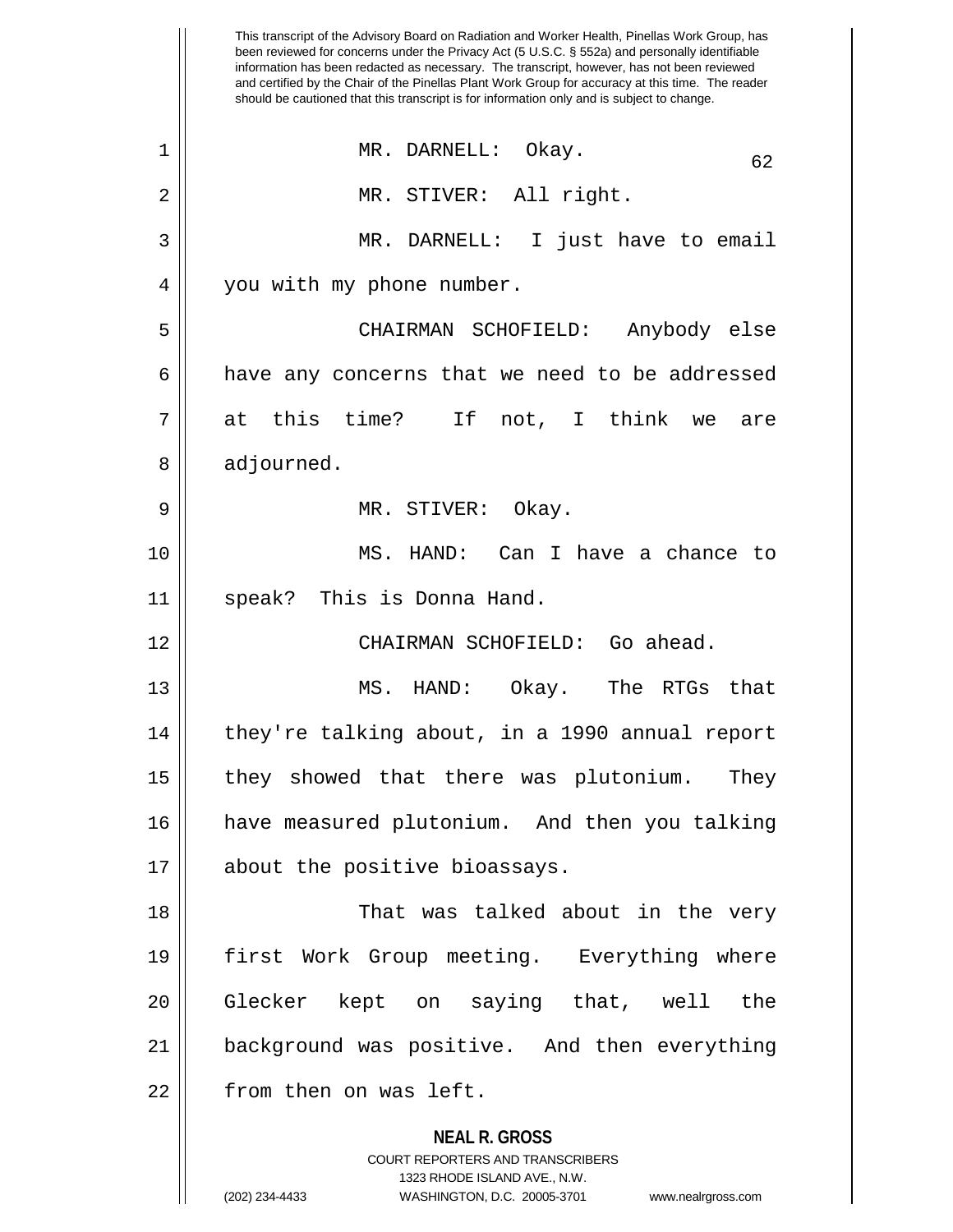| $\mathbf 1$ | When was that background takep?                |
|-------------|------------------------------------------------|
| 2           | Because the RTGs was first put in Building 100 |
| 3           | in a area around 126. Then when they built on  |
| 4           | to 400 and making it larger, then it was taken |
| 5           | to Building 400. So was that baseline? Or      |
| 6           | was it when it was in Building 100?            |
| 7           | You know, the very first report                |
| 8           | that John Mauro kept on saying is that the     |
| $\mathsf 9$ | integrity of the data. You don't have the      |
| 10          | information. Everything before 1980 you do     |
| 11          | not have.                                      |
| 12          | I had did a Freedom of Information             |
| 13          | Act request on the actual data that was used   |
| 14          | for this dose reconstruction.<br>And the       |
| 15          | information that I obtained through that       |
| 16          | Freedom of Information Act is absolutely       |
| 17          | opposite of what the Site Profile is.          |
| 18          | And the film badges were shipped               |
| 19          | out to be read. They weren't read in the       |
| 20          | beginning, in house. Because they had          |
| 21          | questions on it fogging. You have two or       |
| 22          | three memos in the original Site Profile       |
|             | <b>NEAL R. GROSS</b>                           |

COURT REPORTERS AND TRANSCRIBERS 1323 RHODE ISLAND AVE., N.W.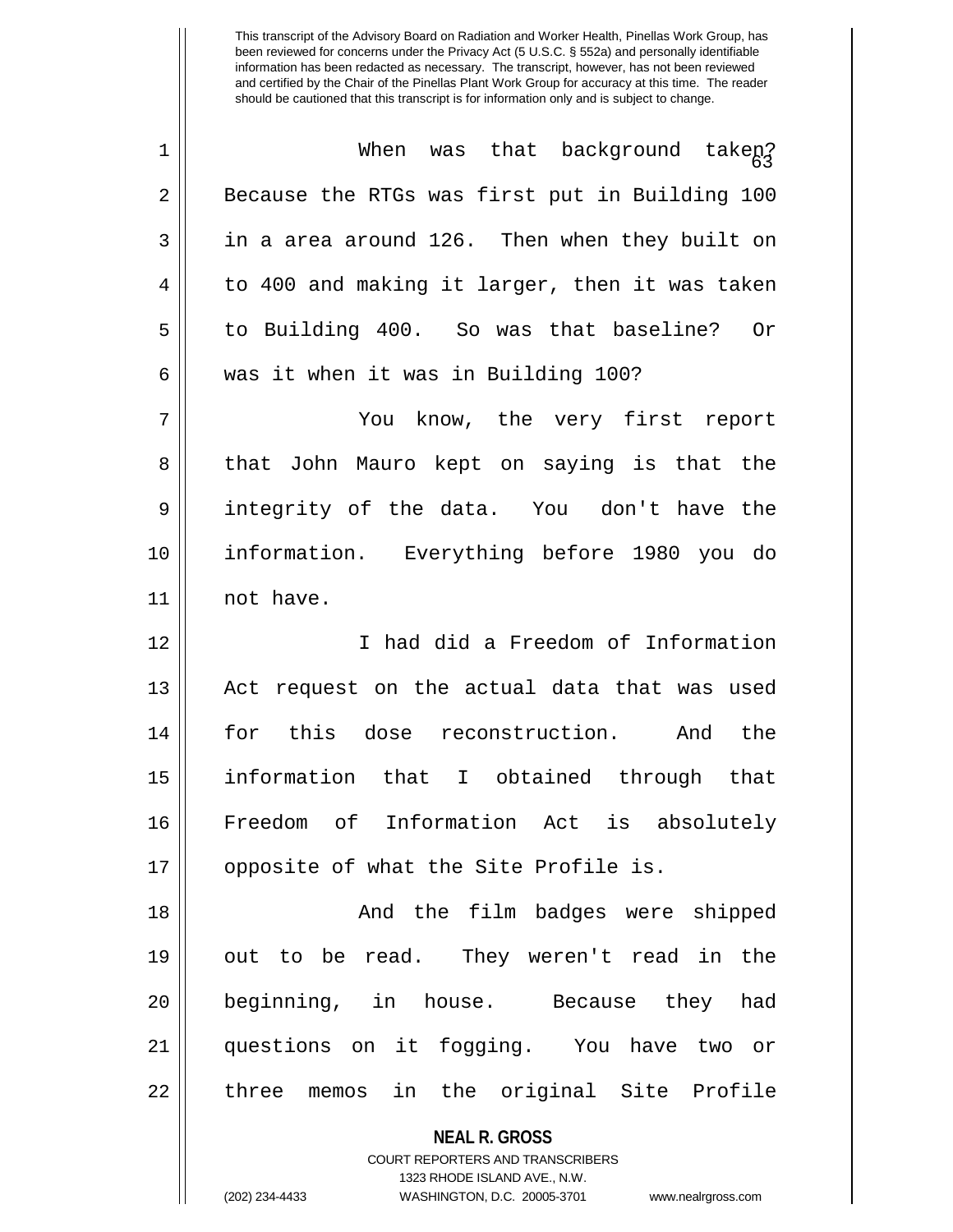**NEAL R. GROSS** COURT REPORTERS AND TRANSCRIBERS been reviewed for concerns under the Privacy Act (5 U.S.C. § 552a) and personally identifiable information has been redacted as necessary. The transcript, however, has not been reviewed and certified by the Chair of the Pinellas Plant Work Group for accuracy at this time. The reader should be cautioned that this transcript is for information only and is subject to change.  $1 \parallel$  talking about the badges problem. 2 So the, and the actual workers  $3 \parallel$  that worked with the RTGs, that tested them, 4 || inform me that there were two. And then I  $5 \parallel$  said, you can't tell me any more. 6 So, and you're using the HP 7 [identifying information redacted], his report 8 for the decommissioning and dismantling report 9 || that you have to use to document, does not 10 have any dosimetry information on it, does not 11 have any air monitoring on it, does not have 12 || any survey swipes on it. 13 || And right now DOE is going through 14 47,000 pages of documentation to make sure 15 it's not classified, to give it to me under 16 the Freedom of Information Act. And I still 17 || have not received those. 18 So the information that you've 19 been receiving, and it's been stating, and the 20 || redacting, it's hurting these Pinellas Plant 21 workers whenever they're being treated 22 | differently from everybody else.

This transcript of the Advisory Board on Radiation and Worker Health, Pinellas Work Group, has

1323 RHODE ISLAND AVE., N.W.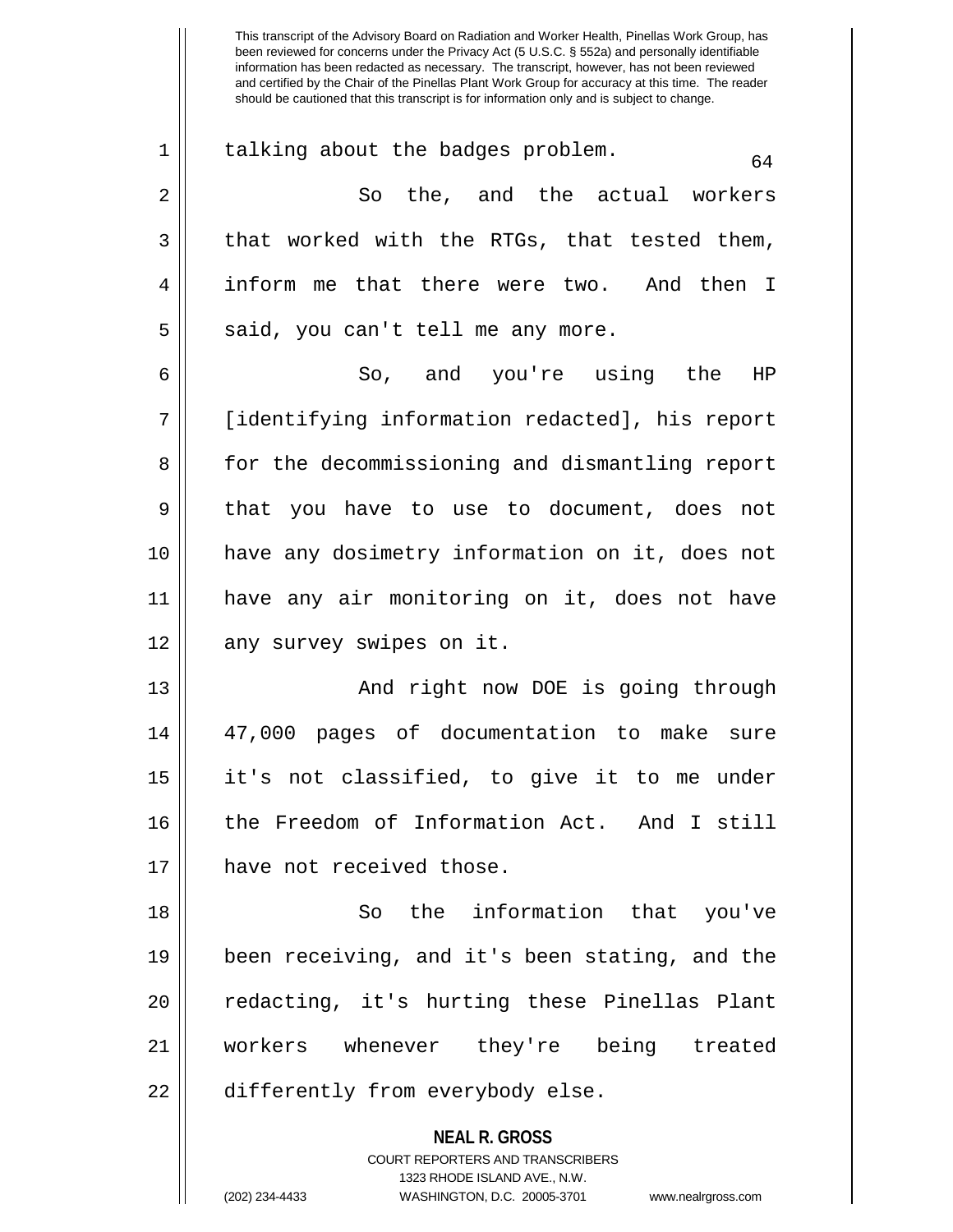<sup>65</sup> 1 And the original Work Group 2 committee, Peter Darnell admitted that before  $3 \parallel$  1982 the average was 500. After 1982 through 4 1993 it was 550 millirems. That was the 5 coworker dose, that was the dose. But yet he 6 | gives everybody 100, you know.

7 So you're not using the 95th 8 || percentile. And again, at the December 9 meeting I gave Dr. Neton, and also Dr. Mauro a 10 copy of a gentleman's file that worked with 11 || the RTGs, that showed where he was monitored.

12 And he did receive doses. But he 13 didn't have a cancer, so you all guys didn't 14 || get that data. And that is no fair on the 15 || references where I requested, you know, what 16 did you use.

17 In another claimant's file, in her 18 file this health physicist reports, saying 19  $\parallel$  that in 1959 there was 500, over 500 bioassays 20 || taken. And 149 of them was tritium. This was 21 in her individual file. It was not put into  $22$   $\parallel$  the Pinellas Plant overall Site Profile.

> **NEAL R. GROSS** COURT REPORTERS AND TRANSCRIBERS 1323 RHODE ISLAND AVE., N.W. (202) 234-4433 WASHINGTON, D.C. 20005-3701 www.nealrgross.com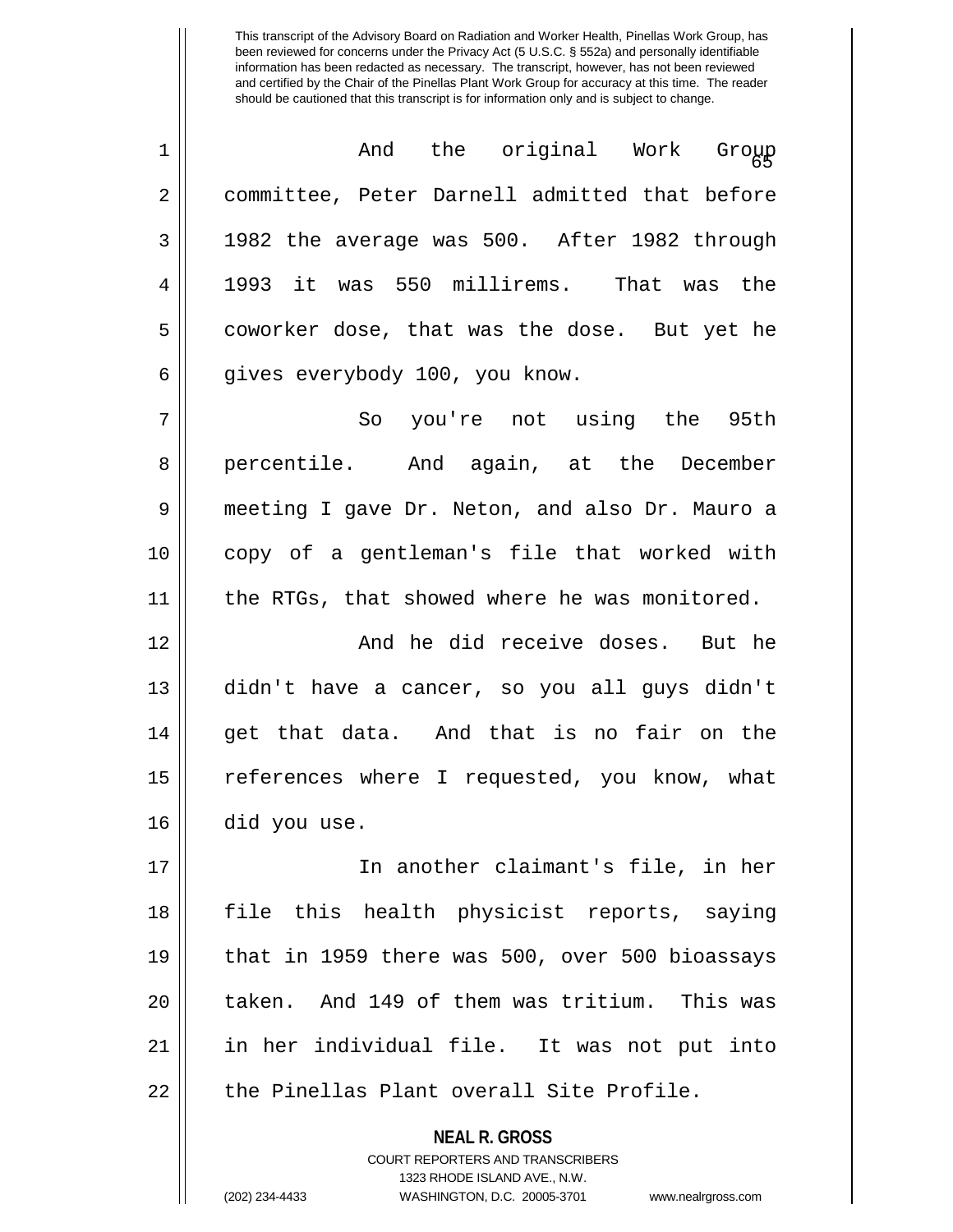**NEAL R. GROSS**  $1$   $\parallel$  You also have a situation to where  $2 \parallel$  we have, what, five metal tritides. And one  $3 \parallel$  of them are classified. So how are you going 4 || to do that one? Because they had scandium,  $5 \parallel$  they had titanium, they had erbium. 6 Erbium went to Dr. Chew for his 7 Study. And that came from Pinellas, and he 8 did a study on that one. And then you had the 9 uranium, which was the majority of it, and 10 || then the classified one. 11 MR. KATZ: Donna, this is Ted 12 Katz. Can I make a suggestion here? Because 13 you've sort of, you're speaking about just a 14 || whole host of different issues, which make it 15 || practically impossible for folks to respond to 16 you. 17 I mean, I'd suggest if you want 18 the Work Group to, you know, provide a 19 response, or staff to the Work Group, whether 20 it's at DCAS or SC&A, to provide responses to  $21$  || these, it would be best if you put these  $22$  || things in writing and distribute them for,

> COURT REPORTERS AND TRANSCRIBERS 1323 RHODE ISLAND AVE., N.W.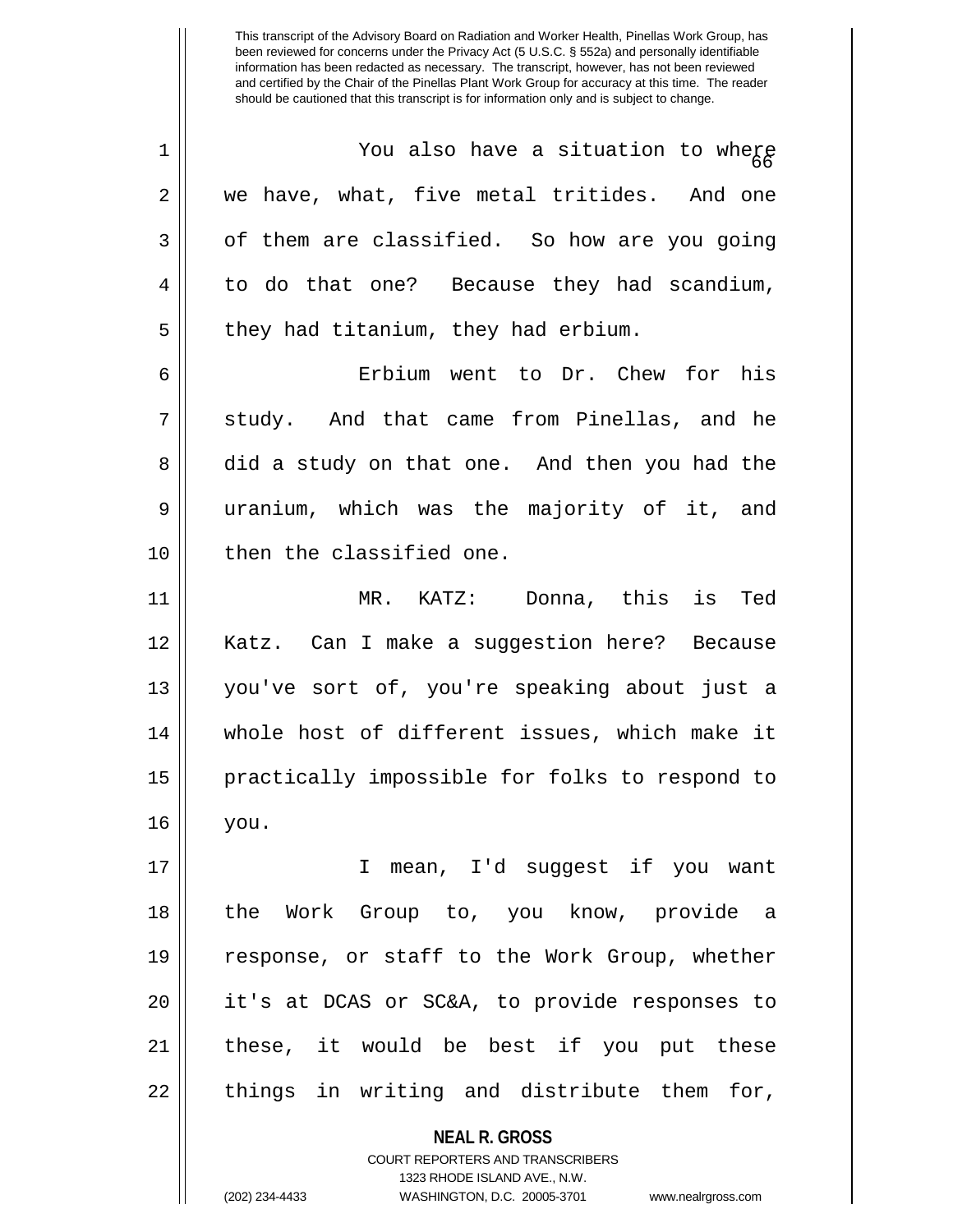**NEAL R. GROSS** COURT REPORTERS AND TRANSCRIBERS 1323 RHODE ISLAND AVE., N.W. (202) 234-4433 WASHINGTON, D.C. 20005-3701 www.nealrgross.com been reviewed for concerns under the Privacy Act (5 U.S.C. § 552a) and personally identifiable information has been redacted as necessary. The transcript, however, has not been reviewed and certified by the Chair of the Pinellas Plant Work Group for accuracy at this time. The reader should be cautioned that this transcript is for information only and is subject to change. 1 || before the next Work Group meeting. And<br>|-2 people, they could go down a list and actually 3 || give you responses if you want it on line. I 4 || mean, you know --5 MS. HAND: I don't -- 6 MR. KATZ: But it's very difficult  $7$  | to respond to all these different matters that  $8 \parallel$  are disconnected in one go  $-$ 9 MS. HAND: Well I disagree about 10 being disconnected. You all talked about the 11 RTGs, you talked about the plutonium. You're 12 || taking that dose off. But yet, there was 13 finger badges and wrist badges that had doses  $14$  | on them. 15 || So you got to make sure they get 16 || the external dose from the RTGs. Because the 17 reports that I saw had dosimetry records 18 || showing that there was radiation there, you 19 know. And they've got it. So is that going 20 || to go the external, and added on to the 21 | external for these people? 22 And the neutron dose you don't

This transcript of the Advisory Board on Radiation and Worker Health, Pinellas Work Group, has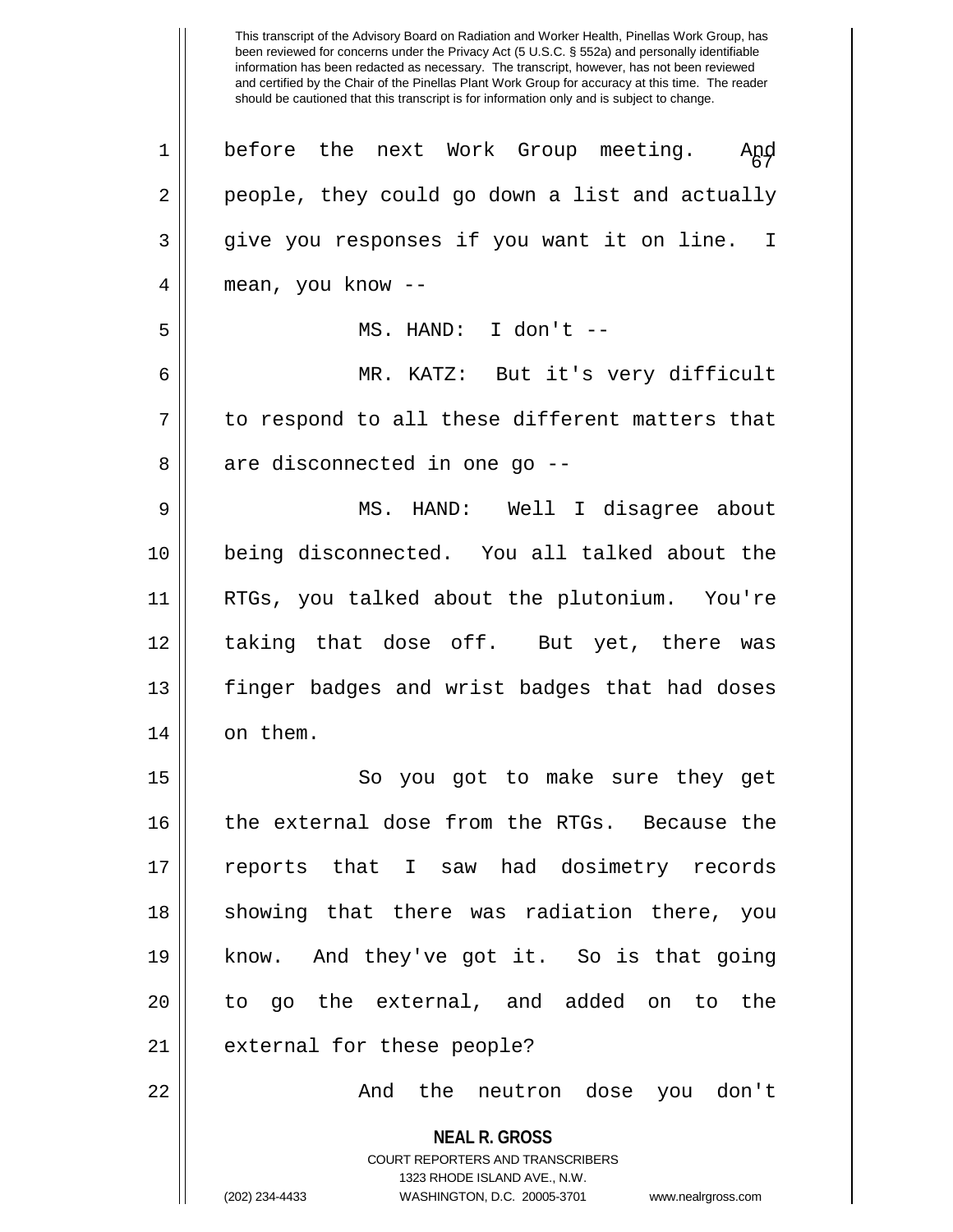**NEAL R. GROSS** COURT REPORTERS AND TRANSCRIBERS 1323 RHODE ISLAND AVE., N.W. (202) 234-4433 WASHINGTON, D.C. 20005-3701 www.nealrgross.com 1 even use it at all to any of the claimants 2 hardly. And you've got, the whole thing is,  $3 \parallel$  is that this has been going on since April of 4 2008. That's when the Board was requested. 5 You requested back before, I think 6 in 2011, March of 2011. Darnell was asked to,  $7 \parallel$  can you or can you not do the internal dose 8 for Pinellas Plant. And instead of him 9 answering that, he comes back with a whole 10 brand new Site Profile that deleted all the 11 information. 12 He was very much aware of the 1997 13 || baseline report which shows 28 radionuclides 14 at the Pinellas Plant. But they're all 15 | completely ignored. 16 MR. DARNELL: Ms. Hand, this is 17 Peter Darnell. I know from past experience 18 that we've addressed the 28 nuclide issue with 19 you several times in writing. 20 MS. HAND: No, sir. You've 21 ignored them. In fact, you said -- but that's  $22 \parallel$  a different issue, and that's not for you.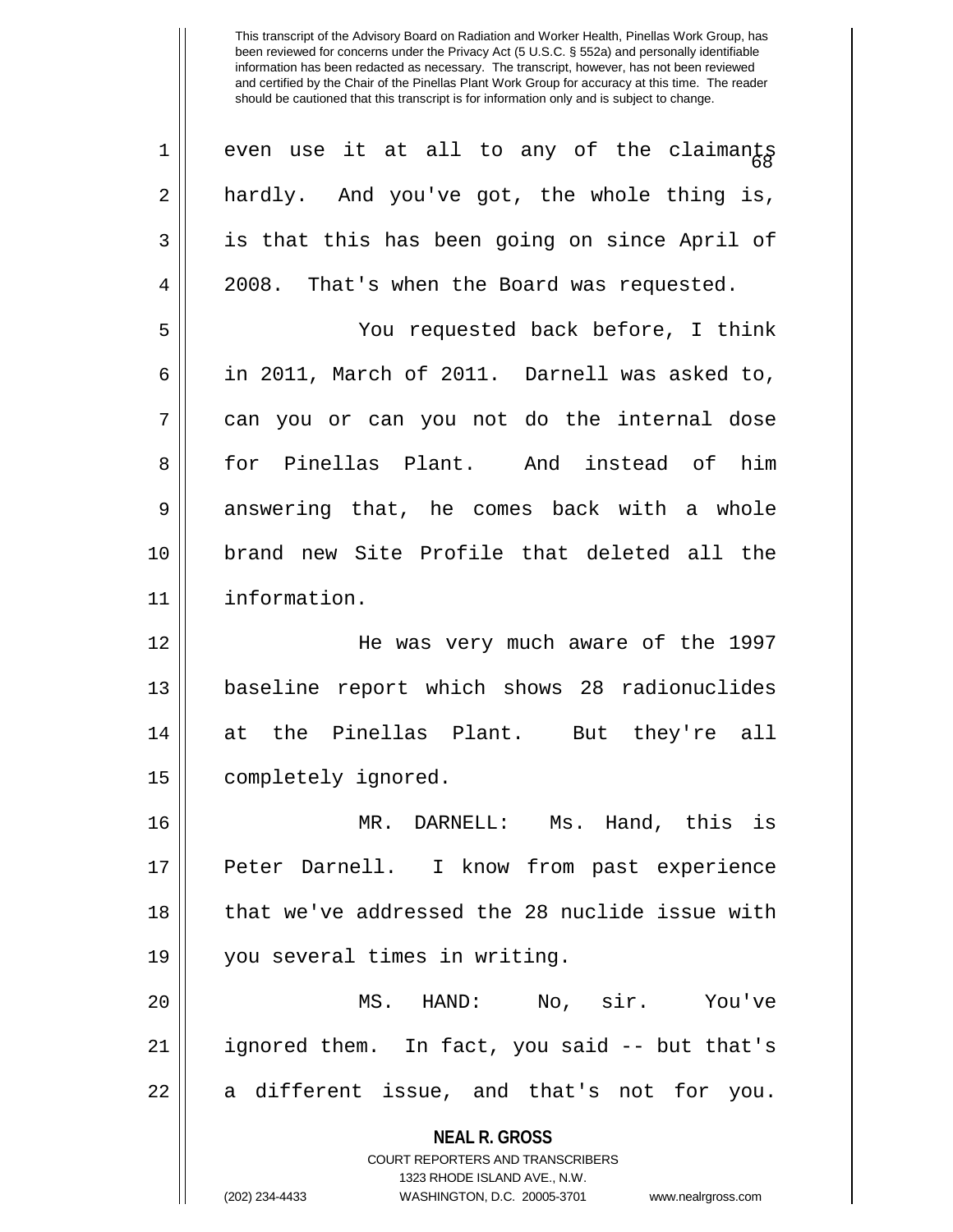**NEAL R. GROSS** COURT REPORTERS AND TRANSCRIBERS 1 || This is what I'll write up for the Board.  $\frac{69}{69}$ 2 Because even in the very first 3 Work Group committee Peter Darnell said, we 4 || can't believe anything that the Pinellas Plant 5 workers say because they don't, they make 6 mistakes. Larry Elliott says, oh that was a 7 clean plant. There's nothing there. So you 8 || already had a biased opinion in 2009. 9 CHAIRMAN SCHOFIELD: I'm going to 10 throw out something here. I mean, I do have 11 to agree with both SC&A and NIOSH that as far 12 as positive bioassay for plutonium, given the 13 nature of RTGs you're going to see a positive 14 || result for 239, you're going to see a positive 15 result for 238. That's just a given, given 16 what an RTG, what they are. 17 MR. DARNELL: Absolutely correct. 18 MEMBER CLAWSON: Donna, this is 19 Brad Clawson from the Board. What Ted told 20 you is absolutely true. Because I'd like to 21 be able to look at each one of these comments  $22$  || that you have --

1323 RHODE ISLAND AVE., N.W.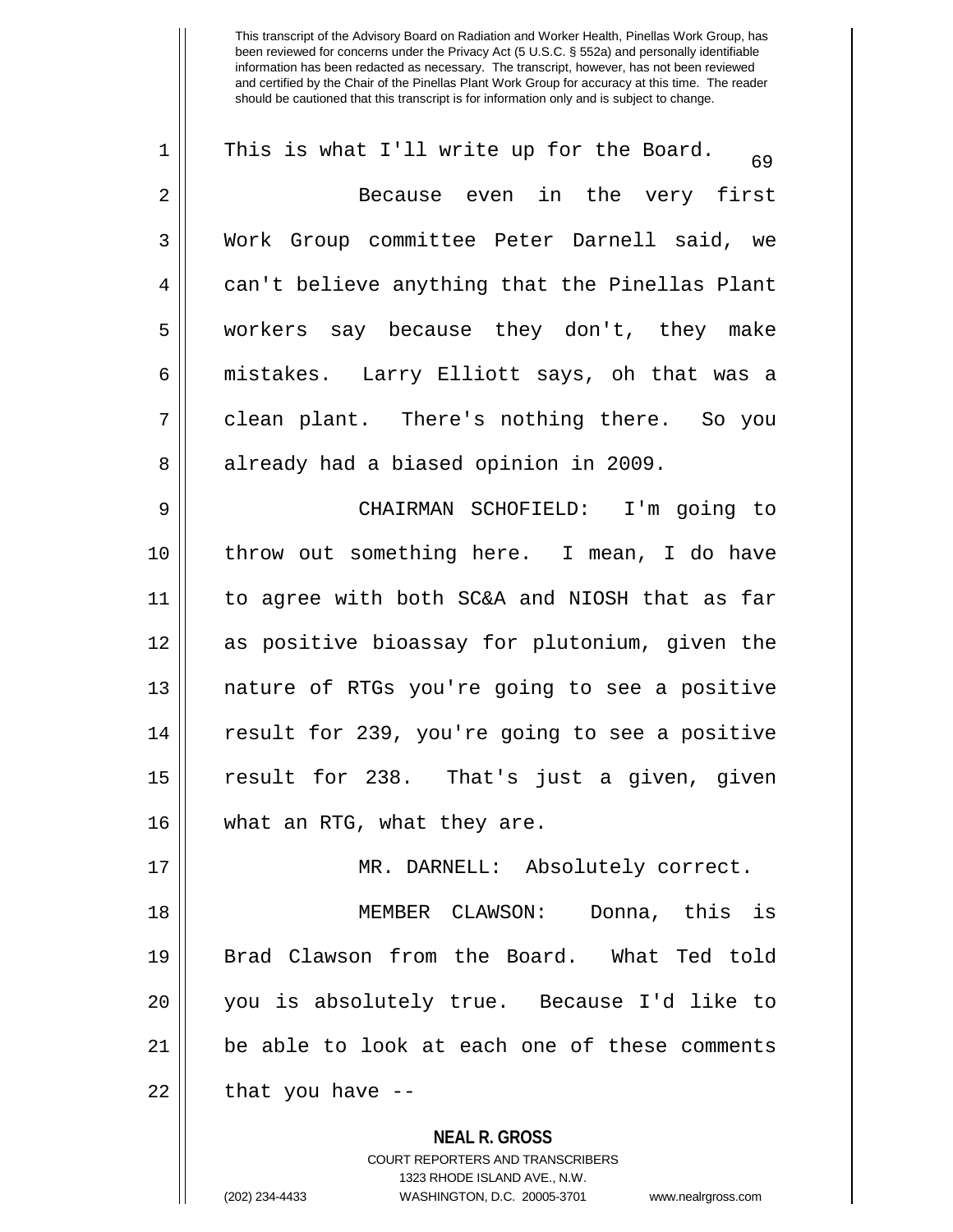**NEAL R. GROSS** COURT REPORTERS AND TRANSCRIBERS 1323 RHODE ISLAND AVE., N.W. (202) 234-4433 WASHINGTON, D.C. 20005-3701 www.nealrgross.com been reviewed for concerns under the Privacy Act (5 U.S.C. § 552a) and personally identifiable information has been redacted as necessary. The transcript, however, has not been reviewed and certified by the Chair of the Pinellas Plant Work Group for accuracy at this time. The reader should be cautioned that this transcript is for information only and is subject to change.  $\begin{array}{c|cccc}\n1 & \text{MS. HAND:} & \text{Thank you.} \\
\end{array}$ 2 MEMBER CLAWSON: -- and make sure  $3 \parallel$  that we have addressed this properly to you. 4 || But I'll tell you right now, I'm going back  $5$  || through all this. 6 If you can write it up so that we 7 can follow up on this, especially the Work 8 Group, in a setting where we can have the 9 discussion back and forth, I would appreciate 10 it. Because I would like to make sure that 11 this is done right too. 12 MS. HAND: Thank you. I will do 13 || that. Because I'm reviewing all the way from 14 || the very day one, the very first agenda where 15 || Preston says, okay guys, you can't talk about 16 | this anymore. 17 CHAIRMAN SCHOFIELD: Well we might 18 have to have some of these discussions in a 19 classified setting. I mean, that's something  $20$  || that we will have to address. 21 MS. HAND: And that's fine. But  $22 \parallel$  the thing is, if it's classified, you know, I

This transcript of the Advisory Board on Radiation and Worker Health, Pinellas Work Group, has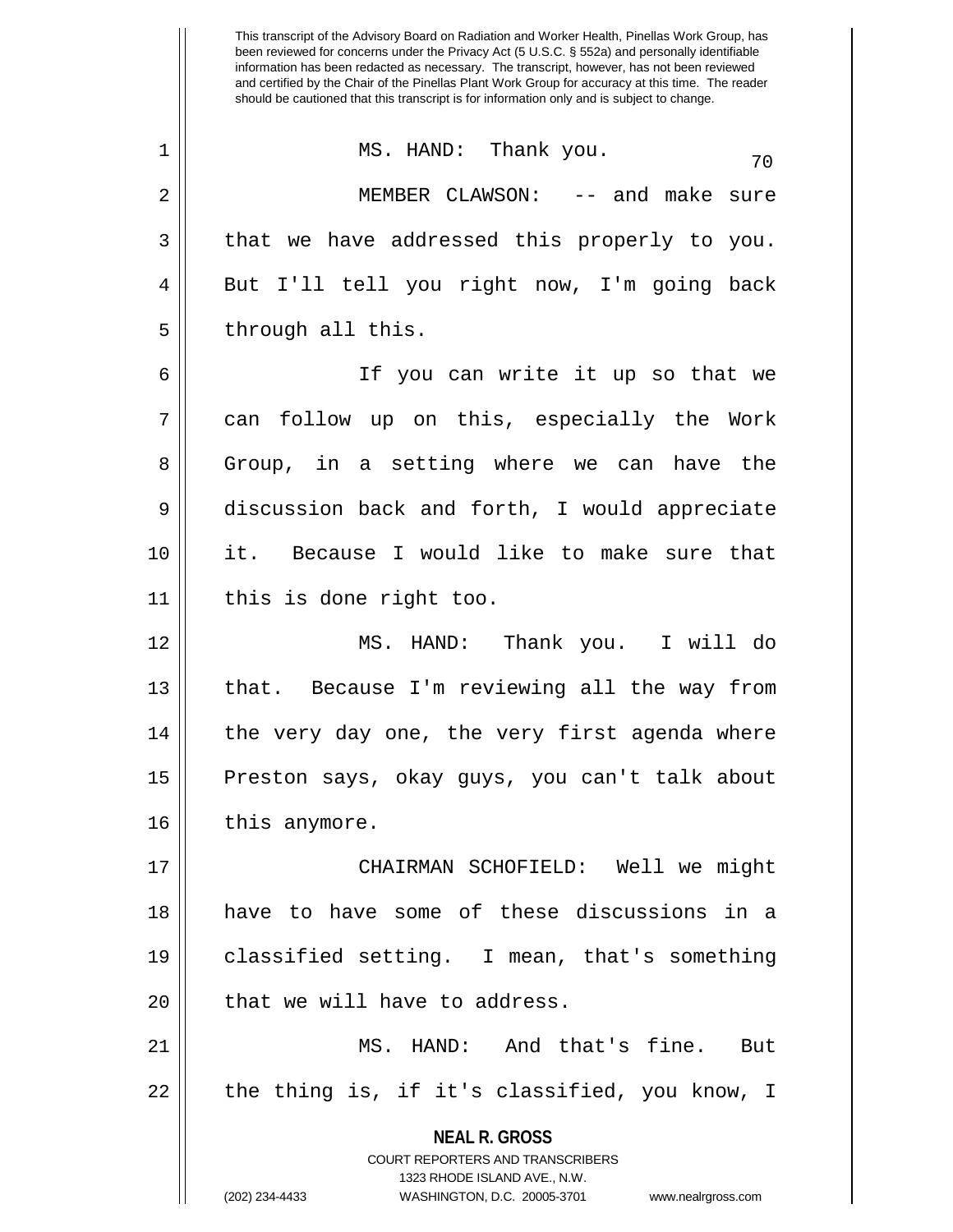| $\mathbf 1$ | just want to make sure that the claimants,                                                          |
|-------------|-----------------------------------------------------------------------------------------------------|
| 2           | that the Pinellas Plant workers get the equal                                                       |
| 3           | justice that all the other sites have gotten.                                                       |
| 4           | MR. KATZ: Right. Donna, this is                                                                     |
| 5           | Ted. And so again, I mean, clearly if there's                                                       |
| 6           | classified things those can't be discussed.                                                         |
| 7           | But whatever questions you may have, you're                                                         |
| 8           | not dealing with classified information                                                             |
| $\mathsf 9$ | yourself. And they can be responded to you I                                                        |
| 10          | some sort of general way, without broaching                                                         |
| 11          | classified information.                                                                             |
| 12          | So again, if you would provide                                                                      |
| 13          | this in writing. And the further in advance                                                         |
| 14          | of a meeting that you provide this, your set                                                        |
| 15          | of questions, the better prepared everybody                                                         |
| 16          | can be to answer them as part of that Work                                                          |
| 17          | Group meeting, okay.                                                                                |
| 18          | MS. HAND: Will do. Thank you.                                                                       |
| 19          | Ted, I have one<br>MR. DARNELL:                                                                     |
| 20          | quick question.                                                                                     |
| 21          | MR. KATZ: Yes.                                                                                      |
| 22          | MR. DARNELL: Could we, NIOSH has                                                                    |
|             | <b>NEAL R. GROSS</b>                                                                                |
|             | <b>COURT REPORTERS AND TRANSCRIBERS</b>                                                             |
|             | 1323 RHODE ISLAND AVE., N.W.<br>(202) 234-4433<br>WASHINGTON, D.C. 20005-3701<br>www.nealrgross.com |
|             |                                                                                                     |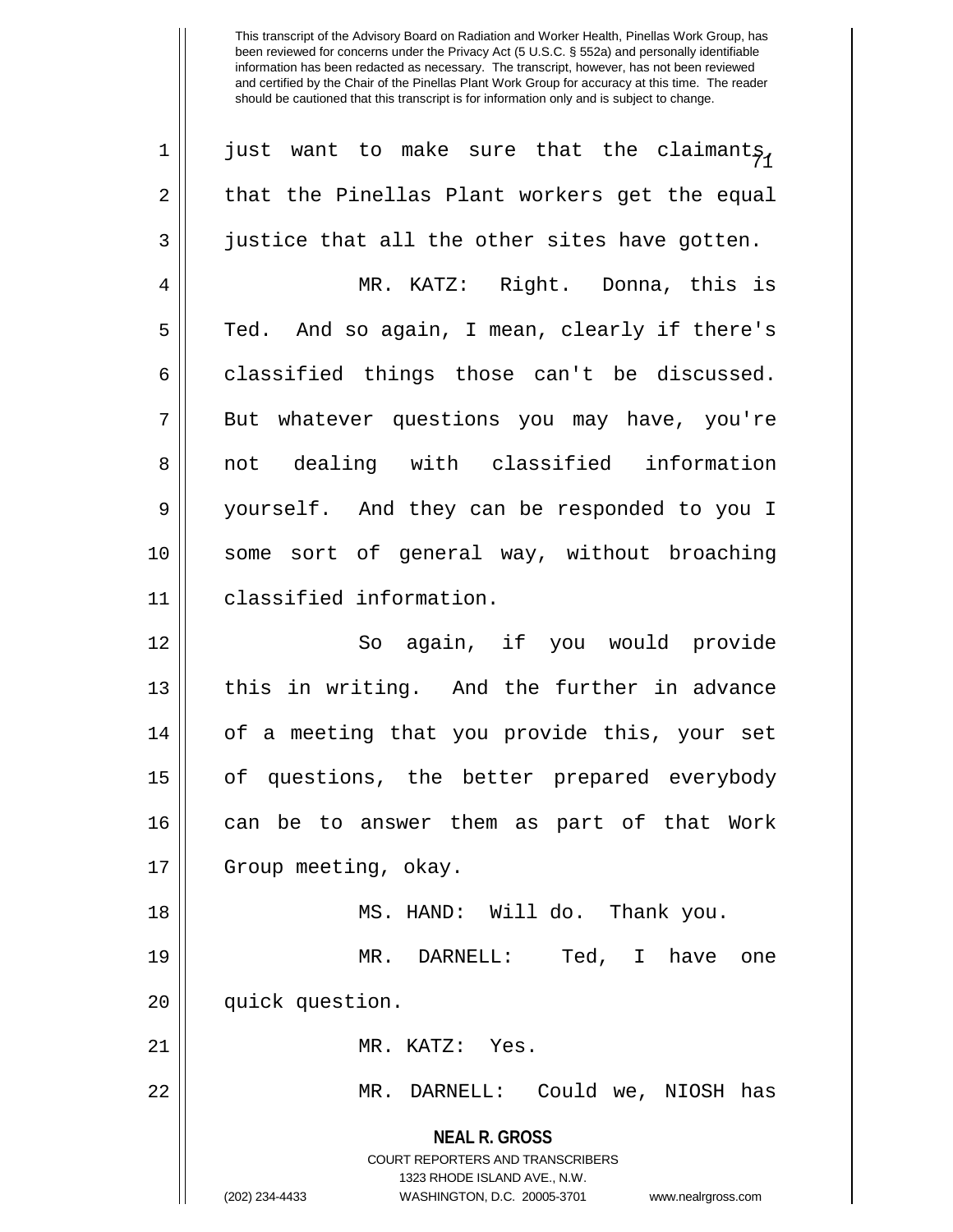**NEAL R. GROSS** COURT REPORTERS AND TRANSCRIBERS 1323 RHODE ISLAND AVE., N.W. 1  $\parallel$  responded to Ms. Hand quite often. Would the 2 || Board like to see those responses? 3 CHAIRMAN SCHOFIELD: Yes, please. 4 MR. KATZ: Right. I mean, Pete,  $5 \parallel$  so I think again, the path forward though, I  $6 \parallel$  think once we have Donna's questions in hand,  $7 \parallel$  in writing, I think that would be perfectly 8 appropriate, Pete, for you to just submit to 9 || the rest of the Work Group those responses 10 that you already have made to some of these 11 issues. 12 Then the Work Group doesn't have 13 || to spend a lot of time with that. Although if 14 there's gaps, if there's issues that haven't 15 been addressed, those are the ones that the 16 || Work Group can run over in the meeting. 17 MS. HAND: I'd also like to note, 18 || and I will also be sending you copies whereof 19 the email that's sent to me, where Peter 20 Darnell said he didn't have to use the Site 21 | Profile. 22 So the information in the Site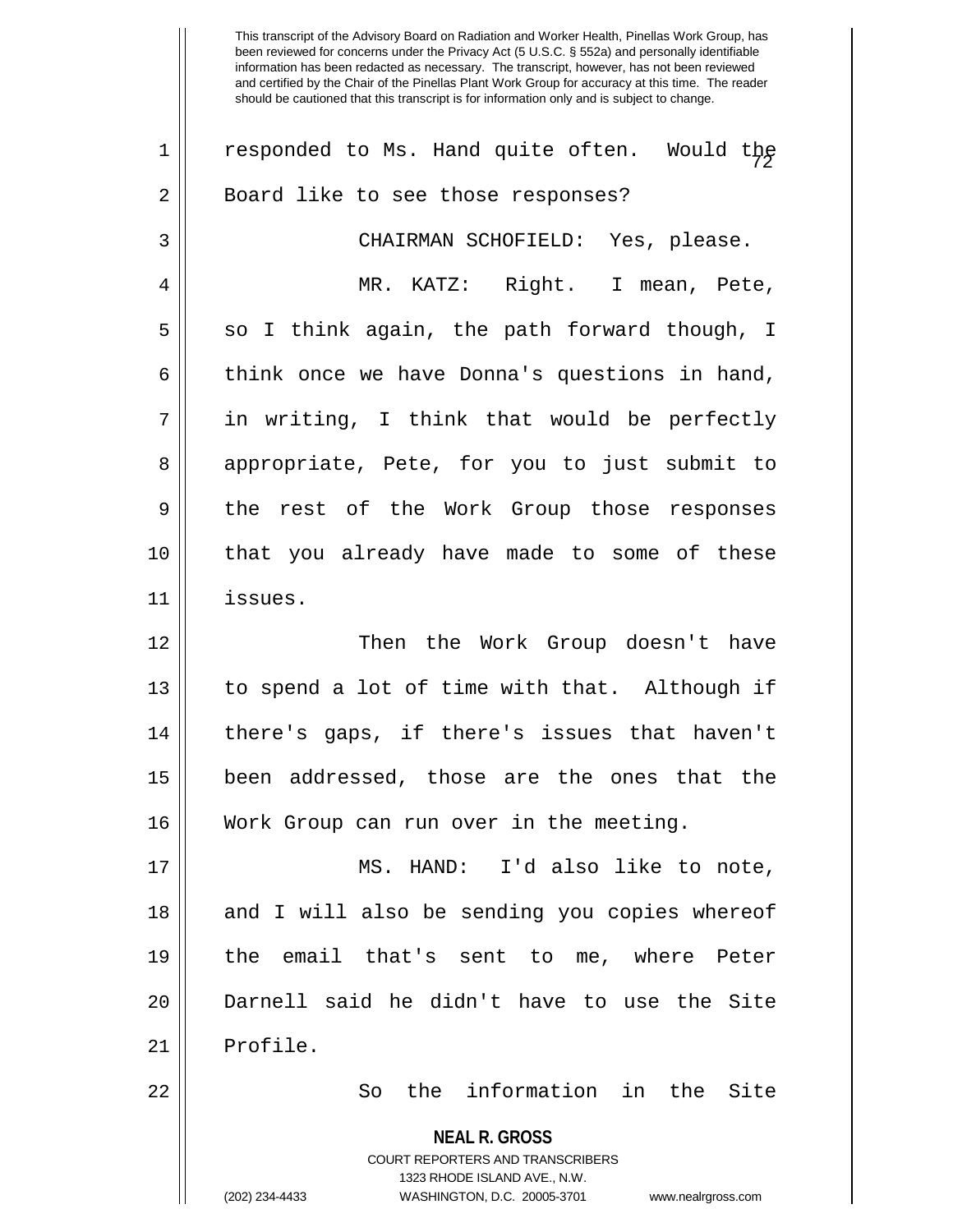This transcript of the Advisory Board on Radiation and Worker Health, Pinellas Work Group, has been reviewed for concerns under the Privacy Act (5 U.S.C. § 552a) and personally identifiable information has been redacted as necessary. The transcript, however, has not been reviewed and certified by the Chair of the Pinellas Plant Work Group for accuracy at this time. The reader should be cautioned that this transcript is for information only and is subject to change.

| 1  | Profile he didn't have to use, nor does $h_{\xi}$                                                |
|----|--------------------------------------------------------------------------------------------------|
| 2  | have to use the DOE handbook. So the answers                                                     |
| 3  | to my questions that they answered are just                                                      |
| 4  | generalized questions. And --                                                                    |
| 5  | MR. KATZ: Donna, what we really                                                                  |
| 6  | want from you is not a whole cart load of                                                        |
| 7  | different things. But really, if you would                                                       |
| 8  | just provide the questions, the technical                                                        |
| 9  | questions, what have you, that you would like                                                    |
| 10 | answers to.                                                                                      |
| 11 | Then, you know, Pete certainly has                                                               |
| 12 | his records of what responses he's given                                                         |
| 13 | before, as do others. And that all can be                                                        |
| 14 | organized in a reasonable way.                                                                   |
| 15 | MS. HAND: And I understand that.                                                                 |
| 16 | But his, but my thing is that his comment,                                                       |
| 17 | everything about the way he's answered the                                                       |
| 18 | things, he never signed any of the responses.                                                    |
| 19 | So he can't, you know, so nobody's taking                                                        |
| 20 | accountability of those responses.                                                               |
| 21 | MR. KATZ: But, Donna, I mean --                                                                  |
| 22 | MS. HAND: And listen first,                                                                      |
|    | <b>NEAL R. GROSS</b>                                                                             |
|    | <b>COURT REPORTERS AND TRANSCRIBERS</b>                                                          |
|    | 1323 RHODE ISLAND AVE., N.W.<br>(202) 234-4433<br>WASHINGTON, D.C. 20005-3701 www.nealrgross.com |
|    |                                                                                                  |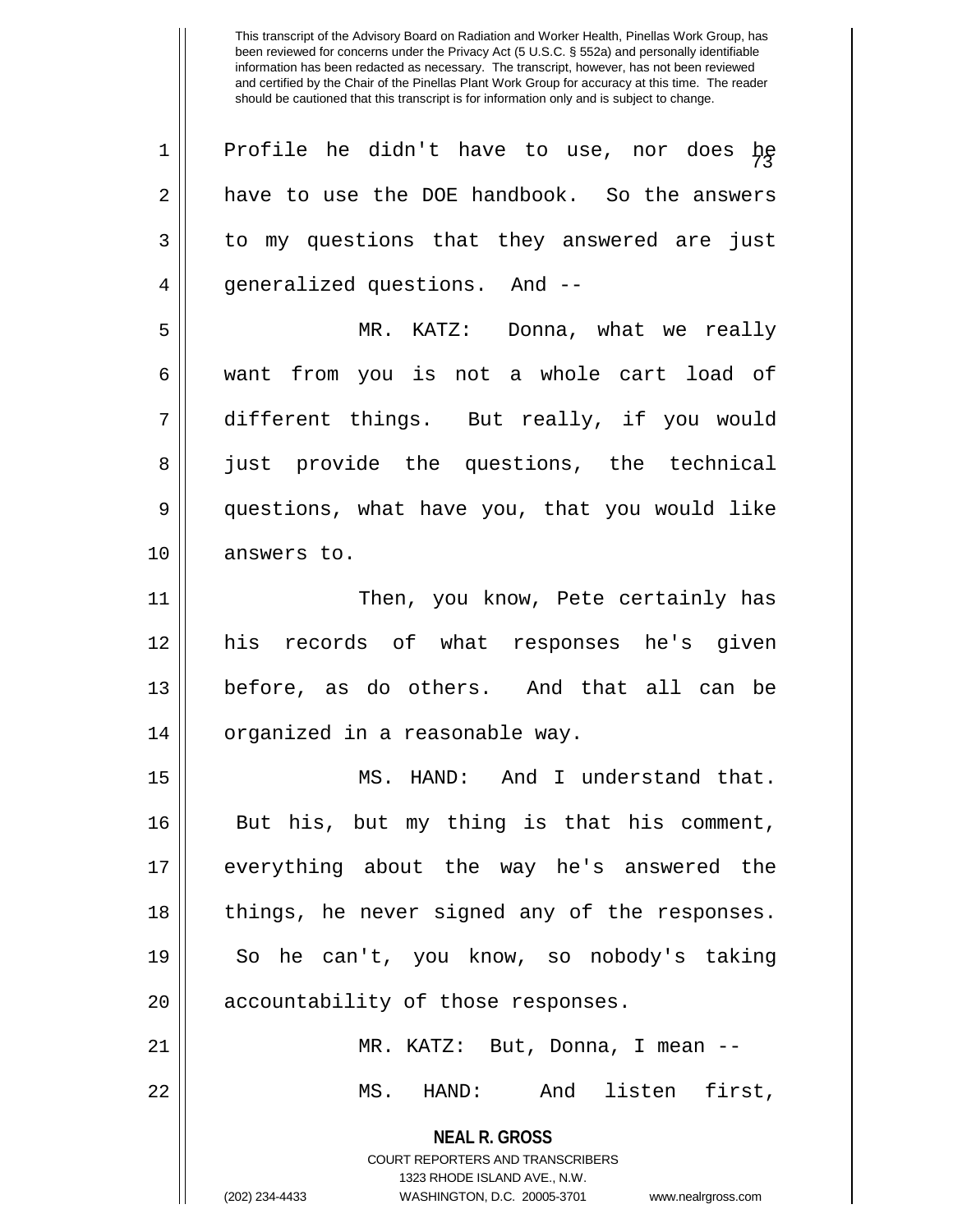This transcript of the Advisory Board on Radiation and Worker Health, Pinellas Work Group, has been reviewed for concerns under the Privacy Act (5 U.S.C. § 552a) and personally identifiable information has been redacted as necessary. The transcript, however, has not been reviewed and certified by the Chair of the Pinellas Plant Work Group for accuracy at this time. The reader should be cautioned that this transcript is for information only and is subject to change.

| 1  | please, okay. And then when I did the Special                    |
|----|------------------------------------------------------------------|
| 2  | Exposure Cohort petition we didn't qualify.                      |
| 3  | Because they're using those responses that                       |
| 4  | they used on the close out interviews.                           |
| 5  | MR. KATZ: Okay, Donna, all that                                  |
| 6  | being said. Again, I'm just trying to be                         |
| 7  | clear with you. What we would like from you                      |
| 8  | is just the technical questions you would like                   |
| 9  | answers to.                                                      |
| 10 | Everyone will pull together what                                 |
| 11 | responses have already been provided. And                        |
| 12 | we'll address those that haven't in the                          |
| 13 | meeting.                                                         |
| 14 | And really, issues of process and                                |
| 15 | what people might have said, and so on, really                   |
| 16 | isn't your main -- we're trying to just settle                   |
| 17 | technical issues so that we can put to bed the                   |
| 18 | TBD review that's being done by the --                           |
| 19 | MS. HAND: Agreed, agreed. I will                                 |
| 20 | give you technical issues with questions, and                    |
| 21 | with the facts that I have to make sure that                     |
| 22 | we're dealing with facts, and not, you know,                     |
|    | <b>NEAL R. GROSS</b>                                             |
|    | <b>COURT REPORTERS AND TRANSCRIBERS</b>                          |
|    | 1323 RHODE ISLAND AVE., N.W.                                     |
|    | (202) 234-4433<br>WASHINGTON, D.C. 20005-3701 www.nealrgross.com |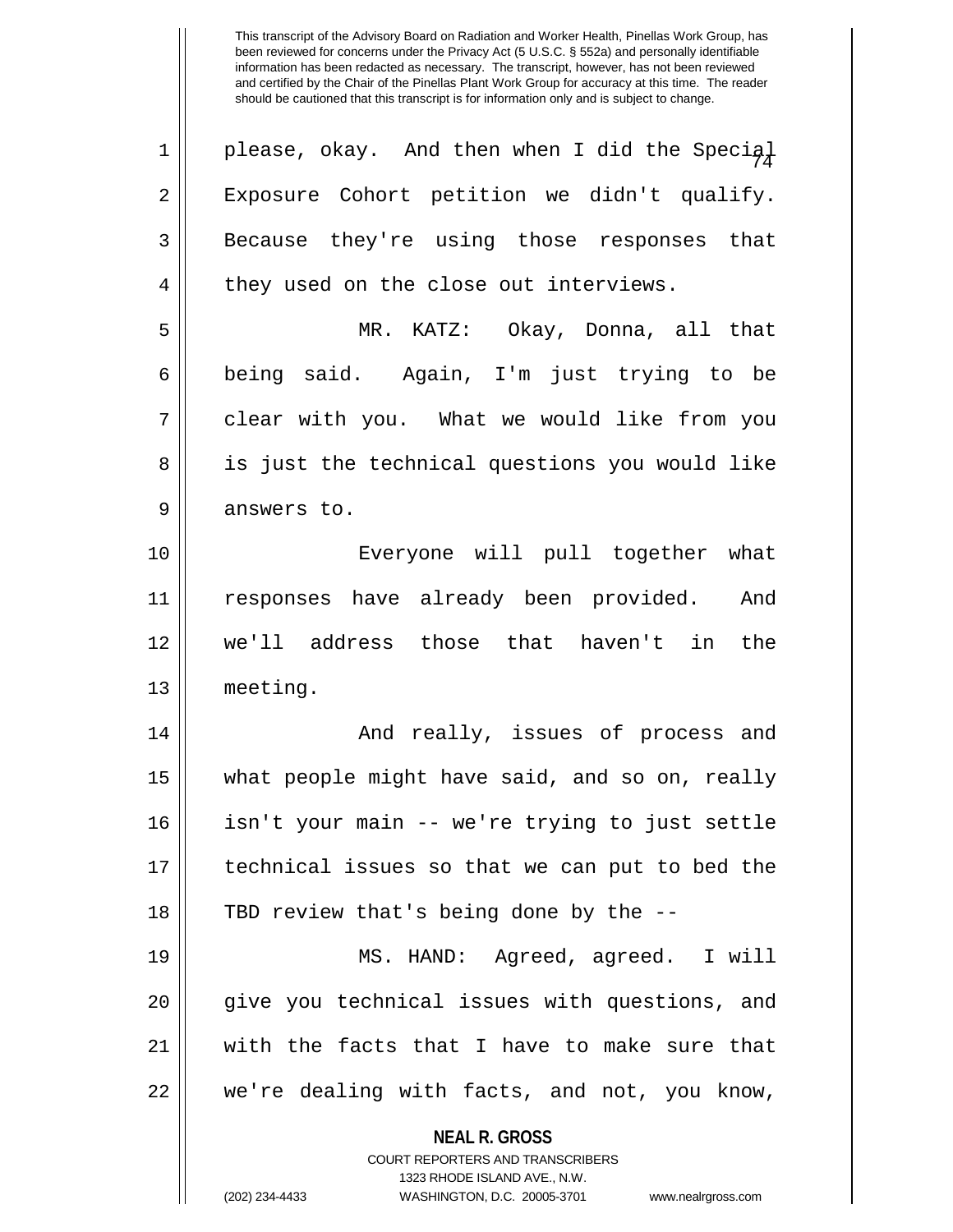**NEAL R. GROSS** COURT REPORTERS AND TRANSCRIBERS 1323 RHODE ISLAND AVE., N.W. (202) 234-4433 WASHINGTON, D.C. 20005-3701 www.nealrgross.com This transcript of the Advisory Board on Radiation and Worker Health, Pinellas Work Group, has been reviewed for concerns under the Privacy Act (5 U.S.C. § 552a) and personally identifiable information has been redacted as necessary. The transcript, however, has not been reviewed and certified by the Chair of the Pinellas Plant Work Group for accuracy at this time. The reader should be cautioned that this transcript is for information only and is subject to change. 75 1 || suspicions. 2 MR. KATZ: Okay. Thank you. 3 || MS. HAND: Thank you. 4 MR. DARNELL: I have one more 5 quick question for the group. I have 6 || Schofield, Clawson, Stiver, Zeitoun for 7 distribution for the plutonium White Paper. 8 || Is there anybody else? 9 MEMBER POSTON: Yes. John Poston 10 would like to see it. I thought we were going 11 || to send it to everybody. 12 MR. DARNELL: I can't hear you. 13 MR. KATZ: Yes. Mr. Poston is 14 || also a Member of the Work Group. 15 MR. DARNELL: Poston? 16 MR. KATZ: Yes. And if you would 17 || just copy me, Pete, that would be great. 18 || Because then if anybody is left out or anyone 19 else needs it, I can send it on again, 20 particularly since you'll be out after 21 | tomorrow. 22 MR. DARNELL: I actually don't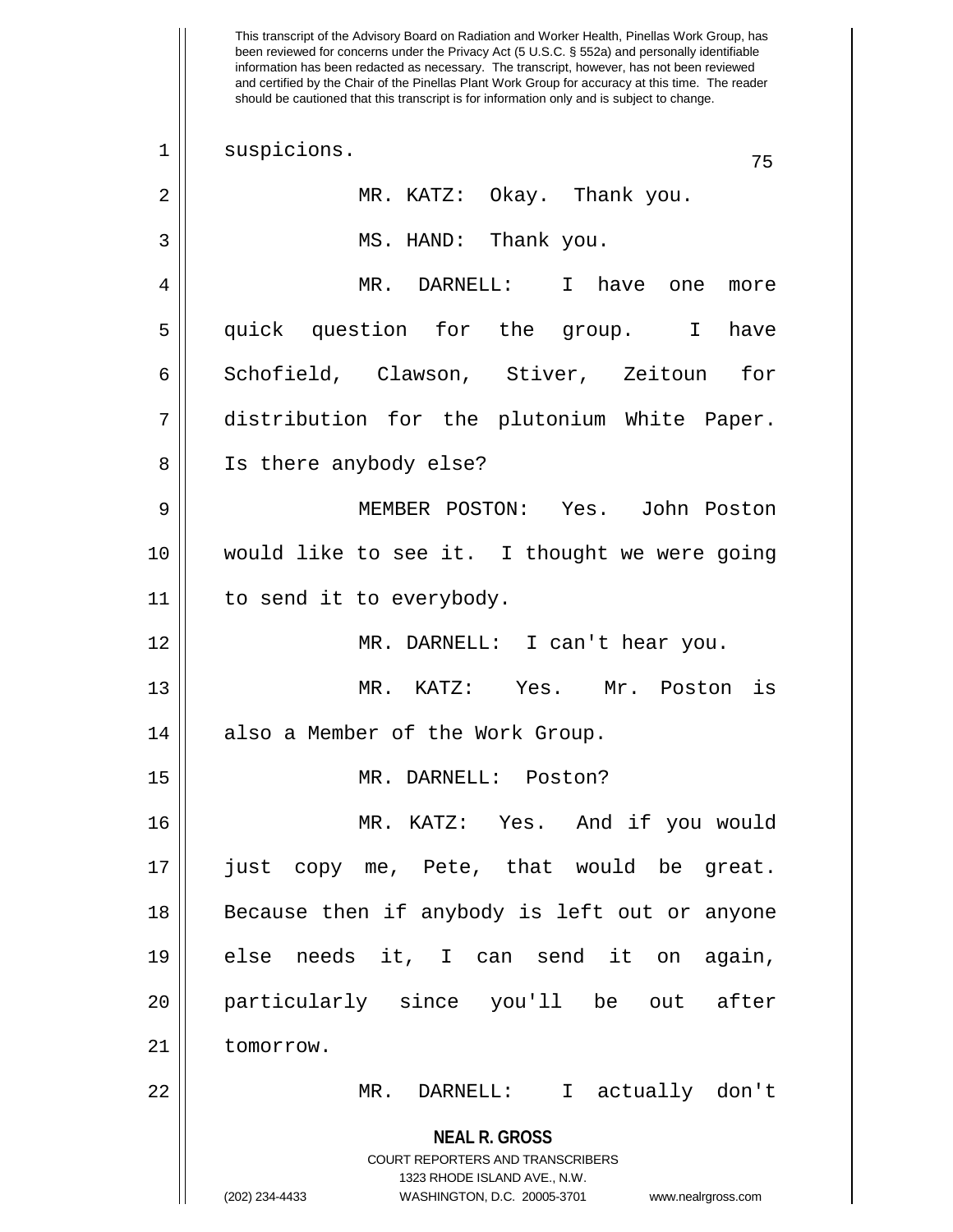**NEAL R. GROSS** COURT REPORTERS AND TRANSCRIBERS 1323 RHODE ISLAND AVE., N.W. (202) 234-4433 WASHINGTON, D.C. 20005-3701 www.nealrgross.com This transcript of the Advisory Board on Radiation and Worker Health, Pinellas Work Group, has been reviewed for concerns under the Privacy Act (5 U.S.C. § 552a) and personally identifiable information has been redacted as necessary. The transcript, however, has not been reviewed and certified by the Chair of the Pinellas Plant Work Group for accuracy at this time. The reader should be cautioned that this transcript is for information only and is subject to change. 1 || have Dr. Poston's email. So I'll have, if one  $2 \parallel$  of you will forward it to him. 3 MR. KATZ: I'll take care of that. 4 || Thanks, Pete. 5 MR. DARNELL: Okay. 6 CHAIRMAN SCHOFIELD: Just one last  $7 \parallel$  thing. This is really off the record and 8 different subject. I was just going to tell 9 || Pete, good luck. 10 MR. DARNELL: Thank you. It's 11 been quite a road. And it's going to be 12 another quite a road. So I appreciate that,  $13 \parallel$  Phil. 14 MR. STIVER: And I'd like to 15 || second that, Peter. Best of luck. 16 MR. DARNELL: Thank you. 17 MR. KATZ: Okay. Then -- 18 MEMBER CLAWSON: I was going to 19 || say all the best, Pete, but I was on mute. 20 This is Brad. Good luck. I just got done 21 || with my game. So best of luck to you. 22 MR. DARNELL: Thanks. Thank you,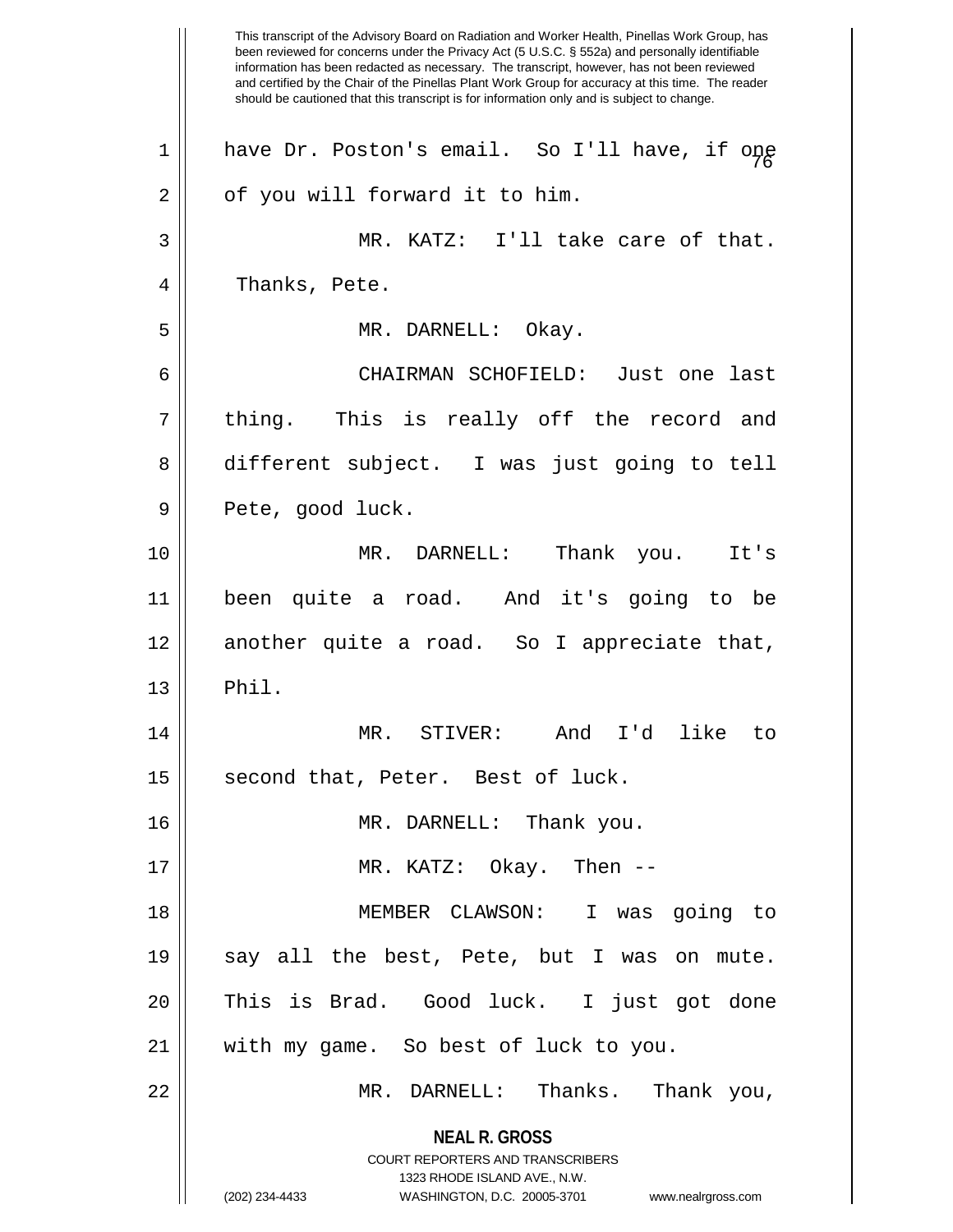**NEAL R. GROSS** COURT REPORTERS AND TRANSCRIBERS 1323 RHODE ISLAND AVE., N.W. (202) 234-4433 WASHINGTON, D.C. 20005-3701 www.nealrgross.com This transcript of the Advisory Board on Radiation and Worker Health, Pinellas Work Group, has been reviewed for concerns under the Privacy Act (5 U.S.C. § 552a) and personally identifiable information has been redacted as necessary. The transcript, however, has not been reviewed and certified by the Chair of the Pinellas Plant Work Group for accuracy at this time. The reader should be cautioned that this transcript is for information only and is subject to change. So Abe and John,  $1 ||$  Brad. I appreciate it guy. 2 | I'll talk to you tomorrow. 3 MR. STIVER: Okay. We'll do that. 4 MR. KATZ: Okay. Thank you 5 everybody. And, Phil, I think we're  $6 \parallel$  adjourned. 7 CHAIRMAN SCHOFIELD: I totally 8 agree with that, unless there's any last thing 9 || we need to open. If not, we're adjourned. 10 MR. KATZ: Thank you. Take care 11 || everybody. Have a good Thanksgiving. 12 CHAIRMAN SCHOFIELD: You too. 13 Thanks a lot. 14 (Whereupon, the meeting in the 15 above-entitled matter was adjourned at 12:14  $16 \parallel p.m.$ 17 18 19 20 21 22